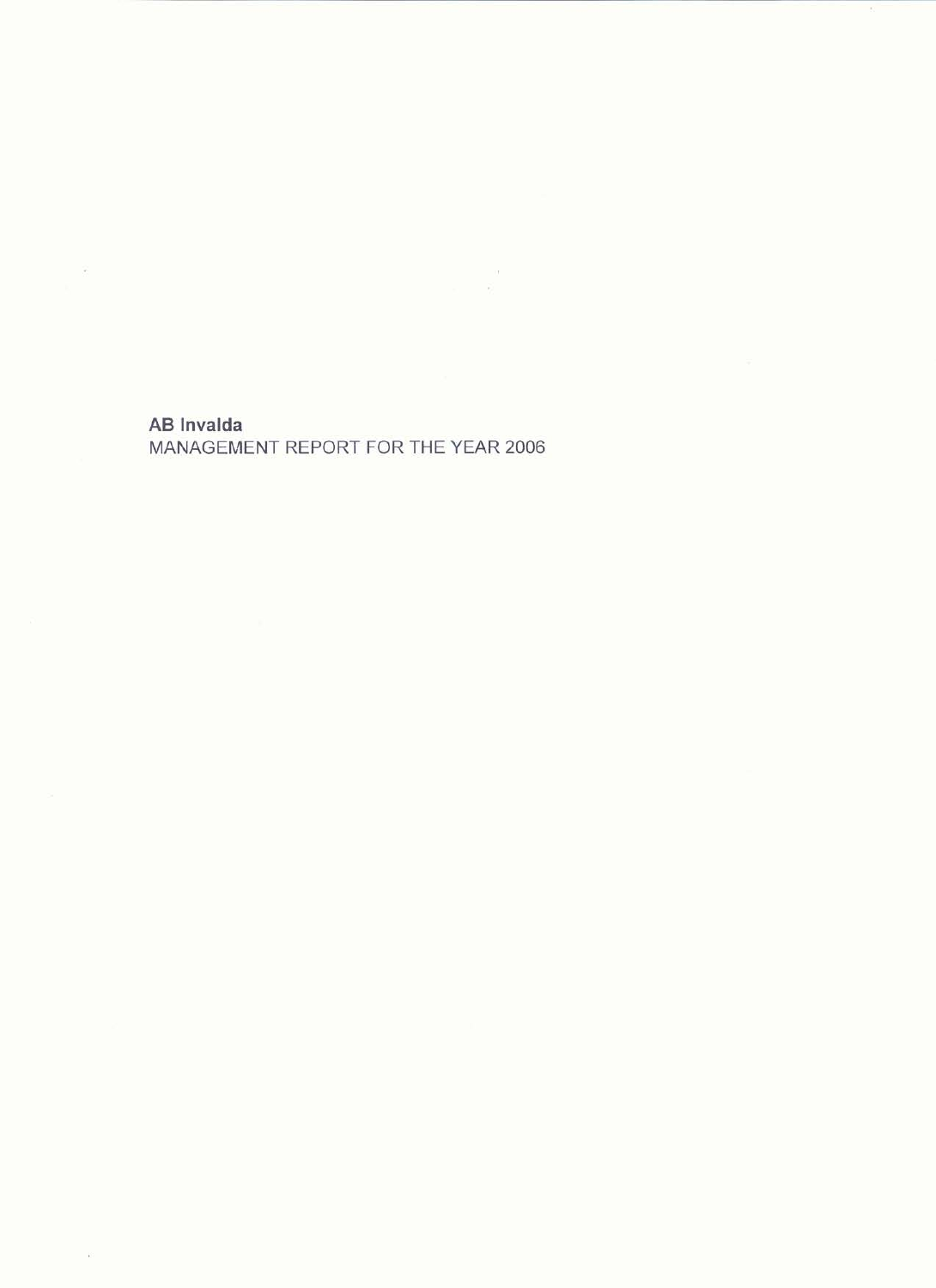# $EIF<sub>RNST</sub>$ *RNST*<sub>&</sub>*YOUNG*

Frnst & Young Baltic UAB Subačiaus g. 7 P.d. 2849 LT-01008 Vilnius Lietuva Tel. (8 5) 274 22 00 Faks. (8 5) 274 23 33 Vilnius@lt.ey.com www.ev.com/lt

Juridinio asmens kodas 110878442 PVM mokétojo kodas LT108784411<br>Registras - Juridinių asmenų registras *m* Ernst & Young Baltic UAB Subačiaus 7 P.O. Box 2849 LT-01008 Vilnius Lithuania Tel. + 370 5 274 22 00  $Fax + 37052742333$ Vilnius@lt.ey.com www.ey.com/lt

Code of legal person 110878442<br>VAT payer code LT108784411<br>Register of Legal Persons

#### Independent auditors' report to the shareholders of AB Invalda

We have reviewed consolidated Annual Report of AB Invalda ("the Company") and its subsidiaries ("the Group") for the year ended 31 December 2006. The report for the year ended 31 December 2006 is the responsibility of the Group's management. Our responsibility is to present report on the management report based on our review.

We have audited the financial statements of AB Invalda and consolidated financial statements of its subsidiaries ("the Group") for the year ended 31 December 2006 in accordance with International Standards of Auditing. On 8 May 2007 we have expressed opinion with emphasis of matter on these financial statements.

Our review of the management report for the year ended 31 December 2006 was limited primarily to analytical procedures and discussions with the Company's personnel. The scope of review provides less assurance than the audit for the purpose of expressing an audit opinion on this report. Accordingly, we do not express an audit opinion.

The management report for the year ended 31 December 2006 includes operating plans and forecasts. The actual results in the future might be different from the current management's estimations as events and circumstances might not occur as expected.

Based on our review, nothing has come to our attention that would cause us to believe that the consolidated Annual Report for the year ended 31 December 2006 includes financial information that has not been accurately derived, in all material respects, from the Company's and Group's consolidated financial statements.

**UAB ERNST & YOUNG BALTIC** Audit company's licence No. 000514

Jonas Akelis Auditoriaus pažymėjimo Nr. 000003

Ramūnas Bartašius Auditor's licence No. 000362

The review was completed on 8 May 2007.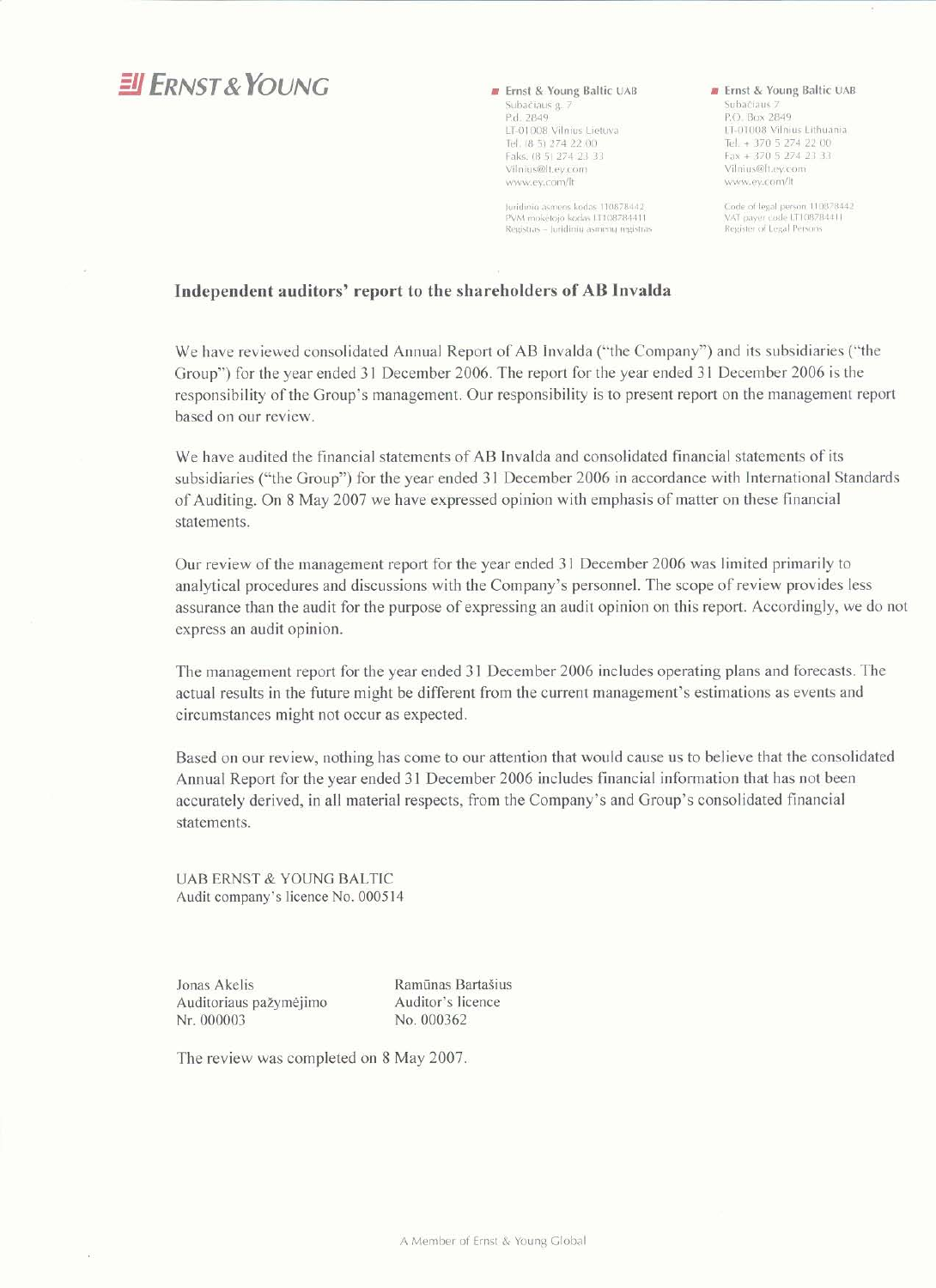## **Invalda AB CONSOLIDATED ANNUAL REPORT for the year ended 2006**

| I. Objective position of the group of enterprises, overview of pursuance and development of           |
|-------------------------------------------------------------------------------------------------------|
|                                                                                                       |
|                                                                                                       |
|                                                                                                       |
|                                                                                                       |
|                                                                                                       |
|                                                                                                       |
|                                                                                                       |
|                                                                                                       |
|                                                                                                       |
|                                                                                                       |
|                                                                                                       |
|                                                                                                       |
|                                                                                                       |
|                                                                                                       |
|                                                                                                       |
|                                                                                                       |
|                                                                                                       |
|                                                                                                       |
|                                                                                                       |
| II. Analysis of financial and non-financial activity results of the group of enterprises,             |
|                                                                                                       |
|                                                                                                       |
|                                                                                                       |
|                                                                                                       |
| III. References and additional classification on the data represented in the consolidated             |
|                                                                                                       |
| IV. Significant events which happened after the end of the preceding year 17                          |
|                                                                                                       |
|                                                                                                       |
|                                                                                                       |
|                                                                                                       |
|                                                                                                       |
|                                                                                                       |
|                                                                                                       |
|                                                                                                       |
|                                                                                                       |
| VI. Information on the research and development activity of the group of enterprises20                |
| VII. Number and nominal value of shares of the patronising enterprise belonging to the same           |
| enterprise, daughter enterprises or persons acting under their direction, albeit on their own         |
| . 20                                                                                                  |
| VIII. When a group of enterprises uses the financial measures, and if this is important at the        |
| time of assessing the assets, equity capital, liabilities, financial position and activity results of |
| the group of enterprises, the goals of the financial risk management, the main groups of              |
| insurance measures used for intended transactions subject to the accounting of insurance              |
| transactions, the scope of price risk, credit risk, liquidity risk and cash flow risk of the group    |
|                                                                                                       |
|                                                                                                       |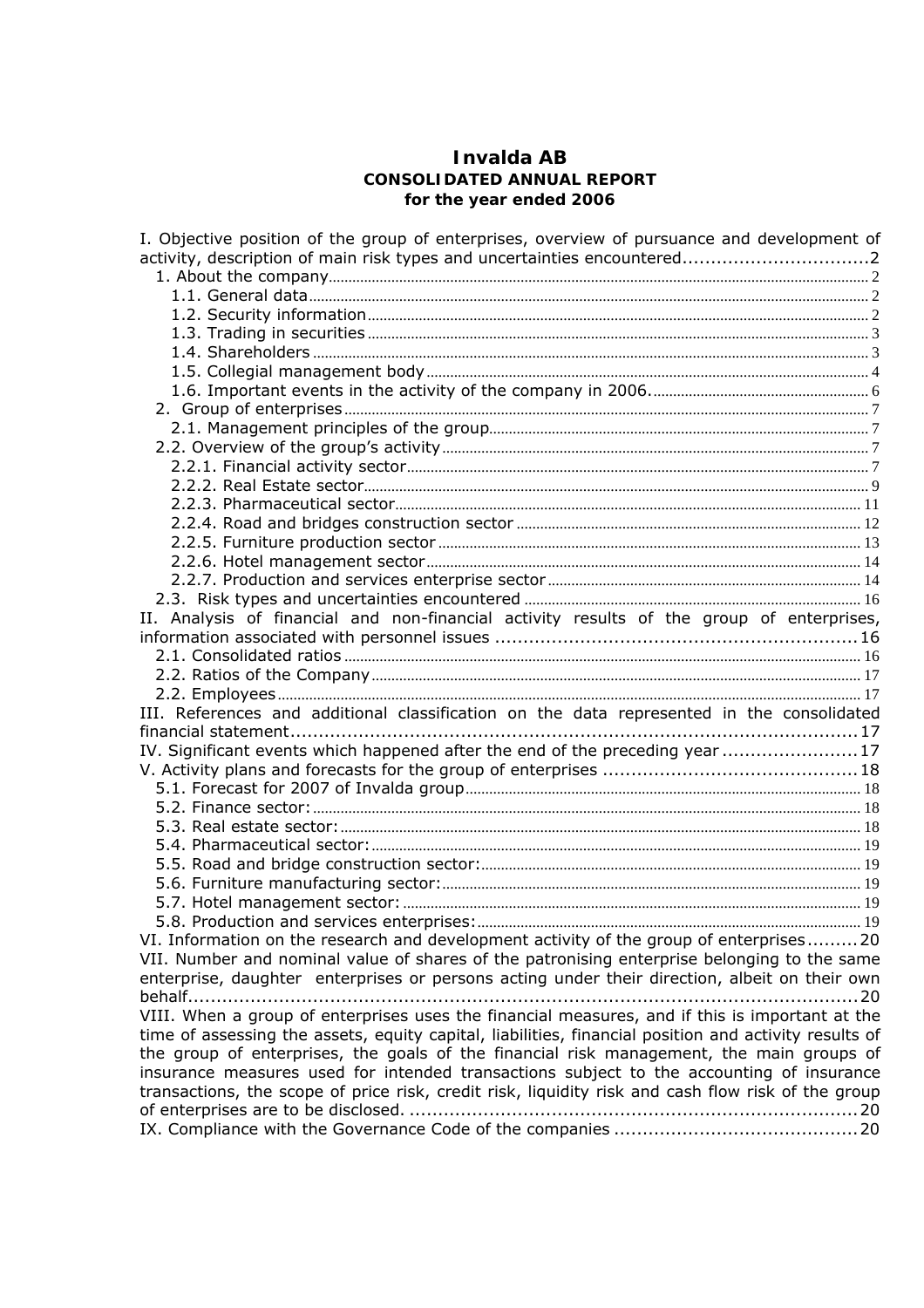

#### **I. Objective position of the group of enterprises, overview of pursuance and development of activity, description of main risk types and uncertainties encountered**

### **1. About the company**

### **1.1. General data**

| Name of the issuer                                                         | Public company (AB) INVALDA                       |
|----------------------------------------------------------------------------|---------------------------------------------------|
| Code                                                                       | 1213 04349                                        |
| Office address                                                             | Šeimyniškių St. 3, LT-09312 Vilnius               |
| Telephone                                                                  | $(+3705)$ 279 06 01                               |
| Fax                                                                        | $(+3705)$ 279 05 30                               |
| E-mail                                                                     | post@invalda.lt                                   |
| Website                                                                    | www.invalda.lt                                    |
| Authorized capital                                                         | 45 008 376 LTL                                    |
| Number of shares                                                           | 45 008 376 ordinary registered shares             |
| Date and place of registration                                             | 20 March 1992, Register of Enterprises of Vilnius |
| Register, in which data about<br>the company are accumulated<br>and stored | Register of Legal Entities                        |

Invalda actively manages its investments:

- » By acquiring and restructuring businesses;
- » By introducing modern management and financial management methods;
- » By receiving income from managed companies and/or exiting business and providing high return to shareholders of the company;

» By diversifying risk.

### **1.2. Security information**

All shares of Invalda AB are listed on the Current List of the Vilnius Stock Exchange.

| <b>ISIN</b>                    | LT0000102279         |
|--------------------------------|----------------------|
| Name                           | TVL 11               |
| List                           | <b>BALTIC I-LIST</b> |
| Nominal value                  | 1,00 LTL             |
| Share capital (LTL)            | 45 008 376           |
| Total number of securities     | 45 008 376           |
| Listing date December 19, 1995 |                      |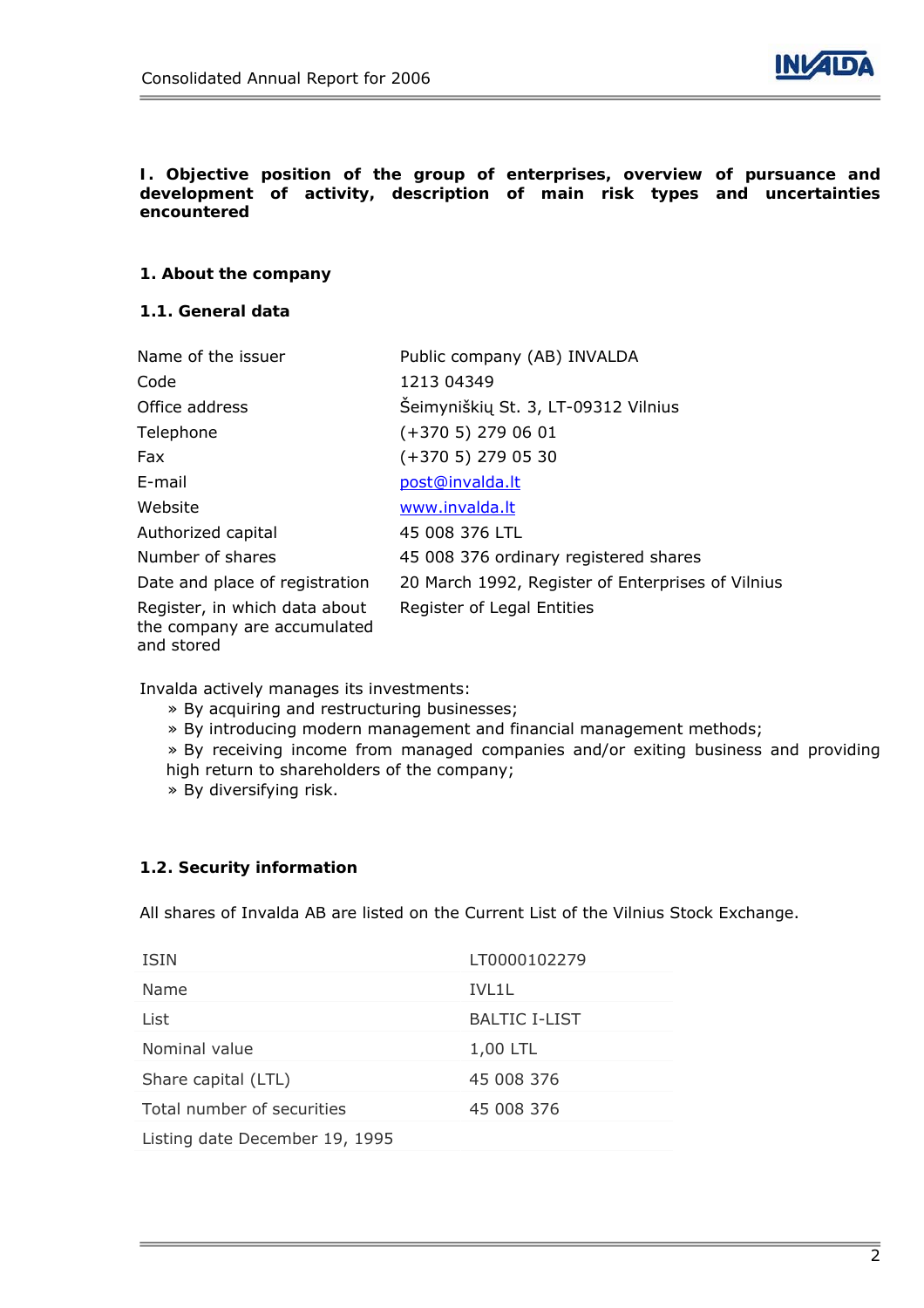

### **1.3. Trading in securities**

The change of Share prices and Turnovers

Turnover, LTL - Price, LTL



| Share price, LTL         | 2006          | 2005          |
|--------------------------|---------------|---------------|
| Highest                  | 15.00         | 14.19         |
| Lowest                   | 8.90          | 7.51          |
|                          |               |               |
| Open                     | 13.85         | 7.70          |
| Last                     | 12.48         | 13.85         |
|                          |               |               |
| Traded volume            | 8808          | 8010          |
| Turnover (units)         | 3 279 888     | 3 3 2 6 3 9 5 |
| Turnover (LTL)           | 39 596 023.07 | 36 562 663.81 |
|                          |               |               |
| Capitalization, mln. LTL | 561.70        | 578.03        |

### **1.4. Shareholders**

As at the end of 2005, the total number of shareholder reached 6055.

| Shareholders as of<br>30.03.2007 | Portion owned including<br>shares sold by repurchase<br>agreements |
|----------------------------------|--------------------------------------------------------------------|
| Nenuorama UAB                    | 21.08                                                              |
| Dailius Juozapas Mišeikis        | 15.09                                                              |
| Vytautas Bučas                   | 13.07                                                              |
| Alvydas Banys                    | 11.92                                                              |
| Darius Šulnis                    | 9.94                                                               |
| Other shareholders               | 28.9                                                               |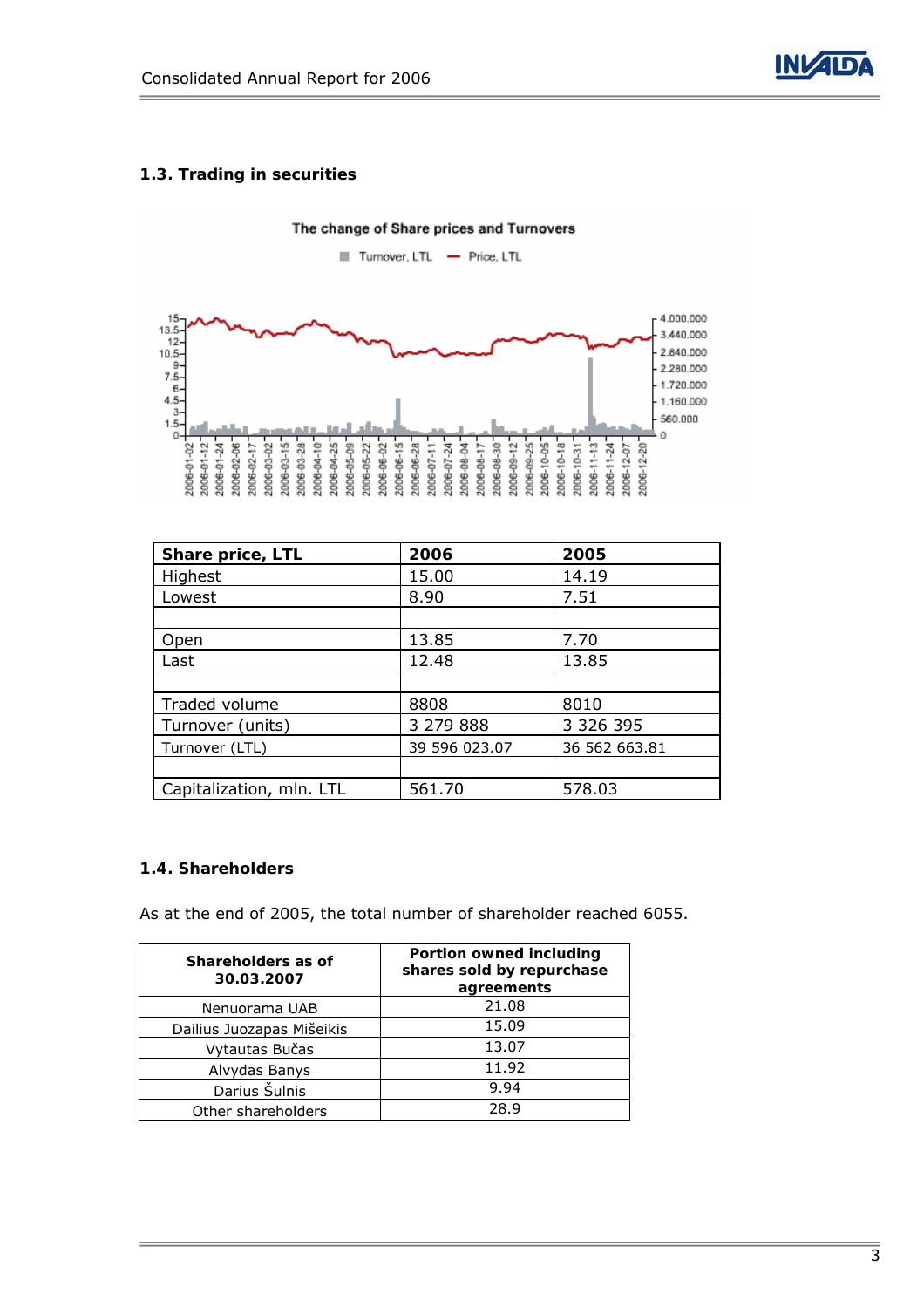



### **1.5. Collegial management body**

The supervisory council is not formed in the company. Only one collegial body is formed in the company - the Board

Extraordinary shareholders meeting, held on 12 01 2006, elected Alvydas Banys, Dailius Juozapas Mišeikis, Vytautas Bučas and Darius Šulnis as members of the board. The newly elected board started its terms of office on 01.02.2006. Alvydas Banys was elected as the Chairman of the board.

The number of the board members stated in the company's bylaws is 4 (four), elected by the General meeting of stockholders for 4 (four) years period.

| Name, surname   | Alvydas Banys                                                |
|-----------------|--------------------------------------------------------------|
| Position        | Chairman of the Board till 02.05.2007                        |
| Education       | 1991 - 1992 junior fellowship at the Institute of Economy of |
|                 | Lithuanian Academy of Science;                               |
|                 | 1991 - Vilnius Technical University, faculty of Building     |
|                 | Economics.                                                   |
| Job experience  | Since 2006 - Invalda AB, advisor.                            |
|                 | 1996 - 2006 Invalda AB, vice president.                      |
|                 | 1996 - March 2007 Nenuorama UAB, president.                  |
| Other positions | Valmeda AB - chairman of the Board                           |
|                 | Invaldos nekilnojamojo turto fondas AB - Board member        |
|                 | Minija AB - Board member                                     |
|                 | Kauno tiltai AB - Board member                               |
|                 | Vilniaus baldai AB - chairman of the Board till 11.04.2007   |
|                 | Girių bizonas AB - Board member till 24.04.2007              |

| Name, surname   | Dailius Juozapas Mišeikis                               |  |  |  |  |
|-----------------|---------------------------------------------------------|--|--|--|--|
| Position        | Board member                                            |  |  |  |  |
| Education       | 1968 - Vilnius University, faculty of Economics.        |  |  |  |  |
| Job experience  | Since 2002 - Invalda AB, Board member.                  |  |  |  |  |
|                 | Since 2006 - Invalda AB, advisor.                       |  |  |  |  |
|                 | 1998 - 2006 Invalda AB, vice president.                 |  |  |  |  |
|                 | 1992 - 1998 Invalda KIB, director of real estate.       |  |  |  |  |
|                 | 1991 - 1992 Ministry of International Economical        |  |  |  |  |
|                 | Relationship, manager.                                  |  |  |  |  |
|                 | 1967 - 1991 Experimental and Clinical Medical Science   |  |  |  |  |
|                 | Research Institute, deputy director.                    |  |  |  |  |
| Other positions | Finasta AB FMI - Board member.                          |  |  |  |  |
|                 | Valmeda AB - Board member.                              |  |  |  |  |
|                 | Invaldos nekilnojamojo turto fondas AB - Board member.  |  |  |  |  |
|                 | Minija AB - Board member.                               |  |  |  |  |
|                 | Aikstentis UAB - chairman of the Board.                 |  |  |  |  |
|                 | Vernitas AB - Supervisory Board member till 05.04.2007. |  |  |  |  |
|                 | Vilniaus baldai AB - Board member till 11.04.2007.      |  |  |  |  |
|                 | Umega AB - Board member till 18.04.2007.                |  |  |  |  |
|                 | Hidroprojektas UAB - Board member till 20.04.2007.      |  |  |  |  |
|                 | Sanitas AB - Board member till 25.04.2007.              |  |  |  |  |
|                 | Broner UAB - Chairman of the Board till 26.04.2007.     |  |  |  |  |
|                 | Wembley - Neringa UAB - chairman of the Board till      |  |  |  |  |
|                 | 26.04.2007.                                             |  |  |  |  |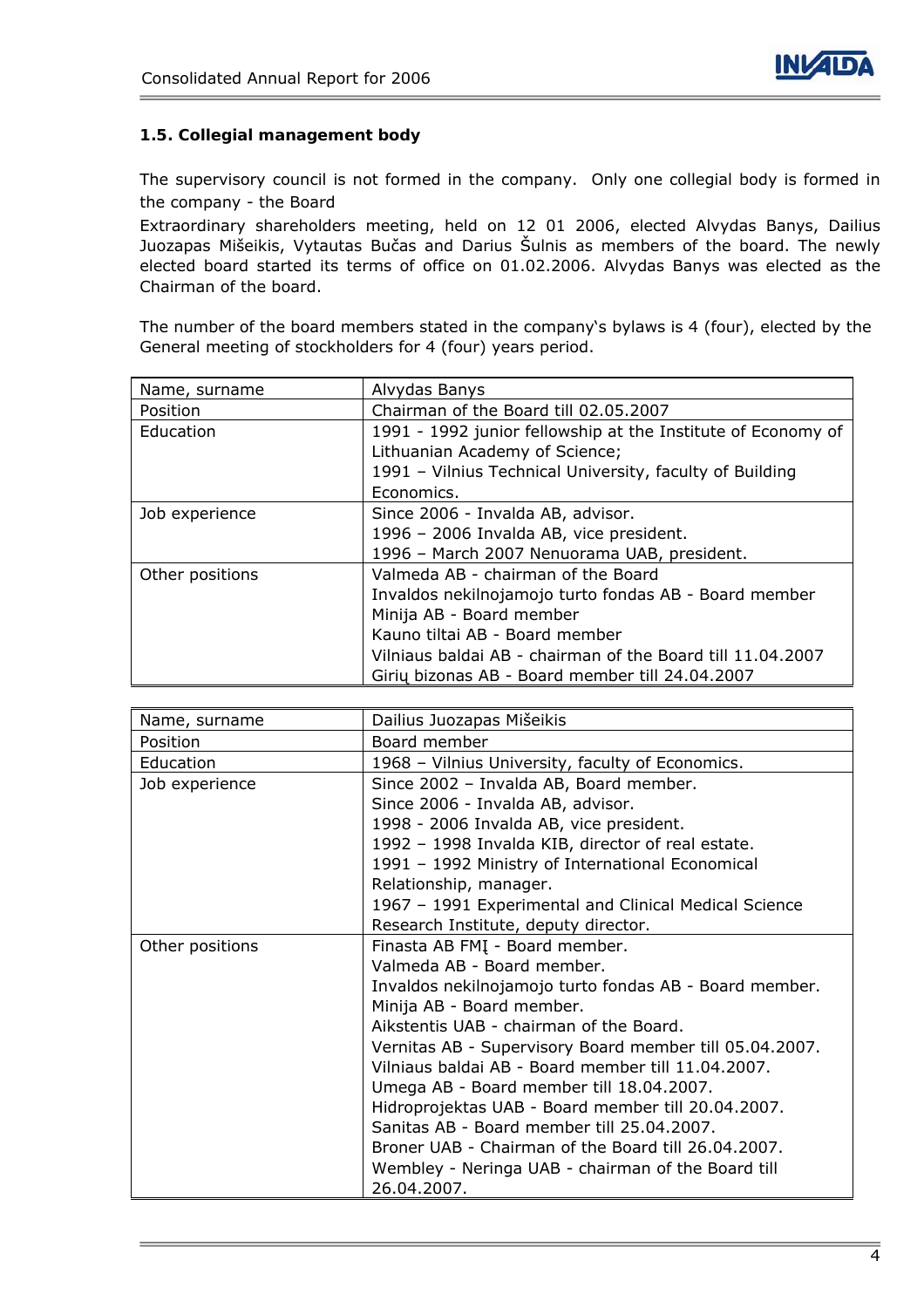

| Name, surname   | Vytautas Bučas                                              |  |  |
|-----------------|-------------------------------------------------------------|--|--|
| Position        | Board member                                                |  |  |
| Education       | 1993 - Vilnius University, faculty of Economics, diploma    |  |  |
|                 | with compliment.                                            |  |  |
|                 | July 1991 - Wharton Business School.                        |  |  |
|                 | 1994 - 2002 member of Association of Chartered Certified    |  |  |
|                 | Accountants, UK.                                            |  |  |
| Job experience  | Since 2006 - Invalda AB, Board member, advisor.             |  |  |
|                 | 2000 - 2006 SEB Vilniaus bankas, Board member,              |  |  |
|                 | executive vice president, CFO, Head of IT department.       |  |  |
|                 | 1992 - 2000 Arthur Andersen, senior auditor, senior         |  |  |
|                 | manager, manager                                            |  |  |
| Other positions | Invaldos nekilnojamojo turto fondas AB - director, chairman |  |  |
|                 | of the Board.                                               |  |  |
|                 | Finasta AB FMI - Board member.                              |  |  |
|                 | Finasta įmonių finansai AB - Board member                   |  |  |
|                 | Vilniaus baldai AB - Chairman of the Board since            |  |  |
|                 | 12.04.2007                                                  |  |  |

| Name, surname   | Darius Sulnis                                             |  |  |  |  |
|-----------------|-----------------------------------------------------------|--|--|--|--|
| Position        | Board member                                              |  |  |  |  |
| Education       | 1993 - Vilnius University, faculty of Economics.          |  |  |  |  |
| Job experience  | Since 2006 - Invalda AB, president, Board member.         |  |  |  |  |
|                 | 2002 - 2006 Invalda Real Estate UAB, director.            |  |  |  |  |
|                 | 1994 - 2002 Finasta AB FMI, director.                     |  |  |  |  |
| Other positions | Sanitas AB - chairman of the Board.                       |  |  |  |  |
|                 | Jelfa SA (Poland) - chairman of the Supervisory Board.    |  |  |  |  |
|                 | Hidroprojektas UAB - chairman of the Board.               |  |  |  |  |
|                 | Finasta AB FMI - chairman of the Board.                   |  |  |  |  |
|                 | Finasta įmonių finansai AB - chairman of the Board.       |  |  |  |  |
|                 | Agrovaldymo grupė AB - Board member.                      |  |  |  |  |
|                 | Industrial and logistics centre "Lapegles" SIA (Latvia) - |  |  |  |  |
|                 | chairman of the Supervisory Board.                        |  |  |  |  |
|                 | DOMMO SIA (Latvia) - chairman of the Supervisory Board.   |  |  |  |  |
|                 | AMMO SIA (Latvia) - chairman of the Supervisory Board.    |  |  |  |  |
|                 | Celtniecibas Pasaule SIA (Latvia) - chairman of the       |  |  |  |  |
|                 | Supervisory Board.                                        |  |  |  |  |
|                 | Vilniaus baldai AB - Board member since 12.04.2007        |  |  |  |  |
|                 | Broner UAB - Board member till 26.04.2007.                |  |  |  |  |
|                 | Wembley - Neringa UAB - Board member till 26.04.2007.     |  |  |  |  |

Board procedures and regulations approved on 01 03 2007 establishes a mechanism for constituting the board which ensures an objective, impartial and proper representation of the small shareholders' interests: 10 days prior to the general shareholders meeting during which members (member) of the board are intended to be elected, the shareholders shall be provided with full information about the candidates to the members of the board, with indication of their names, surnames, into the supervision or management bodies of other companies they were elected, the blocks of shares bigger than 1/20 of which companies are held by them, and all other circumstances which may have an effect on the candidates' independency, including details about their education, qualification, professional experience, information whether any administrative sanctions were applied to them, whether they were convicted for offences, crimes against economics, business procedure, property, property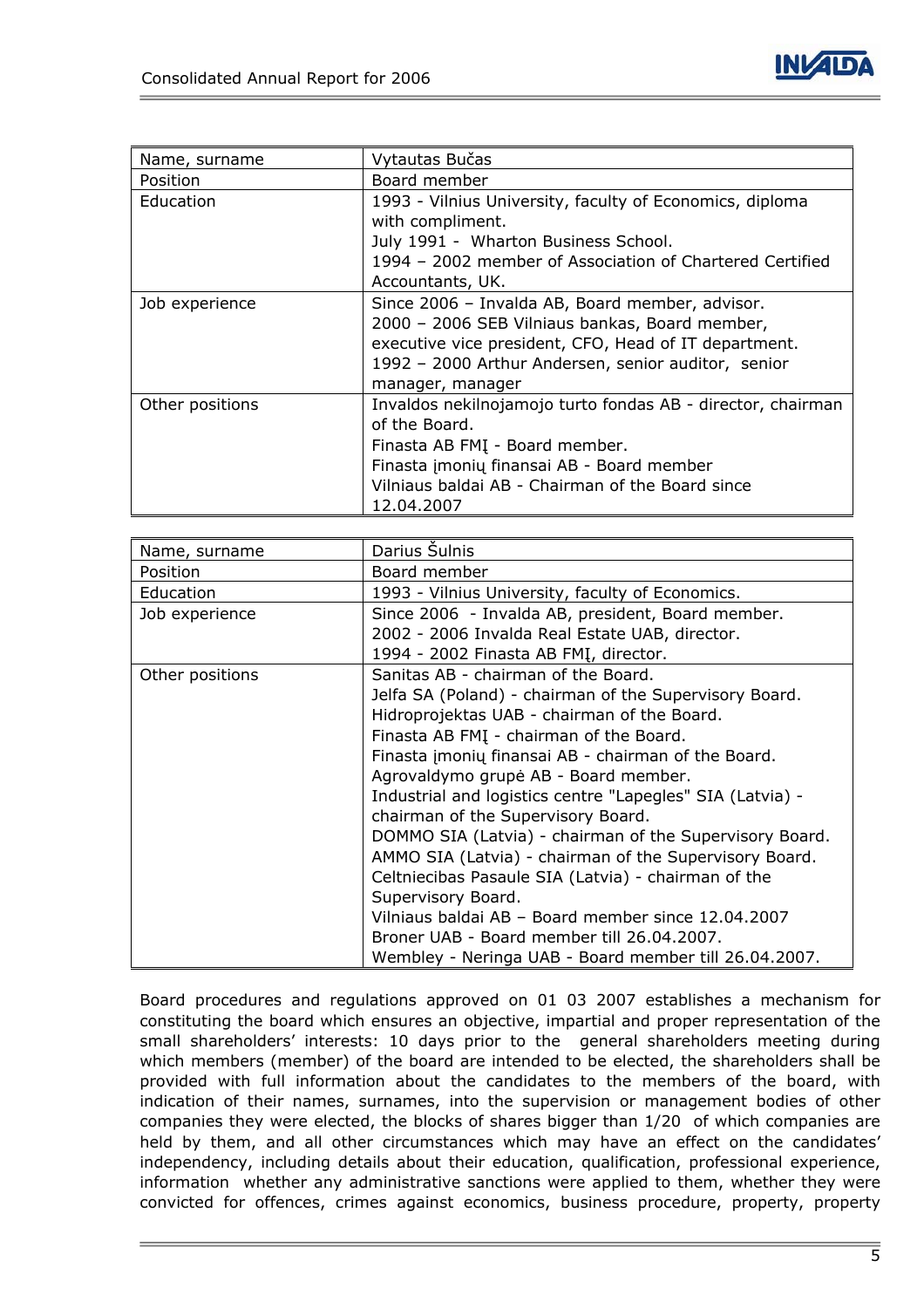rights and property interests, whether they are free from liabilities or are in default on the functions which would endanger a safe and reliable operation of the company, whether the candidates comply with the requirements set for the managers in the legal acts.

Not less often than once per year the Board shall make an assessment of its operation. This assessment shall cover an evaluation of the structure of the Board, work organisation, efficiency, attainment of the goals set. After assessing its activity in 2006, the Board decided that presently it is not expedient to form an Audit, Appointment and Remuneration committees. Besides, it was approved that each member of the board should allocate sufficient time for performing the duty of the member of the Board and participate in at least 2/3 of the Board meetings.

### **1.6. Important events in the activity of the company in 2006.**

In 2006, the Bylaw of the company were amended twice, reorganisation of Invalda AB and Pozityvios investicijos AB took place and also the accounting policy of the company was changed:

» On 1 February 2006, a new edition of the Bylaw of the public company Invalda was registered on which basis the number of members of the board was increased from 3 (three) up to 4 (four).

» On 30 June 2006, Invalda AB Bylaw were registered with an authorised capital of 45,008,376 litas.

» On 12 January 2006, an extraordinary shareholders meeting approved the reorganisation by merger of Invalda and Pozityvios investicijos, merging the public company Pozityvios investicijos with the public company Invalda, and assigned the development of reorganisation conditions to Invalda Board.

» On 16 May 2006, the reorganisation conditions were announced based on which the companies were reorganised by merger, merging Pozityvios investicijos AB (the company being reorganised) which terminates its operation, with the public company, Invalda (company participating in the reorganisation) which will continue its operation and assume all rights and duties of the company being reorganised. After the reorganisation, the assets, rights and duties under transactions of the terminating company are passed over to the company which operates after the organisation, and other assets and transactions are included into the records of this company from 30 06 2006.

» On 19 June 2006, extraordinary shareholders meeting of Invalda AB approved the reorganisation conditions.

» On 30 June 2006, reorganisation was completed by merging Pozityvios investicijos AB with Invalda AB and deregistering Pozityvios investicijos from the Register of Legal Entities.

» In 2006, Board of Invalda AB approved a new accounting policy of the company. Based on this accounting policy, the investment assets at 31 12 2005 managed by Invalda were recalculated at their fair market value, whereas the hotels owned were attributed as fixed tangible assets to a separate asset class. Besides, based on the new accounting policy, all enterprises of Invalda group shall provide data prepared by the unified accounting principles for the consolidation statement.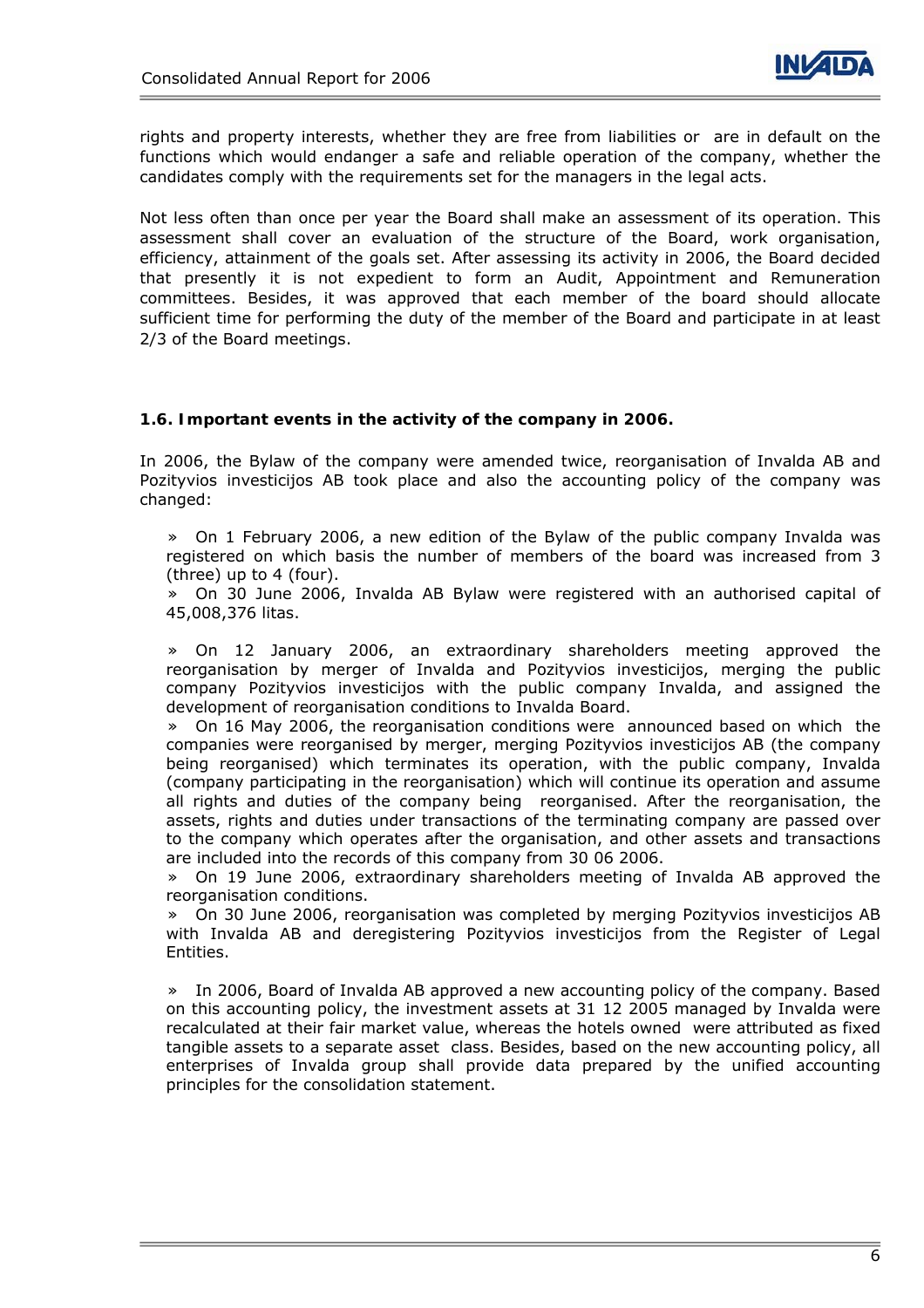

### **2. Group of enterprises**

### **2.1. Management principles of the group**

Competitiveness – we strive for every single business of the Invalda group to be competitive and to have the best managers that are motivated and able to develop business vision, organize a team, set ambitious goals and implement them.

Independency – the principle that Invalda-owned businesses are independent from each other and act independently enough from the parent company is kept.

Risk diversification – striving to retain maximum stability and security, Invalda does not act as a risk guarantor nor does it take responsibility for separate businesses, as well as separate businesses do not take responsibility for each other.

### **2.2. Overview of the group's activity**

As of 1 January 2006, the group of Invalda consisted of 51 enterprise, and at 31 December of 82 enterprises.

Enterprises of the group pursue activities not only in Lithuania, but also in Latvia, Ukraine, Poland, and Slovakia. Enterprises of the group may be divided into 7 sectors:

- » financial activity;
- » real estate;
- » pharmacy;
- » road and bridges construction;
- » furniture manufacturing;
- » hotel management;
- » production and services.

### **2.2.1. Financial activity sector**

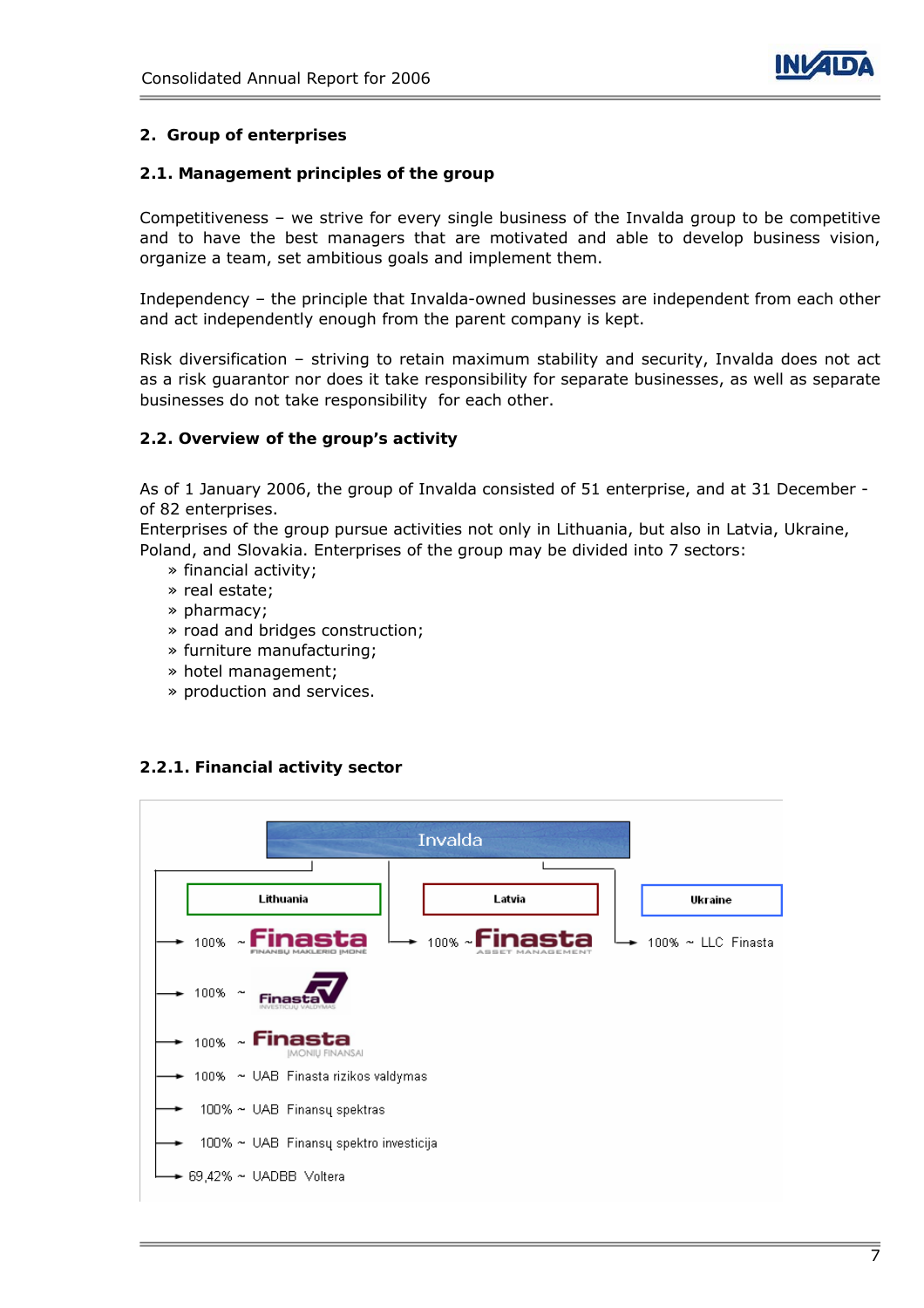

#### **Changes in the structure of financial activity sector in 2006:**

#### » **Enterprises established:**

In Lithuania:

31 07 2006 Finasta was reorganised by separating enterprise finance department into the new company Finasta įmonių finansai AB. The enterprise focuses its activity on the consulting of companies.

In Latvia: 11 07 2006 – Finasta Asset Management AS IPS

In Ukraine: 22 11 2006 –Finasta AS IPS

#### » **Block of shares acquired:**

100 % of Medicinos banko investicijų valdymas UAB; on 29 12 2006 reorganisation was completed by merging Medicinos banko investicijų valdymas UAB to Finasta investicijų valdymas UAB.

#### **Financial results of the sector in 2006**

» During 2006 the net profit of the sector reached 7.9 mLTL. The part attributable to Invalda is 7.7 mLTL.

#### **Other events :**

» On 06 10 2006 the Latvian finance and capital market supervision commission issued an activity licence to the company Finasta Asset Management, which activity is focused on the active management of investment funds and personal portfolios.

» In December 2006, Latvia-origin management company Finasta Asset Management established a close investment fund Finasta Alpha. Already during the initial public offering, 1.6 million euros were attracted by Finasta Alpha fund.

» During 2006, an amount of assets under the management of Finasta investicijų valdymas increased by 90%. At the end of the year the company managed 248.4 million LTL, of which 21.85 million LTL were held in the second level pension funds, 4.61 million LTL in the third level (volunteer) pension funds, 200.24 million LTL in investment funds and 21.7 million LTL in the portfolios of private clients.

» Throughout 2006, the finance brokerage enterprise Finasta concluded 15.54% of all transactions in the Vilnius stock exchange (45 500 transactions). Share turnover in Vilnius stock exchange covered 11.71 % of total share turnover in Vilnius stock exchange. Turnover in debt securities in Vilnius stock exchange – 6.45 % of the market. At the end of 2006 capitalization of securities accounted by Finasta totaled 8 611.16 mLTL or 21,57 % of securities held with intermediaries registered at Central Securities Depository.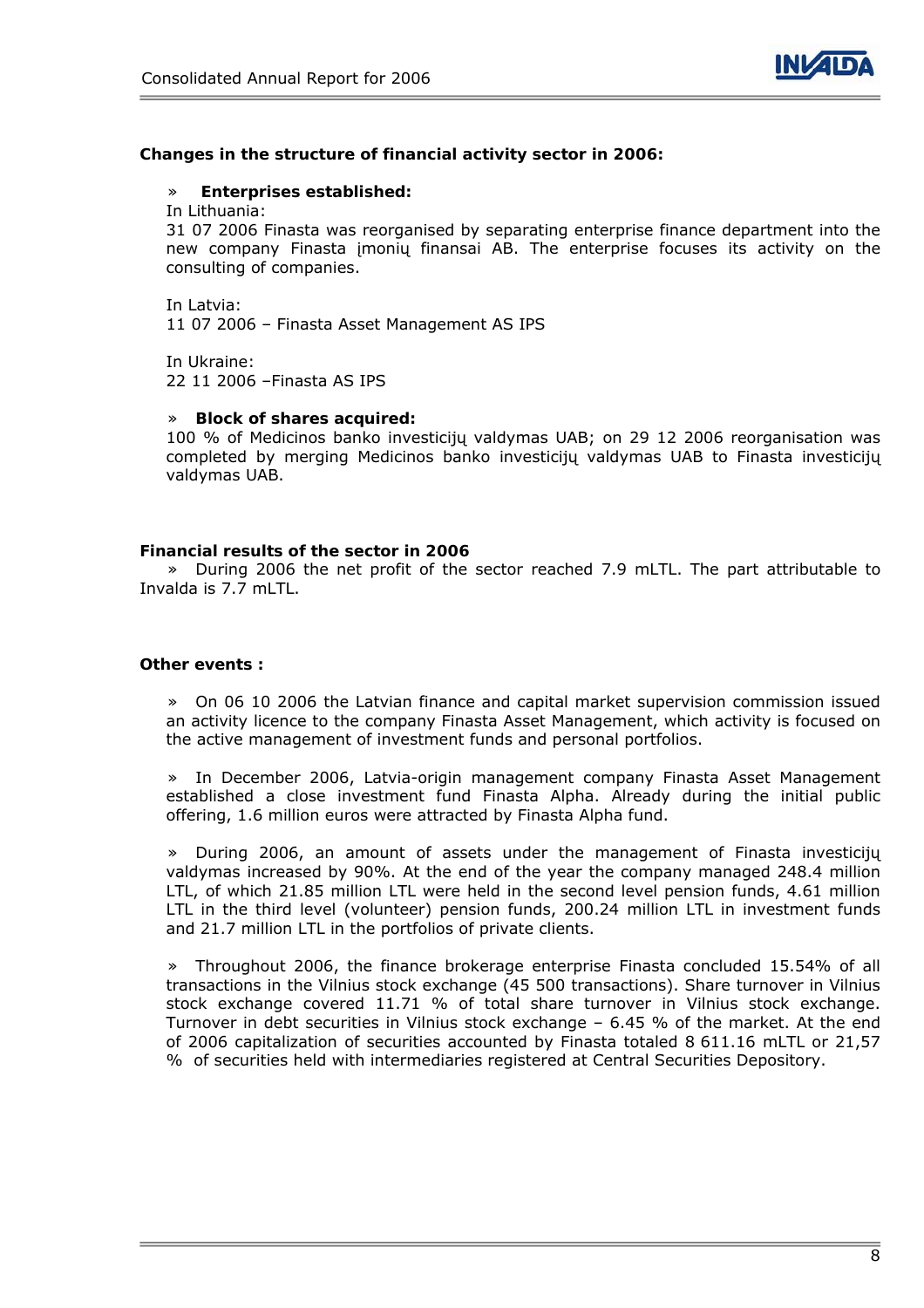

 $\begin{array}{c} \hline \end{array}$ 

### **2.2.2. Real Estate sector**

| Invalda          |  |           |                                                        |                                                                       |                      |
|------------------|--|-----------|--------------------------------------------------------|-----------------------------------------------------------------------|----------------------|
|                  |  |           |                                                        |                                                                       |                      |
|                  |  |           | Lithuania                                              | Latvia                                                                | Ukraine              |
| о<br>P           |  | $100\%$ ~ |                                                        | $100\%$ ~                                                             | $\div$ 87,8% $\sim$  |
| E<br>R<br>А      |  | 100%      |                                                        | $~100\%$ $\rightarrow$<br><b>Ommo</b>                                 |                      |
| Τ<br>o<br>R<br>s |  | 100%      | $\tilde{\phantom{a}}$                                  |                                                                       |                      |
|                  |  | $100\%$ ~ |                                                        |                                                                       |                      |
|                  |  |           | 100% ~ UAB Ineturas                                    | 100% ~ SIA Gravity                                                    | ←←100% ~ LLC Incredo |
|                  |  |           | 100% ~ UAB Ekotra                                      | 50% ~ SIA AMMO                                                        |                      |
|                  |  |           | 100% ~ UAB PVP Nida                                    | 50% ~ SIA Industrial and                                              |                      |
|                  |  |           | 100% ~ UAB Nerijos būstas                              | logistics centre Lapegles                                             |                      |
|                  |  |           | 100% ~ UAB Naujoji švara                               | SIA Dommo biznesa parks ~ 100% ←<br>SIA Celtniecibas Pasaule ~ 100% - |                      |
|                  |  |           | 100% ~ UAB IBC logistika                               | 100% ~ SIA INVEST MIA                                                 |                      |
|                  |  |           | 100% ~ UAB Šimtamargis                                 | SIA DB 120 ~ 100% $\div$                                              |                      |
|                  |  |           | 100% ~ UAB Riešės investicija                          | 100% ~ SIA Sidateks                                                   |                      |
| ı<br>N           |  |           | 50% ~ UAB DOMMO Nerija                                 |                                                                       |                      |
| v<br>E<br>s      |  |           | → 56,21% ~ AB Invaldos nekilnojamojo turto fondas      |                                                                       |                      |
| Τ<br>о           |  |           | 100% ~ UAB Vilniaus senamiesčio restauravimo direkcija |                                                                       |                      |
| R<br>S           |  |           | $\bullet$ 100% $\sim$ UAB Trakų kelias                 |                                                                       |                      |
|                  |  | 42%       | ~ UAB VIPC Klaipėda                                    |                                                                       |                      |
|                  |  | 50%       | ~ UAB Laikinosios sostinės projektai                   |                                                                       |                      |
|                  |  |           | 100% ~ UAB Dizaino institutas                          |                                                                       |                      |
|                  |  | 75%       | ~ UAB Saulės investicija                               |                                                                       |                      |
|                  |  |           | 100% ~ UAB Saistas                                     |                                                                       |                      |
|                  |  | 50%       | $\sim$ UAB MBGK                                        |                                                                       |                      |
|                  |  | 75%       | ~ UAB Aikstentis                                       |                                                                       |                      |
|                  |  |           | UAB Broner $\sim$ 97,8%                                |                                                                       |                      |
|                  |  |           | UAB Wembley-Neringa ~ 84,52%                           |                                                                       |                      |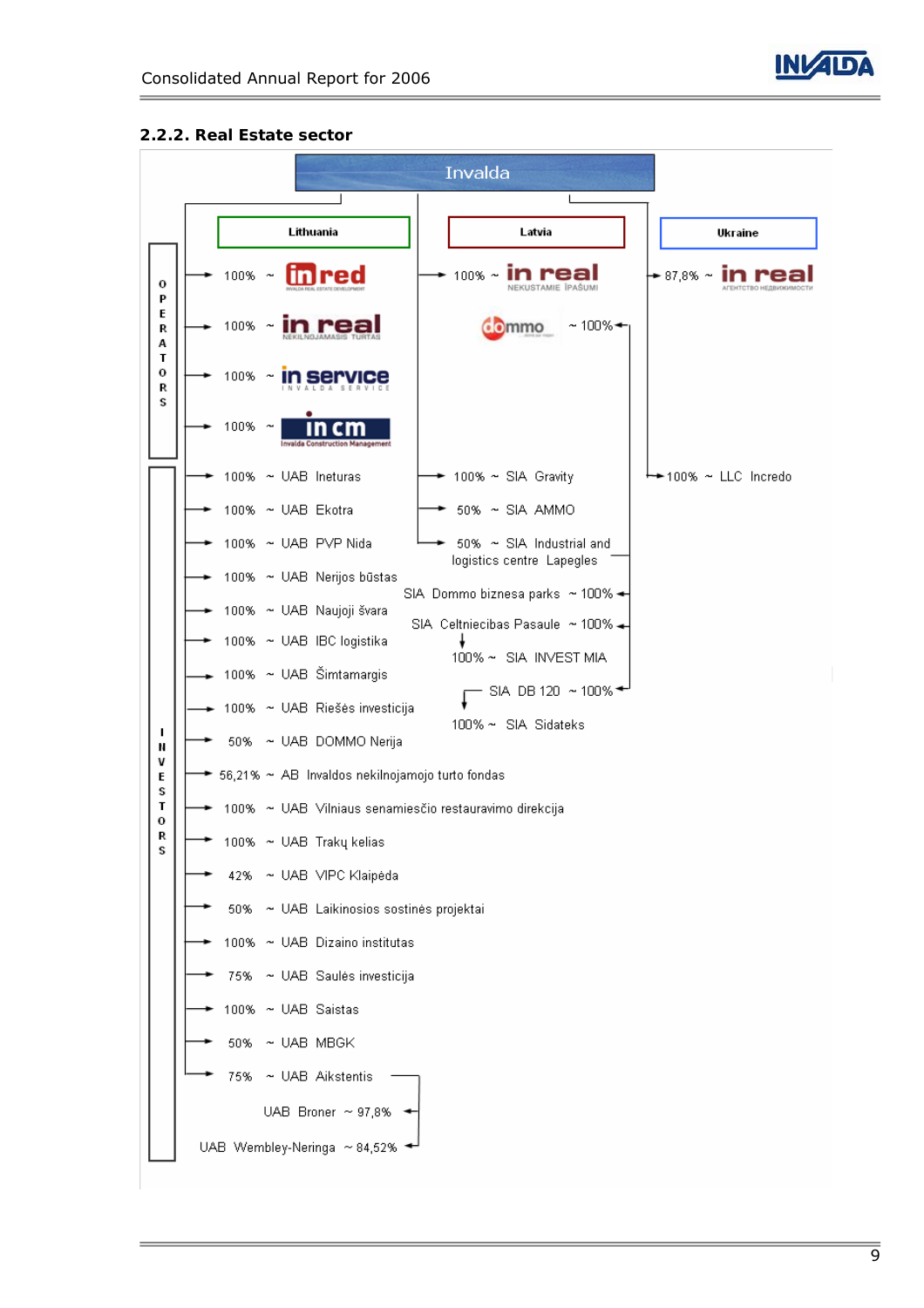

#### **Changes in the structure of the real estate sector during 2006**

#### » **Enterprises established:**

In Lithuania 14 06 2006 – Inreal UAB; 29 08 2006 – Šimtamargis UAB; 11 10 2006- Riešės investicija UAB.

In Ukraine (established by Pozityvios investicijos): 17 01 2006 – Inreal LLC; 17 05 2006- Incredo LLC.

In Latvia (established by subsidiary Industrial and logistics centre "Lapegles"): 2006.10.11 - DB 120 SIA; 2006.10.13 - Dommo biznesa parks SIA.

#### » **Block of shares acquired:**

50 % of Laikinosios sostinės projektai UAB.

#### » **Block of shares sold:**

100 % of Apželdinimas UAB shares.

#### **Financial results of the sector in 2006**

During 2006 the net profit of the sector reached 67.8 mLTL. Net profit attributable to Invalda is 56.6 mLTL.

#### **Other events:**

» On 01 09 2006, seeking clarity in its activity, Invalda Real Estate completed reorganisation, during which the activity of real estate mediation was separated from the activity of real estate project development and management. After the reorganisation, the real estate mediation services are provided by InReal, which is also engaged in the market surveys, valuation of immovable and movable property, consulting on different real estate issues. Invalda Real Estate which will change its name into Invalda Real Estate Development and will also have a trademark inRED, is engaged in the development of real estate projects in Lithuania and the real estate management, also, it supervises the real estate projects in other countries.

Seeking to commence trade in the current trade list of the Vilnius securities exchange, Invaldos nekilnojamojo turto fondas AB made an initial public offering in May and attempted to sell up to 49 % of the shares. The initial public offering did not take place due to small demand for the shares.

» In October 2006, the real estate development and management company inRED (Invalda Real Estate UAB), which administrates over 81 thousand square meters of office, shopping, logistics space, completed the second construction stage of IBC logistics centre in Lithuania, Kaunas. The implementation of this project extended for two years, and its value amounts to approximately 17. 5 million litas.

» In January 2006, a real estate brokerage company InReal was established in Ukraine. After a couple of months, a sale manager was employed who started to form a Brokerage department and 30 persons were already employed in the company by July. In September, the enterprise moved to the newly leased office in the central street of the city. The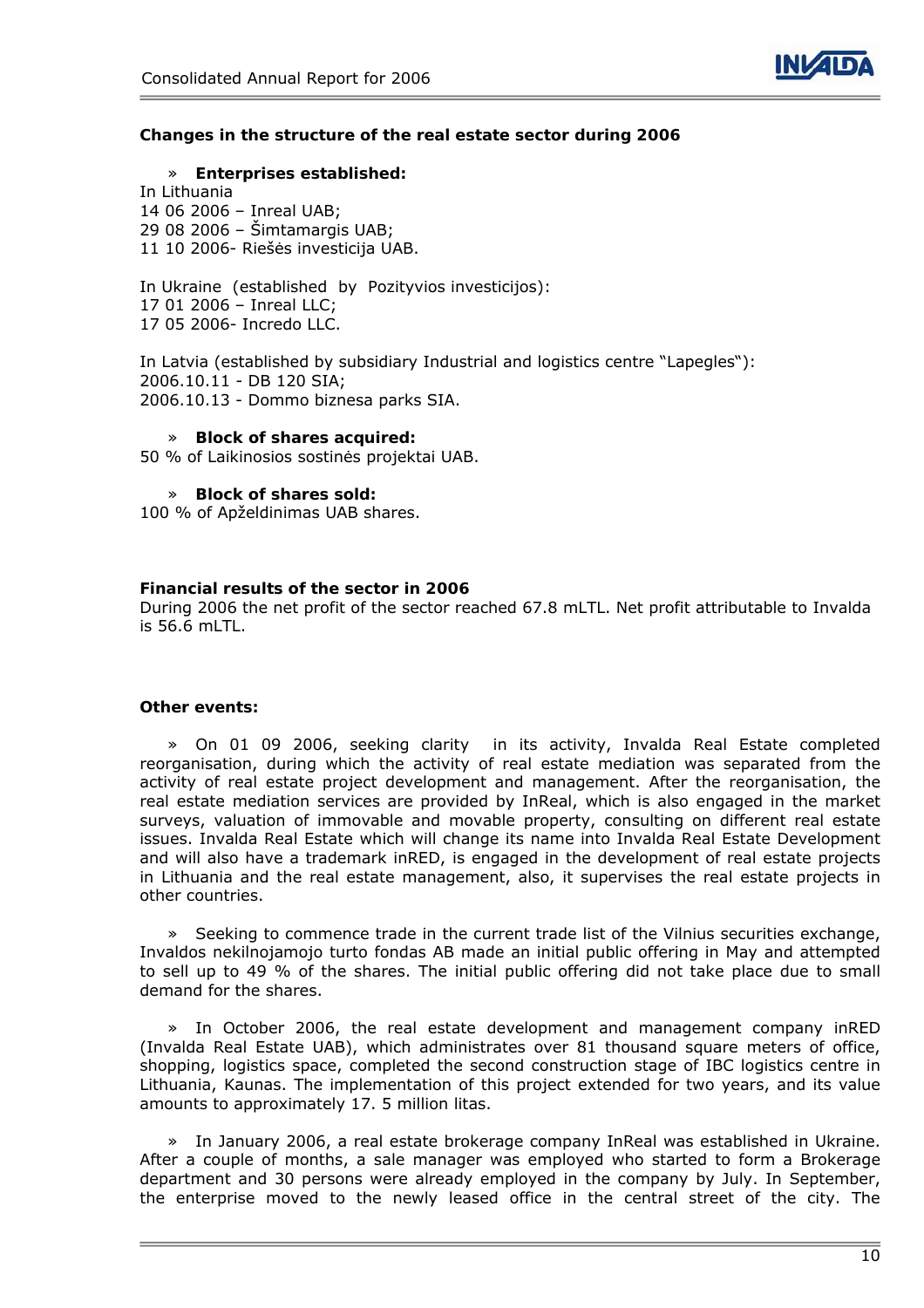

brokerage, advertisement, administration units were intensively expanded and at the end of the year InReal already had 60 employees in Ukraine.

» Invaldos nekilnojamojo turto fondas AB completed the acquisition transaction of the real estate package owned by TEO LT (8 buildings, 40 thousand square meters).

» The Lithuanian Real Estate Development Association recognised the reconstruction project of the house located at Vytauto pr. 3, Kaunas by inRED as the best reconstruction project in the Republic in 2006. The reconstruction of the industrial building in Vytauto g. 3, Kaunas was carried out by adapting it to the commercial and residential purpose. 78 flats were built, including 21 underground parking places, 3 commercial buildings and office premises.

### **2.2.3. Pharmaceutical sector**



### **Changes in the pharmaceutical sector during 2006:**

### » **Enterprises established:**

#### In Poland:

On 17 01 2006, Sanitas established a subsidiary company Sanitas Polska which after completing the reorganisation was merged with the Polish pharmaceutical company Jelfa at the end of the year.

#### » **Blocks of shares acquired:**

100 % of shares of the Polish pharmaceutical company Jelfa were acquired by Sanitas AB.

#### **Financial results of the sector in 2006**

» During 2006 the net loss of the sector reached 7.3 mLTL. Net loss attributable to Invalda is 2.4 mLTL (without eliminations).

### **Other events:**

» On 24.02.2006, a shareholders agreement was concluded between Invalda, holding the biggest shareholding of Sanitas AB, several shareholders and the investment funds Amber Trust II SCA and Citigroup Venture Capital International Jersey Limited. The agreement was signed regarding the new emission of Sanitas AB shares intended for the redemption of the Polish pharmaceutical enterprise Jelfa .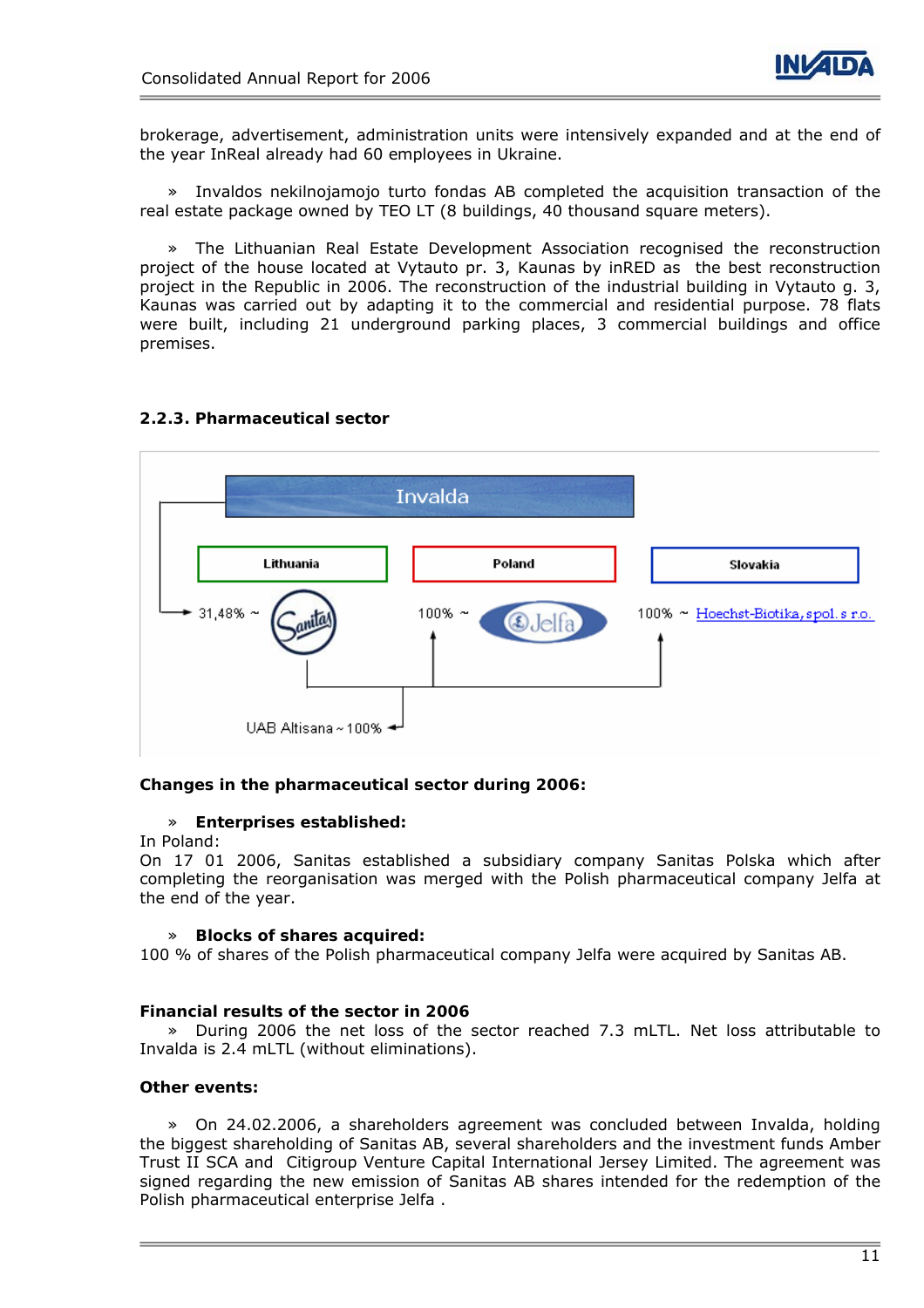

» On 02.05.2006, a transaction regarding the sale of real estate owned by the subsidiary Altisana UAB located in the territory between Vytautas, Čiurlionis and Kaunakiemis streets in the city of Kaunas was completed.

» On 9 November 2006, further to decision of the Chief Pharmaceutical Inspector, production was terminated in Sanitas' subsidiary company Jelfa. The decision was adopted after another type of medication was detected in one bottle for "Corhydron 250" in October. On 17 November both production and sales were resumed.

» The shares of Sanitas AB are listed on the Current List of the Vilnius stock exchange. During 2006, the turnover in Sanitas shares reached 20.66 million LTL and capitalization totalled 423.04 million LTL at the end of the year.



### **2.2.4. Road and bridges construction sector**

### **Financial results of the sector in 2006**

» During 2006 the net profit of the sector reached 7.6 mLTL. Net profit attributable to Invalda is 2.9 mLTL.

### **Other events:**

» In 2006 the management team of Kauno tiltai was strengthened seeking to enhance the company's position in the market.

» Kauno tiltai AB together with the partners consortium has won the contest for the construction of the Southern Vilnius detour, worth 265 mln LTL

» Due to the significant increase of investments the leading-edge asphalt mixing plant in the Baltics (320 t/hour) was purchased.

» Kauno tiltai started improving business management system, environmental and worksafety standards.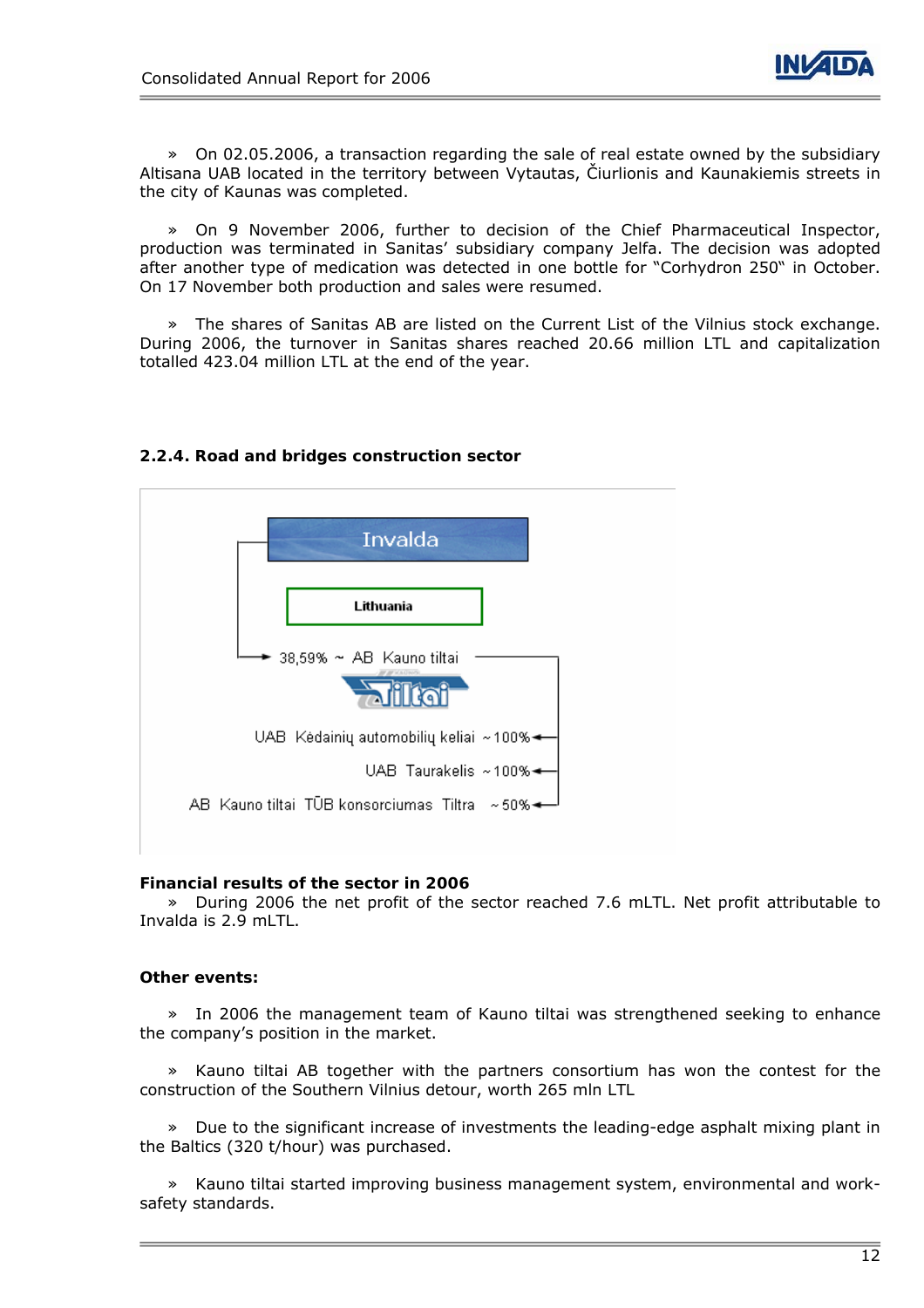

### **2.2.5. Furniture production sector**



### **Changes in the furniture manufacturing sector during 2006:**

### » **Blocks of shares acquired:**

In Lithuania:

After the acquisition of Minija AB 33,040 shares during the mandatory sale, Invalda AB increased the portion of the authorised capital held up to 88.46 % and votes up to 99.01 %. After merging Pozityvios investicijos AB, the portion of Minija authorised capital held increased by 0.42%.

#### **Financial results of the sector in 2006**

» During 2006 the net loss of the sector reached 7.7 mLTL. Net loss attributable to Invalda is 5.7 mLTL.

#### **Other events:**

» 2006 CEO of Vilniaus baldai changed and reforms for improving the situation were started.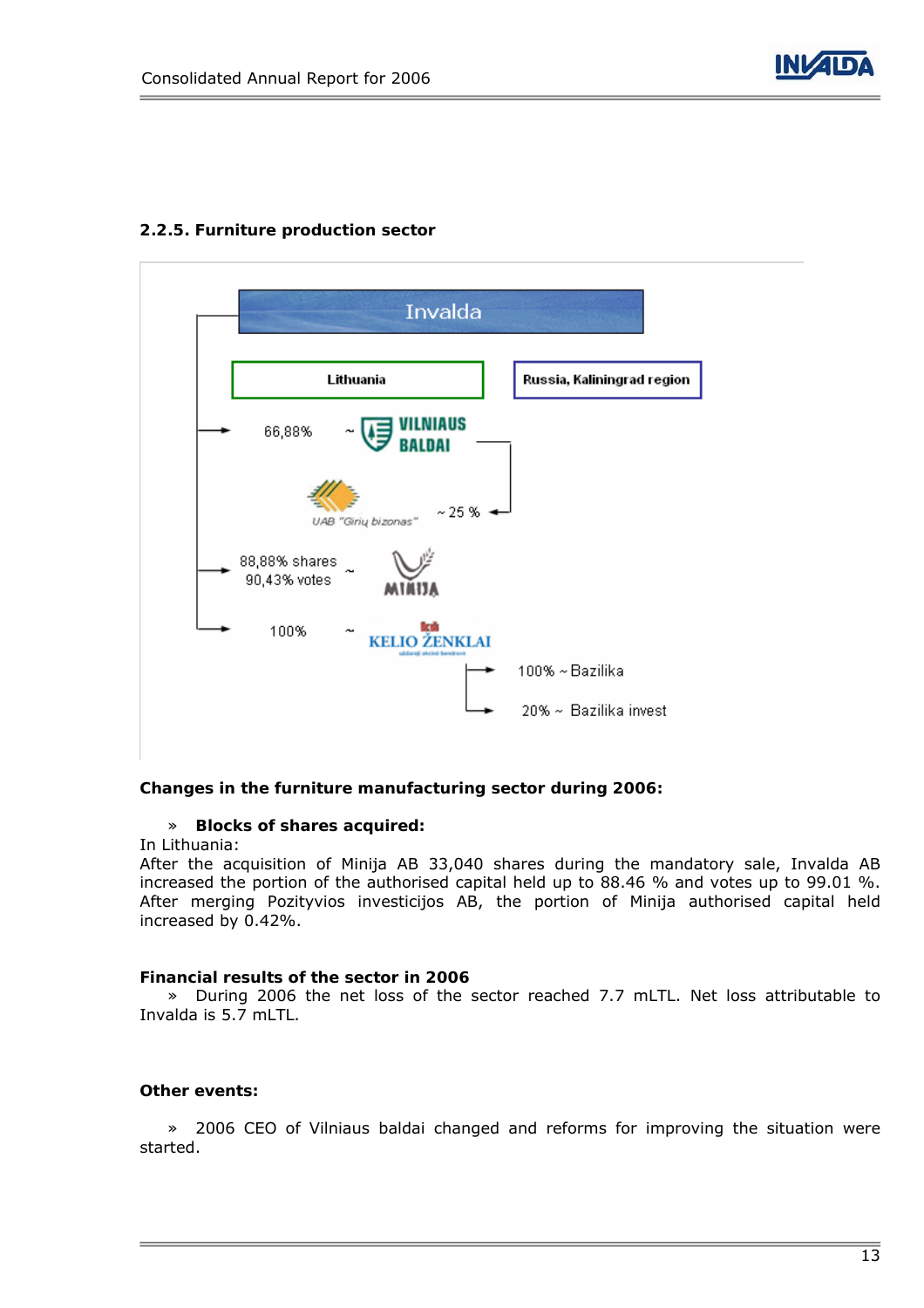

» The shares of Vilniaus baldai AB are listed on the Current List of the Vilnius stock exchange. During 2006, the turnover in the shares of the company amounted to 4.89 million LTL, and the capitalisation totalled 70.34 million LTL at the end of the year .

### **2.2.6. Hotel management sector**



During 2006, there were no changes in structure of hotel management sector.

### **Financial results of the sector in 2006**

» During 2006 the net profit of the sector reached 1.8 mLTL. The same is amount of net profit attributable to Invalda.

### **Other events:**

» The occupancy of the 4 star hotel Holiday Inn Vilnius increased up 61%, and of the economic class hotel Ecotel Vilnius - up to 66% in 2006.

» The hotel Holiday Inn Vilnius was acknowledged one of the best hotels of the Holiday INN network in the service field among 600 EMEA region hotels for the second year in a row.

### **2.2.7. Production and services enterprise sector**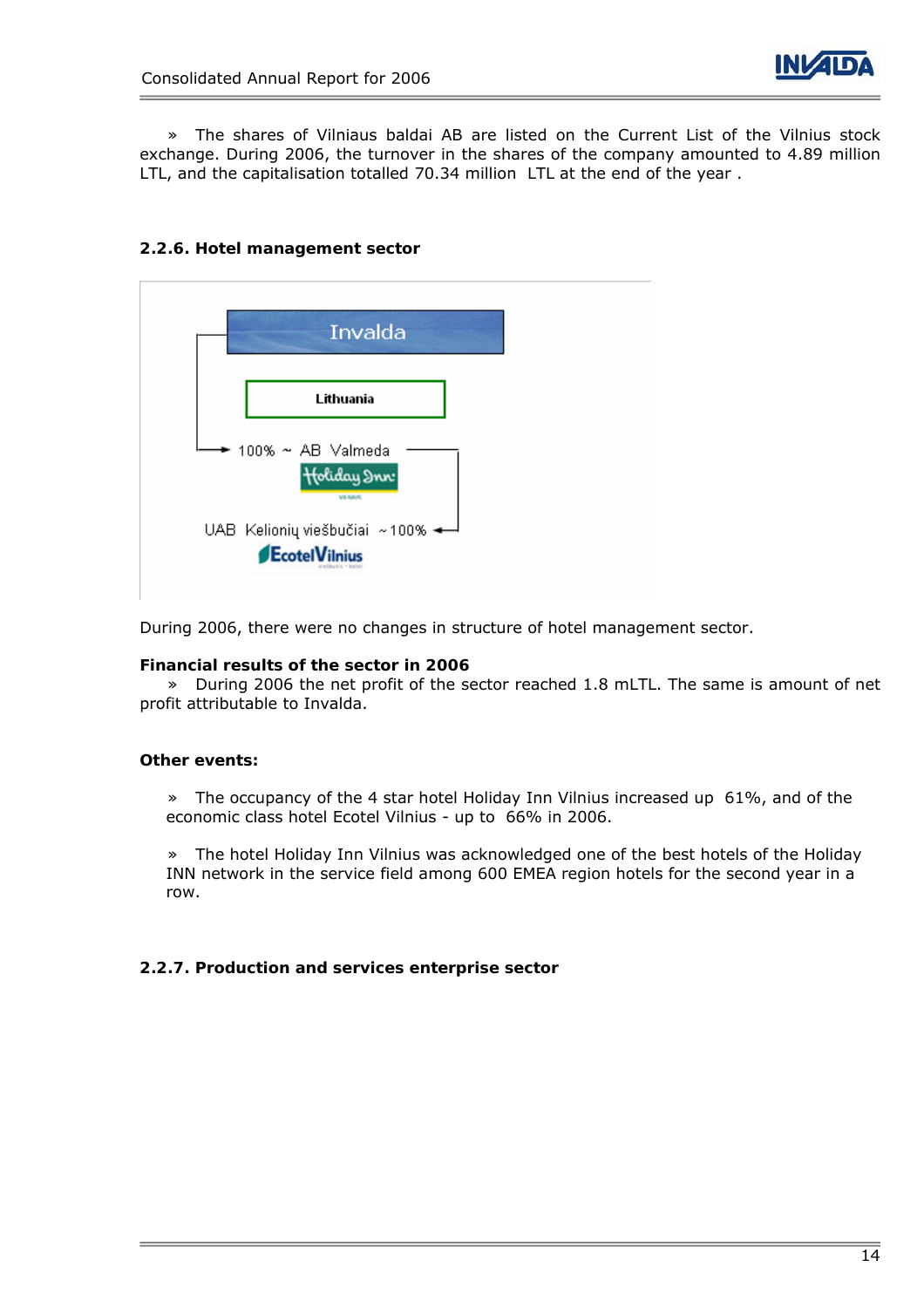



### **Changes in production and services enterprise sector during 2006:**

#### » **Blocks of shares acquired:**

21.46 % Žemės vystymo fondas 12 UAB; 21.46 %. Žemės vystymo fondas 14 UAB; 21.46 %. Žemės vystymo fondas 15 UAB; 21.46 %. Žemės vystymo fondas 16 UAB; 21.46 %. Žemės vystymo grupė 3 UAB; 21.46 %. Žemės vystymo grupė 4 UAB; 21.46 %. Žemės vystymo grupė 5 UAB; 21.46 %. Žemės vystymo grupė 6 UAB;

### » **Blocks of shares sold:**

100 % of Klaipėdos konditerija AB.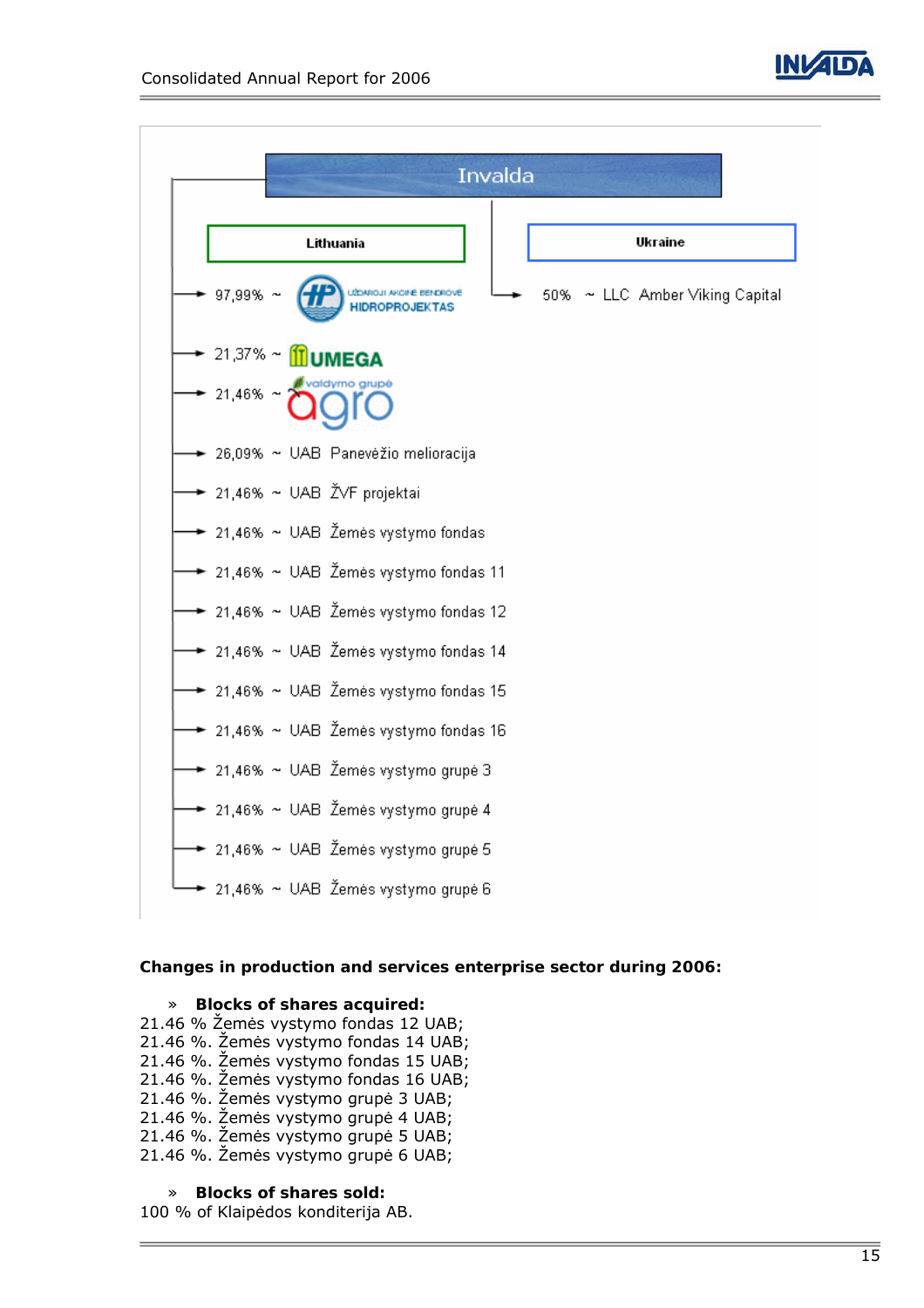

#### **Financial results of the sector in 2006**

» During 2006 the net profit of the sector reached 5.0 mLTL. Net profit attributable to Invalda is 4.7 mLTL.

#### **Other events:**

» On 01 06 2006, the country's largest agricultural investment company Agrovaldymo grupė obtained a permission from the Securities commission to distribute one-year bonds with an annual interest of 8 %. Emission with nominal value of 10 million LTL. was distributed.

» In September 2006, Agrovaldymo grupė AB signed a credit agreement with DnB NORD bank for amount of 25 million LTL. The loan granted for ten years is designated for the investment into the upgrading of agricultural production and refinancing the current credits of Agrovaldymo grupė enterprises.

#### **2.3. Risk types and uncertainties encountered**

The results of Invalda directly depend on the quality of investment portfolio and efficient management of the group companies, since income from the sale of financial assets and financial income constitute the essential part of the company's income.

Since companies of the group act not only in Lithuania but also abroad, economic situation of those countries influence performance of companies.

The risk of interest rate growth is also mentioned among possible risk types.

Companies of the group are affected by changes in the laws and other legal acts.

#### **II. Analysis of financial and non-financial activity results of the group of enterprises, information associated with personnel issues**

#### **2.1. Consolidated ratios**

|                                                                                   | <b>Change</b><br>during the<br>year | 2006    | 2005    |
|-----------------------------------------------------------------------------------|-------------------------------------|---------|---------|
| Sales and services, thousand LTL                                                  | $-19%$                              | 238 349 | 295 686 |
| consolidated profit attributable to the<br>Net<br>parent<br>company, thousand LTL | 222%                                | 65 533  | 20 3 26 |
| Net consolidated profit, thousand LTL                                             | 93%                                 | 75 552  | 39 122  |
| Total assets, thousand LTL                                                        | 16%                                 | 938 006 | 811 732 |
| Shareholder's equity, thousand LTL                                                | 10%                                 | 368 498 | 335 290 |
| ROAE, %                                                                           | 11.2%<br>points                     | 23.0    | 11.8    |
| Current ratio                                                                     | $-0.31$                             | 0.50    | 0.81    |
| Debt/Equity ratio                                                                 | 0.2                                 | 1.6     | 1.4     |
|                                                                                   |                                     |         |         |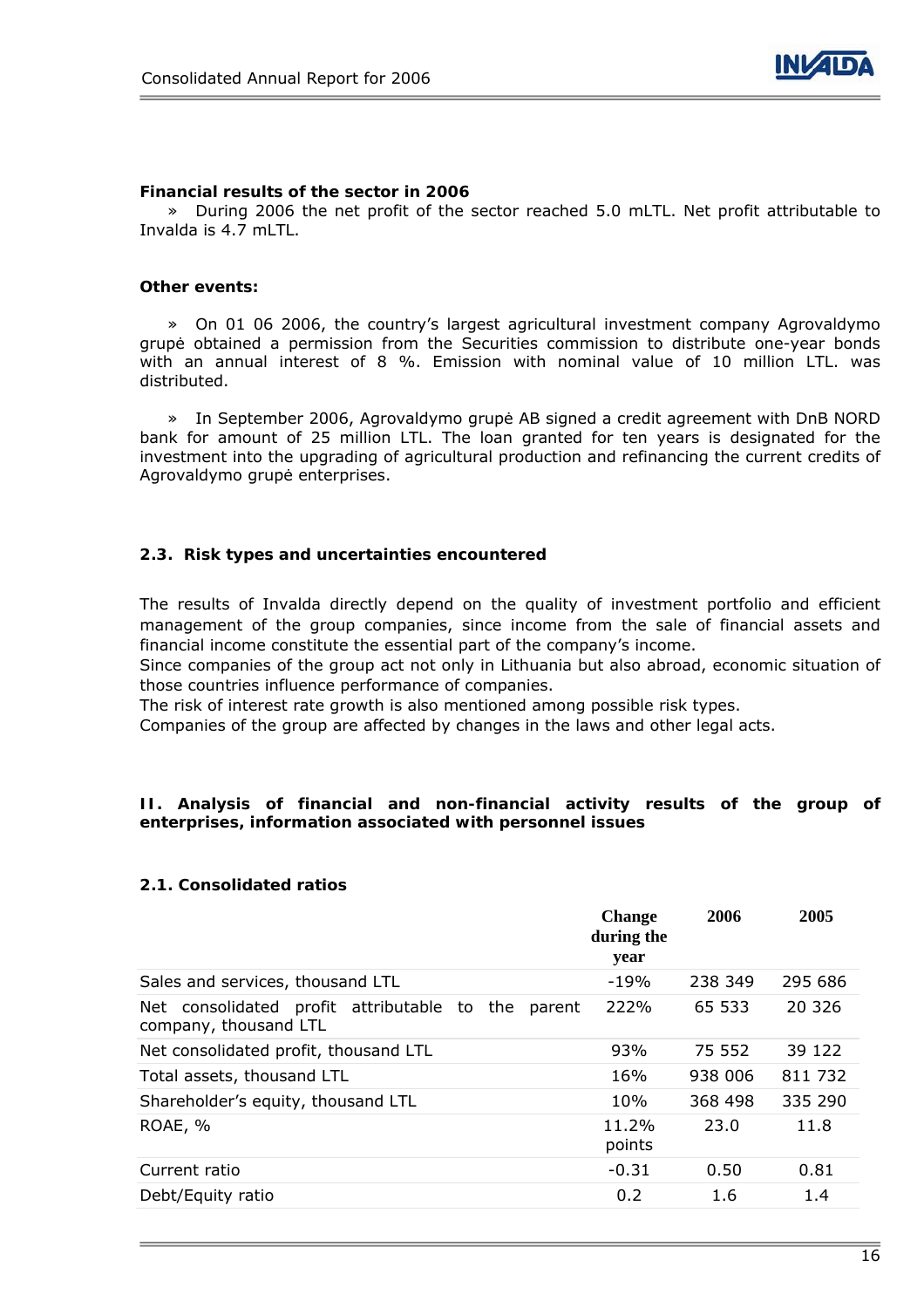

Return on average equity was calculated as net consolidated profit attributable to the parent company divided by equity attributable to the parent company.

Sales and services decreased, because turnover of the pharmacy sector was consolidated only for the first quarter of 2006. Later AB Sanitas became an associate.

### **2.2. Ratios of the Company**

|                                             | <b>Change</b><br>during the | 2006    | 2005    |
|---------------------------------------------|-----------------------------|---------|---------|
|                                             | year, $\%$                  |         |         |
| Net profit, thousand LTL                    | 200%                        | 28 8 16 | 9620    |
| Total assets, thousand LTL                  | 101%                        | 235 764 | 117 067 |
| Shareholder's equity, thousand LTL          | 74%                         | 146 339 | 84 153  |
| ROAE, %                                     | 12 % points                 | 25      | 13      |
| Current ratio                               | $-0,81$                     | 0.2     | 1.01    |
| Debt/Equity ratio                           | 0,22                        | 0.61    | 0.39    |
| Stock price at the end of the period        | $-9,9%$                     | 12.48   | 13.85   |
| Book value, LTL                             | 60,9%                       | 3.25    | 2.02    |
| EPS, LTL                                    | 167%                        | 0.64    | 0.24    |
| Capitalization, million LTL                 | $-2,8%$                     | 561.7   | 578.03  |
| Average price to book value per share ratio | $-31,9%$                    | 3.71    | 5.45    |
| Average price and earnings per share ratio  | -60,5%                      | 18.85   | 47.68   |

### **2.2. Employees**

AB Invalda puts a big focus on group company's managers and other employees qualification raising, training, team-building.

During the year the number of employees in Invalda increased by 83 % from 6 employees at the end of the year 2005 to 11 employees at the end of 2006.

Employees in the whole group Invalda increased by 54 % from 2795 employees in 2005 to 4311 at the end of 2006.

### **III. References and additional classification on the data represented in the consolidated financial statement**

Invalda draws up the financial statement under the guidance of the International Financial Statement Standards. All clarifications associated with 2006 financial statements which were audited by UAB "Ernst & Young Baltic" are provided in the notes.

### **IV. Significant events after the end of the preceding year**

» On 26 January 2007, an extraordinary meeting of shareholders of Invalda AB decided to approve the reorganisation of the public company Invalda and private company Nenuorama by merger, merging the private company Nenuorama, which prior to the preparation of the reorganisation conditions will be rearranged into the public company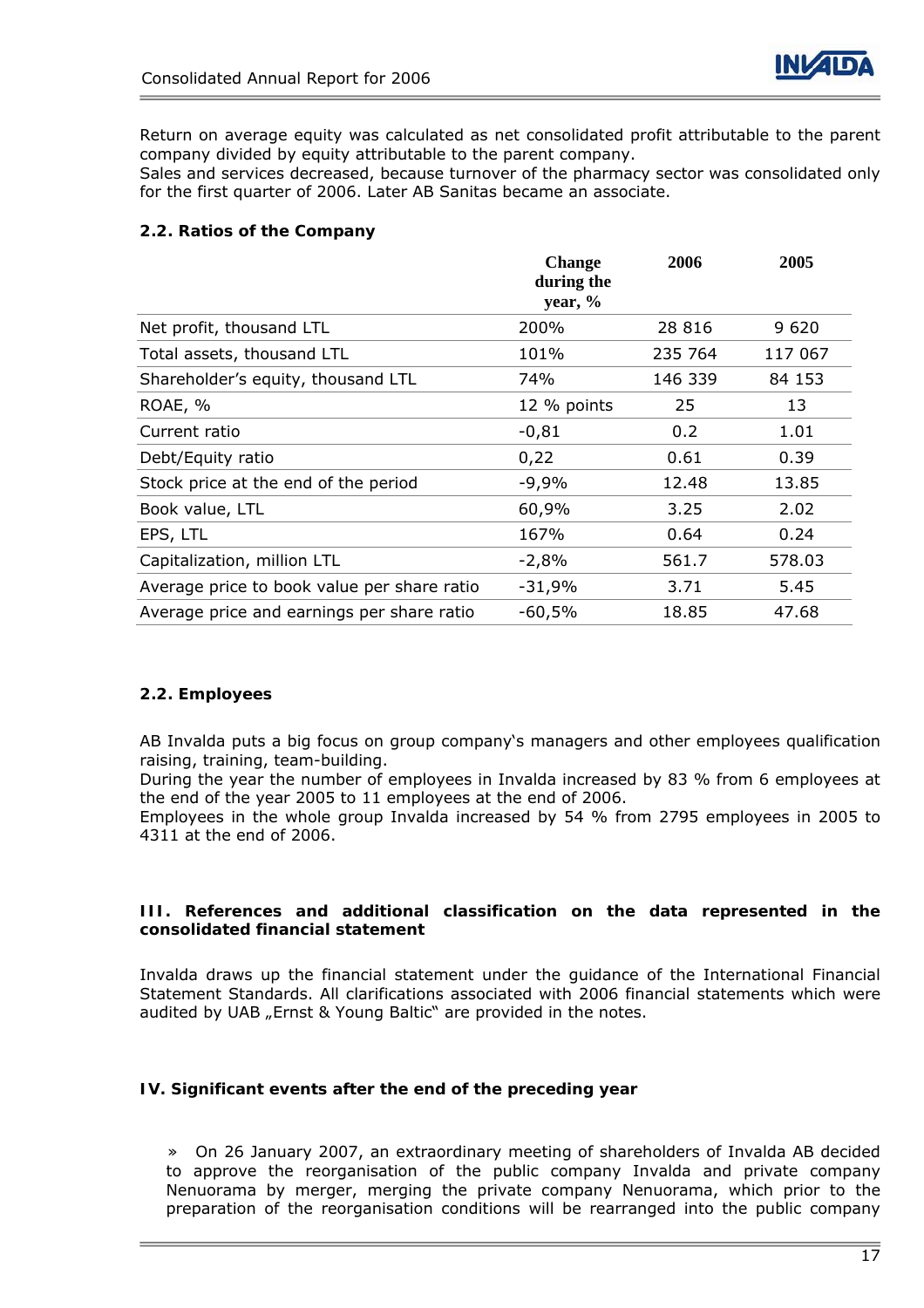

Nenuorama, to the public company Invalda, and assigned the board of Invalda to prepare the reorganisation conditions and announce them in the manner set forth in the legal acts.

» In February 2007, Invalda sold 26.09 % of Panevėžio melioracija UAB shares.

» Being a socially responsible company, on 08 03 2007 Invalda established a social enterprise foundation INICIATYVOS FONDAS that will organise and supervise the programs promoting the social initiative.

In March 2007, Invalda has chosen Finasta įmonių finansai AB as its consultant in the search for potential buyers of Valmeda AB which owns the hotels Holiday Inn Vilnius and Ecotel, and for the constructional design enterprise Hidroprojektas. The sale process shall be attempted to be finalised by the beginning of summer if favourable offers from investors are received.

» Considering the fact that Agrovaldymo grupė AB decided to enlarge the companies and install a centralised model for their management with an intention to quote the shares on the securities market, Invalda sold owned shares of Žemės vystymo fondas group to the company Agrovaldymo grupė in March 2007.

#### **V. Activity plans and forecasts for the group of enterprises**

While making forecasts it is assumed that there will be no significant negative or positive changes in the investment asset value, and there will be no significant changes in the structure of the group.

#### **5.1. Forecast for 2007of Invalda group**

In 2007, Invalda plans to reach a consolidated net profit of 76.97 million LTL, of which 47.8 million LTL are attributable to shareholders of the parent company.

#### **5.2. Finance sector:**

- » Forecasts:
	- Net profit attributable to Invalda 5.5 mLTL;
	- Net profit of the sector 5.5 mLTL.
- » Priorities raised by Invalda:
	- Rearrangement of the financial sector enterprises into the bank by focussing on high level quality management, investment and private banking services;
	- Ensurance of further development and profitability.

#### **5.3. Real estate sector:**

- » Forecasts:
	- Net profit attributable to Invalda 32.5 mLTL;
	- Net profit of the sector 42.6 mLTL.
- » Priorities raised by Invalda :
	- High financial rate of return and balanced risk from investment into the real estate;
	- Focused selection of priority markets and segments.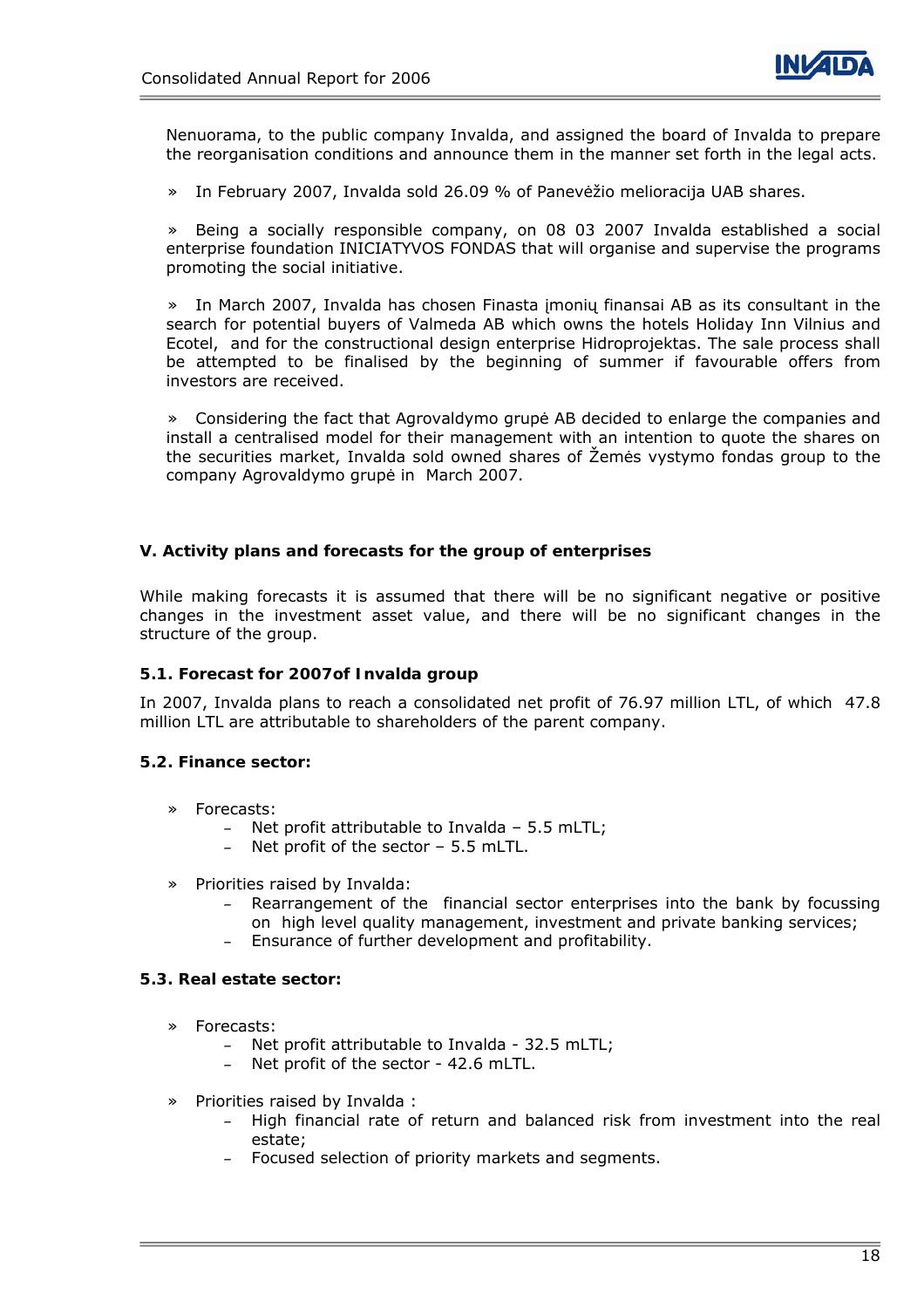

### **5.4. Pharmaceutical sector:**

- » Forecasts:
	- Net profit attributable to Invalda 6.7 mLTL;
	- Net profit of the sector 21.3 mLTL;
	- Sales of the sector 340.5 mLTL;
	- $-$  EBITDA  $-$  77.1 mLTL.
- » Priorities raised by Invalda:
	- To strengthen the status as one of the best CEE region pharmaceutical enterprises;
	- Realisation of the effect and synergy received from the rearrangement of enterprises in financial results.

### **5.5. Road and bridge construction sector:**

- » Forecasts:
	- Net profit attributable to Invalda 2.8 mLTL;
	- Net profit of the sector 7.2 mLTL.
- » Priorities raised by Invalda:
	- To enhance the positions through acquisitions and organisational development in Lithuania and neighbouring countries ;
	- To raise the efficiency of the enterprises and improve the main financial ratios.

### **5.6. Furniture manufacturing sector:**

- » Forecasts:
	- Net profit attributable to Invalda 0.4 mLTL;
	- Net profit of the sector 0.4 mLTL;
	- EBITDA 15.3 mLTL.
- » Priorities raised by Invalda:
	- Efficient and competitive manufacturing;
	- Formation of an optimal portfolio of the clients' orders;
	- Profitable operation.

### **5.7. Hotel management sector:**

- » Forecasts:
	- Net profit attributable to Invalda 1.93 mLTL;
	- Net profit of the sector 1.93 mLTL.
- » Priorities raised by "Invalda":
	- Further improvement of the main indicators profitability, EBITDA, occupancy;
	- Analysis of development possibilities.

### **5.8. Production and services enterprises:**

- » Forecasts:
	- Net profit attributable to Invalda 1.75 mLTL;
	- Net profit of the sector  $-1.75$  mLTL.
- » Invalda's policy:
	- To participate only in those non-strategic businesses pursued by the enterprises where a high rate of return and risk ratio is probable, and which require management adequate to their size.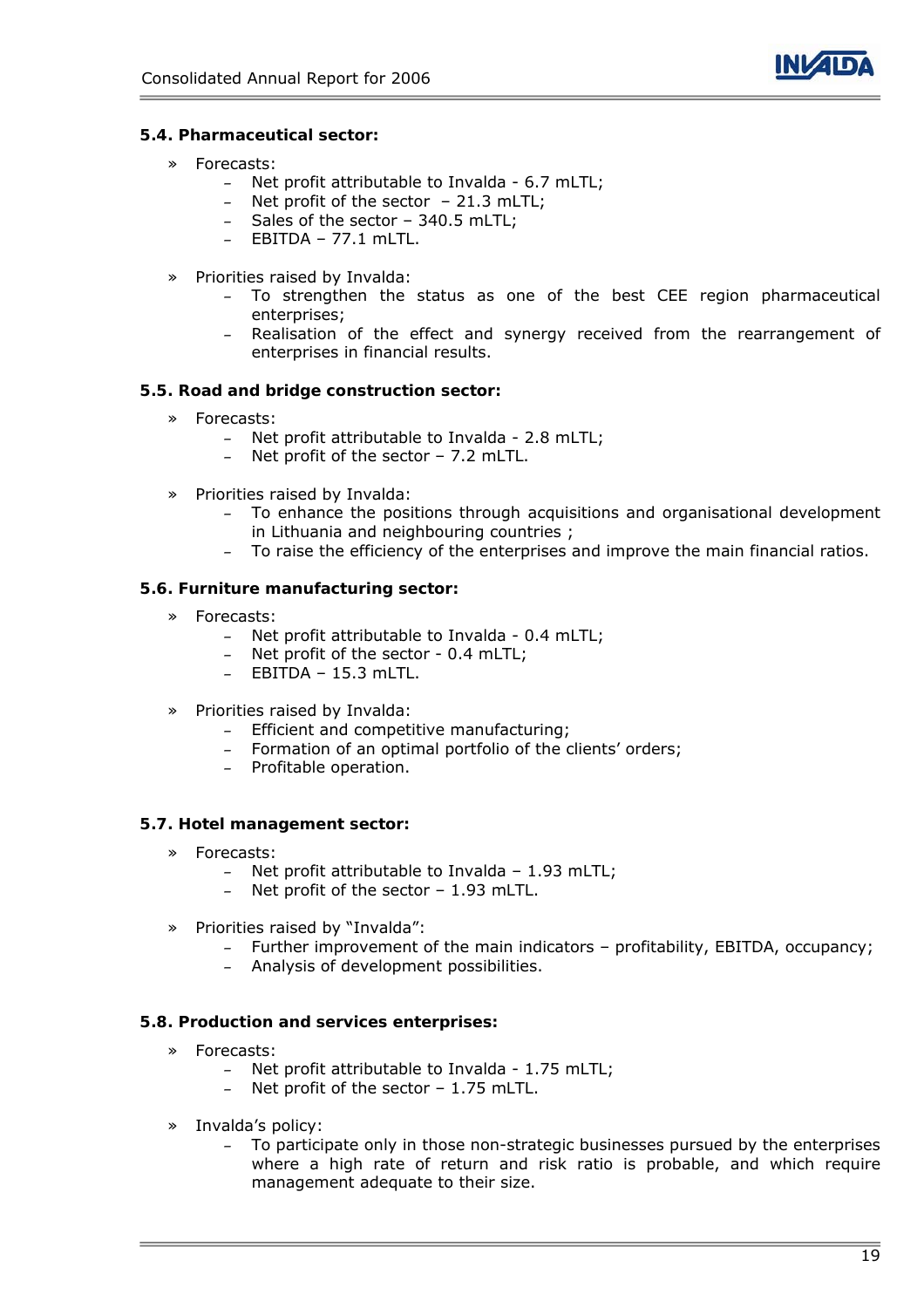

#### **VI. Information on the research and development activity of the group of enterprises**

Invalda group does not carry out any scientific, production demand or other research.

**VII. Number and nominal value of shares of the patronising enterprise belonging to the same enterprise, subsidiary enterprises or persons acting under their direction, albeit on their own behalf.** 

Invalda, its subsidiaries or persons acting under their direction but on their own behalf, do not own shares of the parent enterprise.

**VIII. When a group of enterprises uses the financial measures, and if this is important at the time of assessing the assets, equity capital, liabilities, financial position and activity results of the group of enterprises, the goals of the financial risk management, the main groups of insurance measures used for intended transactions subject to the accounting of insurance transactions, the scope of price risk, credit risk, liquidity risk and cash flow risk of the group of enterprises are to be disclosed.**

There are no insurance measures which are subject to the accounting of insurance transactions.

#### **IX. Compliance with the Governance Code of the companies**

Invalda's report on the compliance with the Governance Code of the companies whose securities are traded on a regulated market is attached thereto.

President of Invalda AB Darius Šulnis Darius Šulnis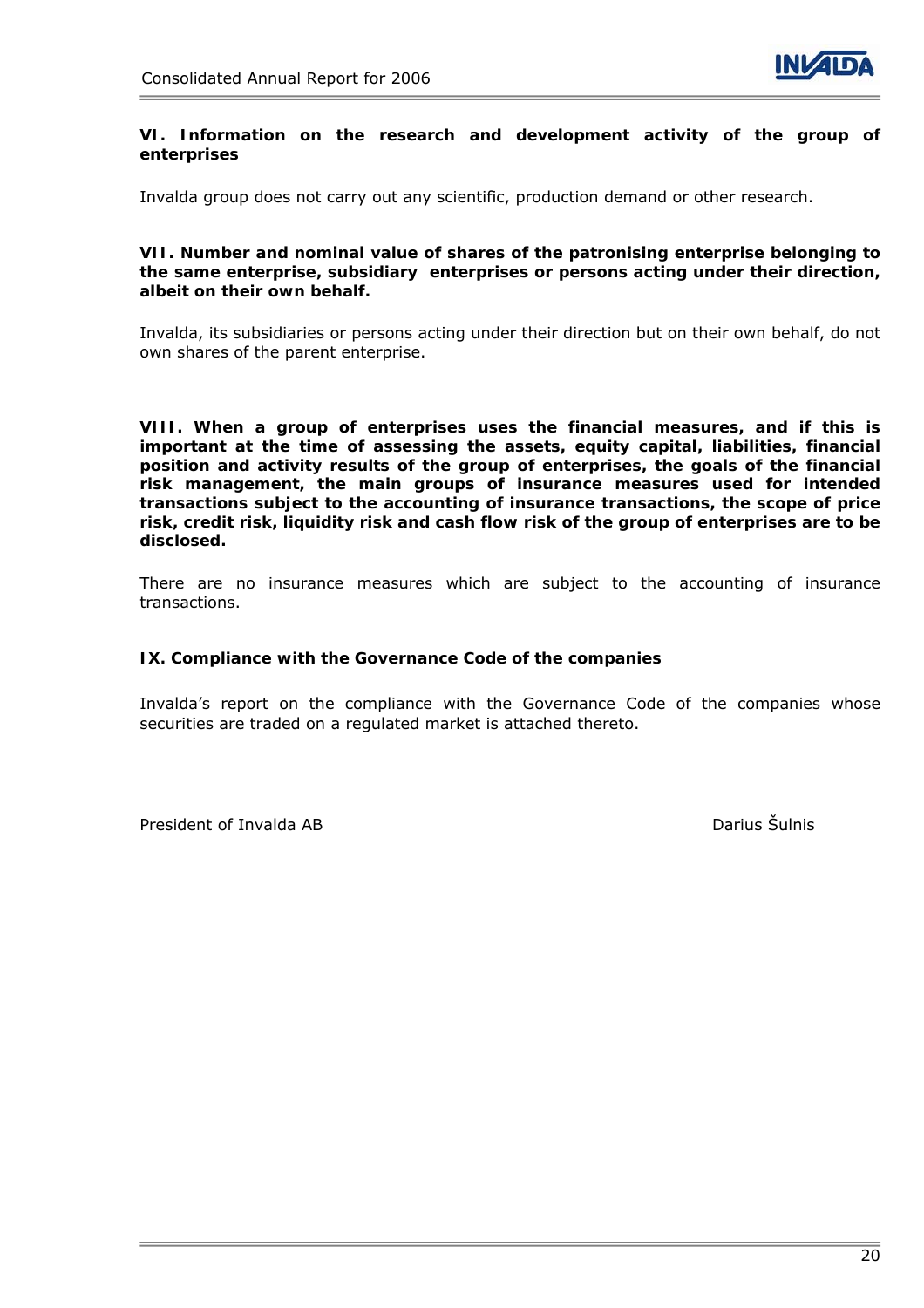#### **Invalda AB disclosure concerning the compliance with the Governance Code for the companies listed on the regulated market**

Invalda AB, following Article 21 paragraph 3 of the Law on Securities of the Republic of Lithuania and item 20.5 of the Trading Rules of the Vilnius Stock Exchange, discloses its compliance with the Governance Code, approved by the VSE for the companies listed on the regulated market, and its specific provisions. In the event of non-compliance with the Code or with certain provisions thereof, it must be specified which provisions are not complied with and the reasons of non-compliance.

|  | <b>PRINCIPLES/ RECOMMENDATIONS</b> | <b>YES/NO</b><br>/NOT<br><b>APPLICABLE</b> | COMMENTARY |
|--|------------------------------------|--------------------------------------------|------------|
|--|------------------------------------|--------------------------------------------|------------|

#### **Principle I: Basic Provisions**

**The overriding objective of a company should be to operate in common interests of all the shareholders by optimizing over time shareholder value.** 

| 1.1. A company should adopt and make public the<br>company's development strategy and objectives by clearly<br>declaring how the company intends to meet the interests of<br>its shareholders and optimize shareholder value.                                                                                 | Yes | Changes estimated during the nearest fiscal years are provided<br>by the company in the annual prospectuses-reports. Besides,<br>on 18 12 2006 the company organised a conference where the<br>management principles, forecasts and goals of "Invalda" group<br>were introduced. The materials of the conference are provided<br>on the company's website, in the "Reports" section for<br>investors. |
|---------------------------------------------------------------------------------------------------------------------------------------------------------------------------------------------------------------------------------------------------------------------------------------------------------------|-----|-------------------------------------------------------------------------------------------------------------------------------------------------------------------------------------------------------------------------------------------------------------------------------------------------------------------------------------------------------------------------------------------------------|
| 1.2. All management bodies of a company should act in<br>furtherance of the declared strategic objectives in view of<br>the need to optimize shareholder value.                                                                                                                                               | Yes | The company's Board members and chief executive officer<br>attempt in their actions to increase the shareholders' equity<br>and transparency of the company by ensuring a high long-term<br>financial rate of return, maintaining a small risk level and<br>abiding by the ethic standards and traditional values.                                                                                    |
| 1.3. A company's supervisory and management bodies<br>should act in close co-operation in order to attain maximum<br>benefit for the company and its shareholders.                                                                                                                                            | Yes | The company's Board members and chief executive officer<br>attempt in their actions to increase the shareholders' equity<br>and transparency of the company by ensuring a high long-term<br>financial rate of return, maintaining a small risk level and<br>abiding by the ethic standards and traditional values.                                                                                    |
| 1.4. A company's supervisory and management bodies<br>should ensure that the rights and interests of persons other<br>than the company's shareholders (e.g. employees, creditors,<br>suppliers, clients, local community), participating in or<br>connected with the company's operation, are duly respected. | Yes | The Company respects all the rights and interests of persons<br>other than the company's shareholders participating in or<br>connected with the company's operation.                                                                                                                                                                                                                                  |

**Principle II: The corporate governance framework** 

**The corporate governance framework should ensure the strategic guidance of the company, the effective oversight of the company's management bodies, an appropriate balance and distribution of functions between the company's bodies, protection of the shareholders' interests.**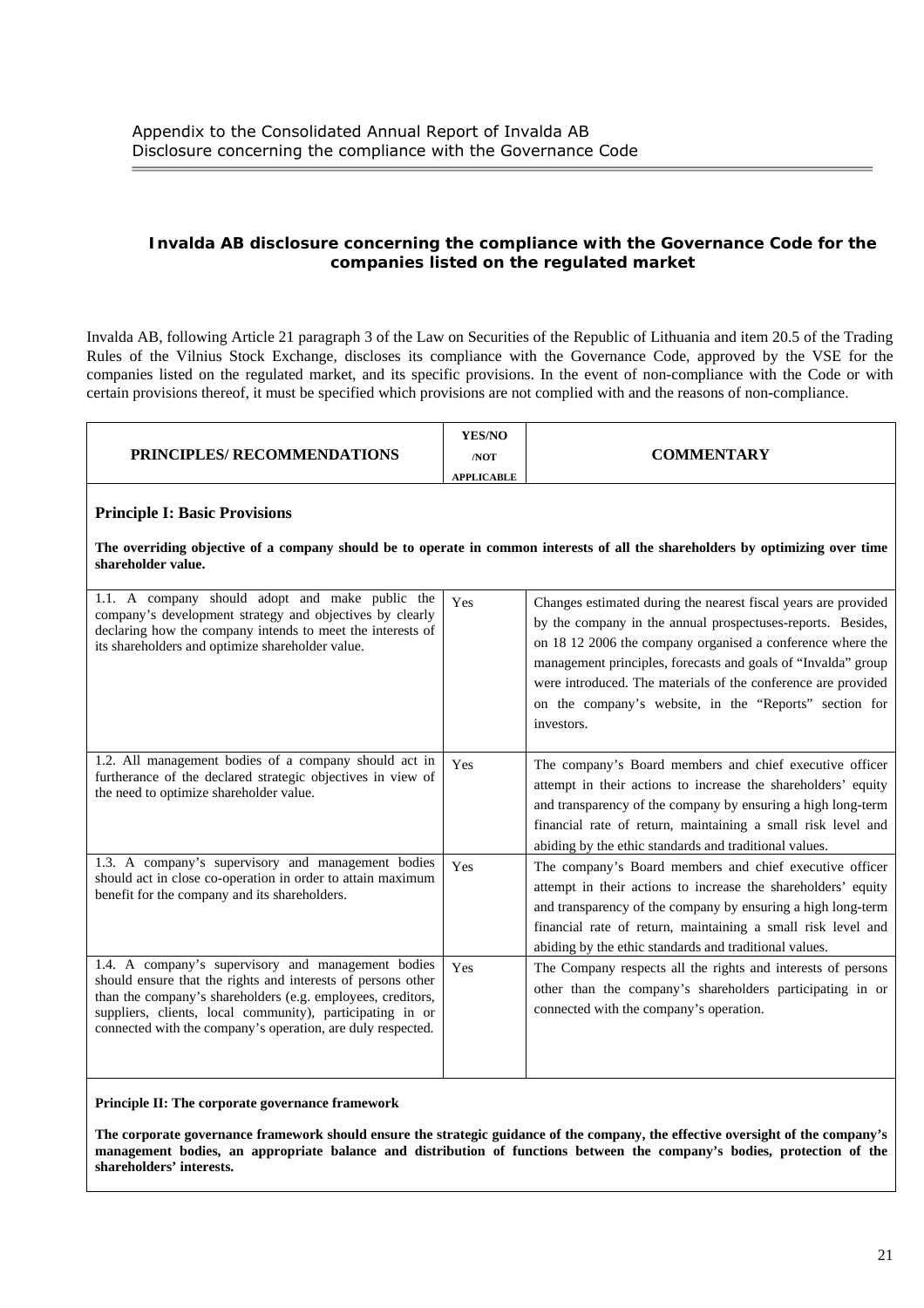| 2.1. Besides obligatory bodies provided for in the Law on<br>Companies of the Republic of Lithuania - a general<br>shareholders' meeting and the chief executive officer, it is<br>recommended that a company should set up both a collegial<br>supervisory body and a collegial management body. The<br>setting up of collegial bodies for supervision and<br>management facilitates clear separation of management and<br>supervisory functions in the company, accountability and<br>control on the part of the chief executive officer, which, in<br>its turn, facilitate a more efficient and transparent<br>management process. | N <sub>o</sub> | Due to its size, it is not expedient to form a supervisory<br>council in the company.<br>The chief executive officer of the company is accountable to<br>the Board of the company.                                                                                      |
|---------------------------------------------------------------------------------------------------------------------------------------------------------------------------------------------------------------------------------------------------------------------------------------------------------------------------------------------------------------------------------------------------------------------------------------------------------------------------------------------------------------------------------------------------------------------------------------------------------------------------------------|----------------|-------------------------------------------------------------------------------------------------------------------------------------------------------------------------------------------------------------------------------------------------------------------------|
| 2.2. A collegial management body is responsible for the<br>strategic management of the company and performs other<br>key functions of corporate governance. A collegial<br>supervisory body is responsible for the effective supervision<br>of the company's management bodies.                                                                                                                                                                                                                                                                                                                                                       | Yes            | The functions set forth in the recommendation are performed<br>by the collegial management body - the Board.                                                                                                                                                            |
| 2.3. Where a company chooses to form only one collegial<br>body, it is recommended that it should be a supervisory<br>body, i.e. the supervisory board. In such a case, the<br>supervisory board is responsible for the effective monitoring<br>of the functions performed by the company's chief<br>executive officer.                                                                                                                                                                                                                                                                                                               | No             | Only one collegial body is formed in the company - the Board,<br>which performs all essential management functions and<br>ensures responsibility and control of the chief executive officer<br>of the company. The supervisory council is not formed in the<br>company. |
| 2.4. The collegial supervisory body to be elected by the<br>general shareholders' meeting should be set up and should<br>act in the manner defined in Principles III and IV. Where a<br>company should decide not to set up a collegial supervisory<br>body but rather a collegial management body, i.e. the board,<br>Principles III and IV should apply to the board as long as<br>that does not contradict the essence and purpose of this<br>body. <sup>1</sup>                                                                                                                                                                   | Yes            | The relevant provisions set forth in III and IV principles are<br>applicable to the formation of company's Board and activity<br>assessment.                                                                                                                            |
| 2.5. Company's management and supervisory bodies should<br>comprise such number of board (executive directors) and<br>supervisory (non-executive directors) board members that<br>no individual or small group of individuals can dominate<br>decision-making on the part of these bodies. <sup>2</sup>                                                                                                                                                                                                                                                                                                                               | Yes            | There are 4 (four) independent Board members in the<br>Company who do not have other mutual interests but only<br>activity within the Board and who act seeking benefit to the<br>company and all shareholders.                                                         |

<sup>1</sup> Provisions of Principles III and IV are more applicable to those instances when the general shareholders' meeting elects the supervisory board, i.e. a body that is essentially formed to ensure oversight of the company's board and the chief executive officer and to represent the company's shareholders. However, in case the company does not form the supervisory board but rather the board, most of the recommendations set out in Principles III and IV become important and applicable to the board as well. Furthermore, it should be noted that certain recommendations, which are in their essence and nature applicable exclusively to the supervisory board, should not be applied to the board, as the competence and functions of these bodies according to the Law on Companies of the Republic of Lithuania (*Official Gazette*, 2003, No 123-5574) are different. For instance, item 3.1 of the Code concerning oversight of the management bodies applies to the extent it concerns the oversight of the chief executive officer of the company, but not of the board itself; item 4.1 of the Code concerning recommendations to the management bodies applies to the extent it relates to the provision of recommendations to the company's chief executive officer; item 4.4 of the Code concerning independence of the collegial body elected by the general meeting from the company's management bodies is applied to the extent it concerns independence from the chief executive officer.

2 Definitions *'executive director'* and *'non-executive director'* are used in cases when a company has only one collegial body.

l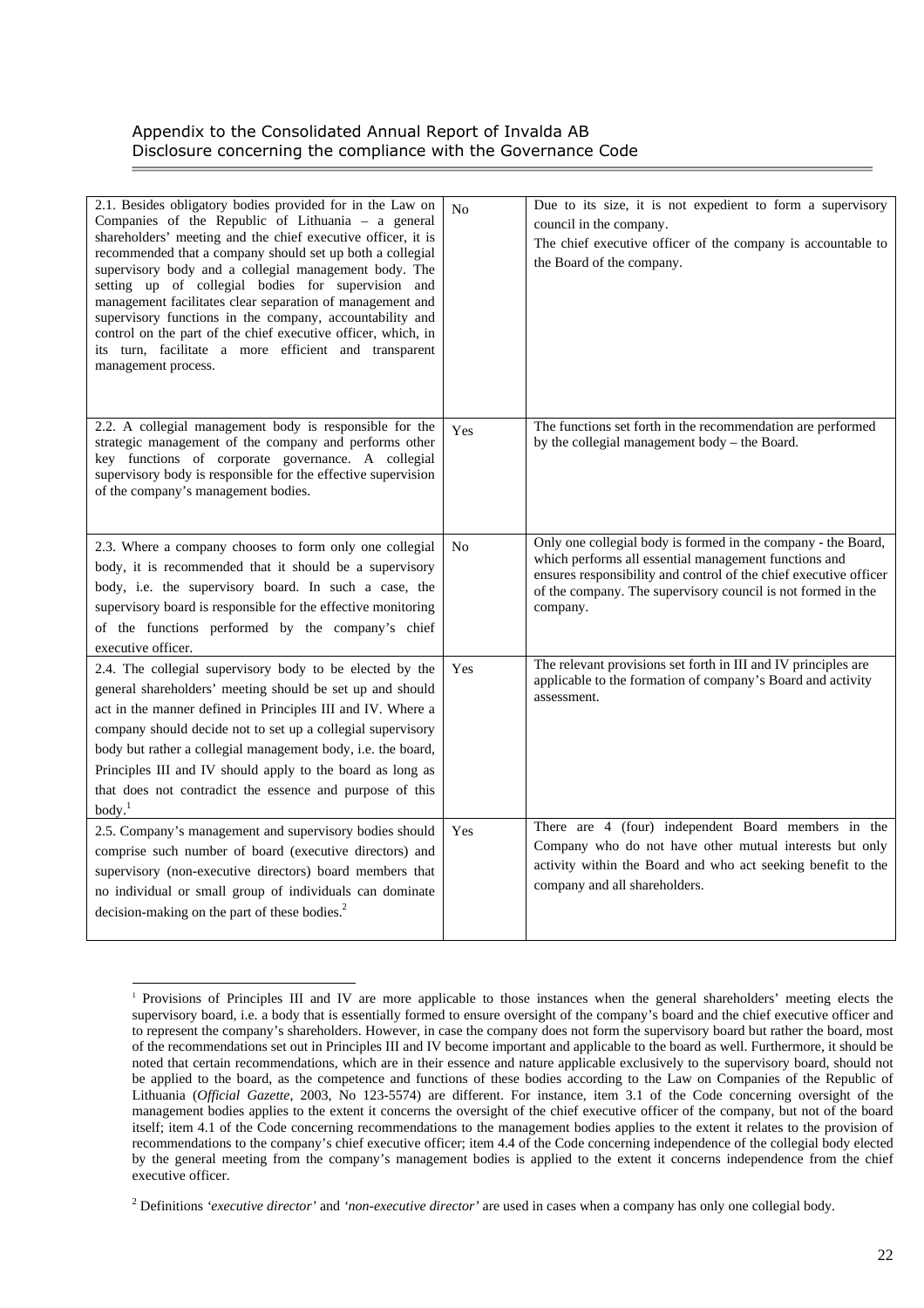| 2.6. Non-executive directors or members of the supervisory    | N <sub>0</sub> | There is no supervisory council and directors-consultants in |
|---------------------------------------------------------------|----------------|--------------------------------------------------------------|
| board should be appointed for specified terms subject to      |                | the company.                                                 |
| individual re-election, at maximum intervals provided for in  |                |                                                              |
| the Lithuanian legislation with a view to ensuring necessary  |                |                                                              |
| development of professional experience and sufficiently       |                |                                                              |
| frequent reconfirmation of their status. A possibility to     |                |                                                              |
| remove them should also be stipulated however this            |                |                                                              |
| procedure should not be easier than the removal procedure     |                |                                                              |
| for an executive director or a member of the management       |                |                                                              |
| board.                                                        |                |                                                              |
| 2.7. Chairman of the collegial body elected by the general    | Yes            | The chairman of the company's Board is not and has not been  |
| shareholders' meeting may be a person whose current or        |                | chief executive officer of the company.                      |
| past office constitutes no obstacle to conduct independent    |                |                                                              |
| and impartial supervision. Where a company should decide      |                |                                                              |
| not to set up a supervisory board but rather the board, it is |                |                                                              |
| recommended that the chairman of the board and chief          |                |                                                              |
| executive officer of the company should be a different        |                |                                                              |
| person. Former company's chief executive officer should       |                |                                                              |
| not be immediately nominated as the chairman of the           |                |                                                              |
| collegial body elected by the general shareholders' meeting.  |                |                                                              |
| When a company chooses to departure from these                |                |                                                              |
| recommendations, it should furnish information on the         |                |                                                              |
| measures it has taken to ensure impartiality of the           |                |                                                              |
| supervision.                                                  |                |                                                              |

**Principle III: The order of the formation of a collegial body to be elected by a general shareholders' meeting** 

**The order of the formation a collegial body to be elected by a general shareholders' meeting should ensure representation of minority shareholders, accountability of this body to the shareholders and objective monitoring of the company's operation and its management bodies.<sup>3</sup>**

| 3.1. The mechanism of the formation of a collegial body to   Yes                                                    | The company's Board operates impartially, objectively and                                                              |
|---------------------------------------------------------------------------------------------------------------------|------------------------------------------------------------------------------------------------------------------------|
| be elected by a general shareholders' meeting (hereinafter in                                                       | represents the interests of all shareholders equally. The<br>mechanism for forming the Board which will be followed by |
| this Principle referred to as the 'collegial body') should<br>ensure objective and fair monitoring of the company's | the company is provided in the Board's procedures and                                                                  |
| management bodies as well as representation of minority<br>shareholders.                                            | regulations approved on 01 03 2007.                                                                                    |

<sup>&</sup>lt;sup>3</sup> Attention should be drawn to the fact that in the situation where the collegial body elected by the general shareholders' meeting is the board, it is natural that being a management body it should ensure oversight not of all management bodies of the company, but only of the single-person body of management, i.e. the company's chief executive officer. This note shall apply in respect of item 3.1 as well.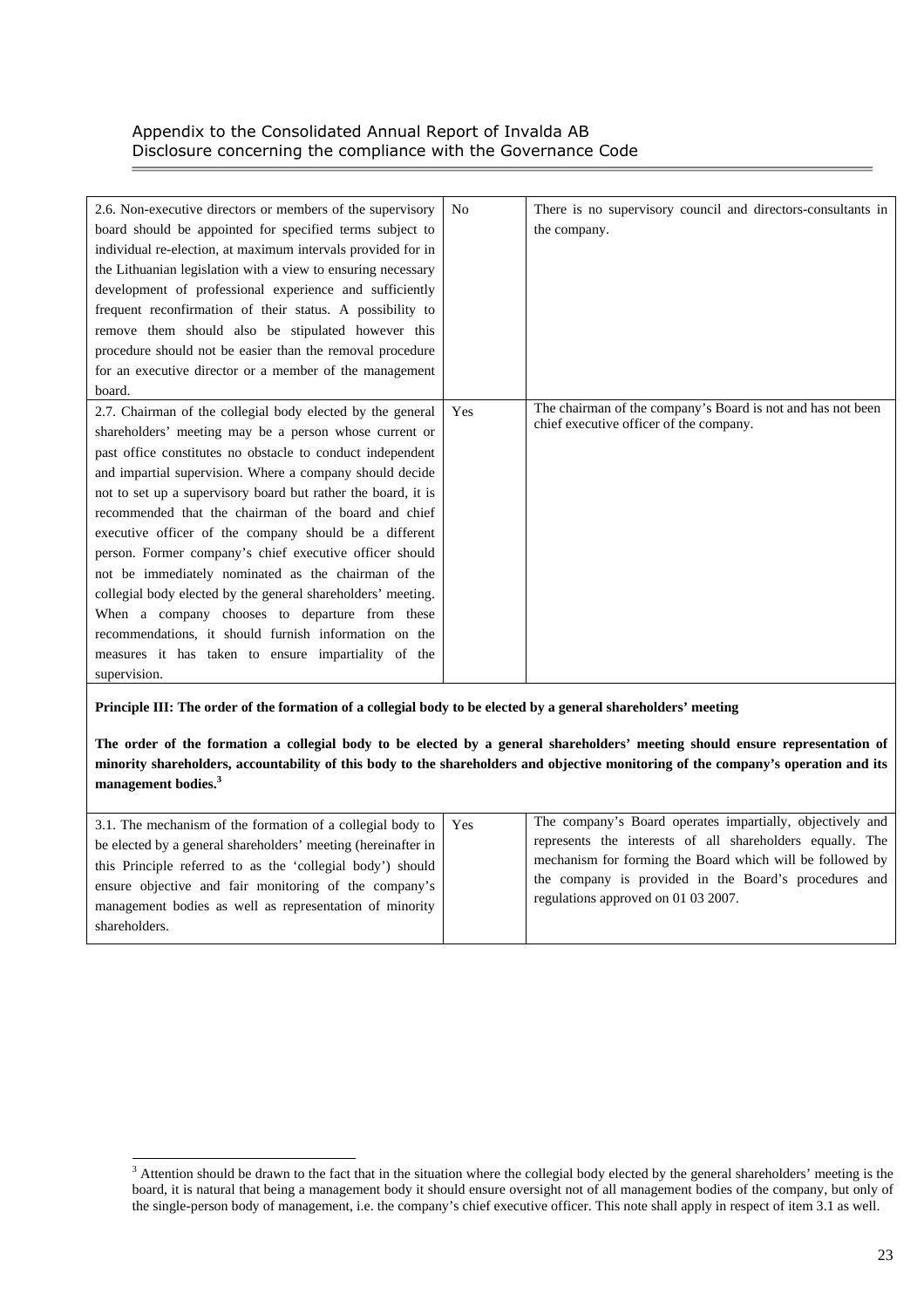$\equiv$ 

| 3.2. Names and surnames of the candidates to become<br>members of a collegial body, information about their<br>education, qualification, professional background, positions<br>taken and potential conflicts of interest should be disclosed<br>early enough before the general shareholders' meeting so<br>that the shareholders would have sufficient time to make an<br>informed voting decision. All factors affecting the<br>candidate's independence, the sample list of which is set out<br>in Recommendation 3.7, should be also disclosed. The<br>collegial body should also be informed on any subsequent<br>changes in the provided information. The collegial body<br>should, on yearly basis, collect data provided in this item on<br>its members and disclose this in the company's annual<br>report. |                | Information about the members of the company, their<br>education, qualification, professional experience, participation<br>in the activity of other companies is released in the<br>prospectuses-reports, annual report, and website.<br>The Board's procedures and regulations approved on 01 03<br>2007 sets forth the procedure of informing about change in the<br>data on the Board members. |
|----------------------------------------------------------------------------------------------------------------------------------------------------------------------------------------------------------------------------------------------------------------------------------------------------------------------------------------------------------------------------------------------------------------------------------------------------------------------------------------------------------------------------------------------------------------------------------------------------------------------------------------------------------------------------------------------------------------------------------------------------------------------------------------------------------------------|----------------|---------------------------------------------------------------------------------------------------------------------------------------------------------------------------------------------------------------------------------------------------------------------------------------------------------------------------------------------------------------------------------------------------|
| 3.3. Should a person be nominated for members of a<br>collegial body, such nomination should be followed by the<br>disclosure of information on candidate's particular<br>competences relevant to his/her service on the collegial<br>body. In order shareholders and investors are able to<br>ascertain whether member's competence is further relevant,<br>the collegial body should, in its annual report, disclose the<br>information on its composition and particular competences<br>of individual members which are relevant to their service on<br>the collegial body.                                                                                                                                                                                                                                       | Yes            | The company's annual report announces information about the<br>composition of the Board, education, work experience and<br>participation in the activity of other enterprises.                                                                                                                                                                                                                    |
| 3.4. In order to maintain a proper balance in terms of the<br>current qualifications possessed by its members, the<br>collegial body should determine its desired composition<br>with regard to the company's structure and activities, and<br>have this periodically evaluated. The collegial body should<br>ensure that it is composed of members who, as a whole,<br>have the required diversity of knowledge, judgment and<br>experience to complete their tasks properly. The members of<br>the audit committee, collectively, should have a recent<br>knowledge and relevant experience in the fields of finance,<br>accounting and/or audit for the stock exchange listed<br>companies.                                                                                                                       | Yes            | The composition of the Board is regularly assessed in the<br>company with consideration to the type and structure of<br>activity pursued by the Company.                                                                                                                                                                                                                                          |
| 3.5. All new members of the collegial body should be<br>offered a tailored program focused on introducing a member<br>with his/her duties, corporate organization and activities.<br>The collegial body should conduct an annual review to<br>identify fields where its members need to update their skills<br>and knowledge.                                                                                                                                                                                                                                                                                                                                                                                                                                                                                        | N <sub>0</sub> | Presently, members of the Board do not perform the<br>assessment of skills and knowledge. It is probable that this<br>provision will be abided by in the future.                                                                                                                                                                                                                                  |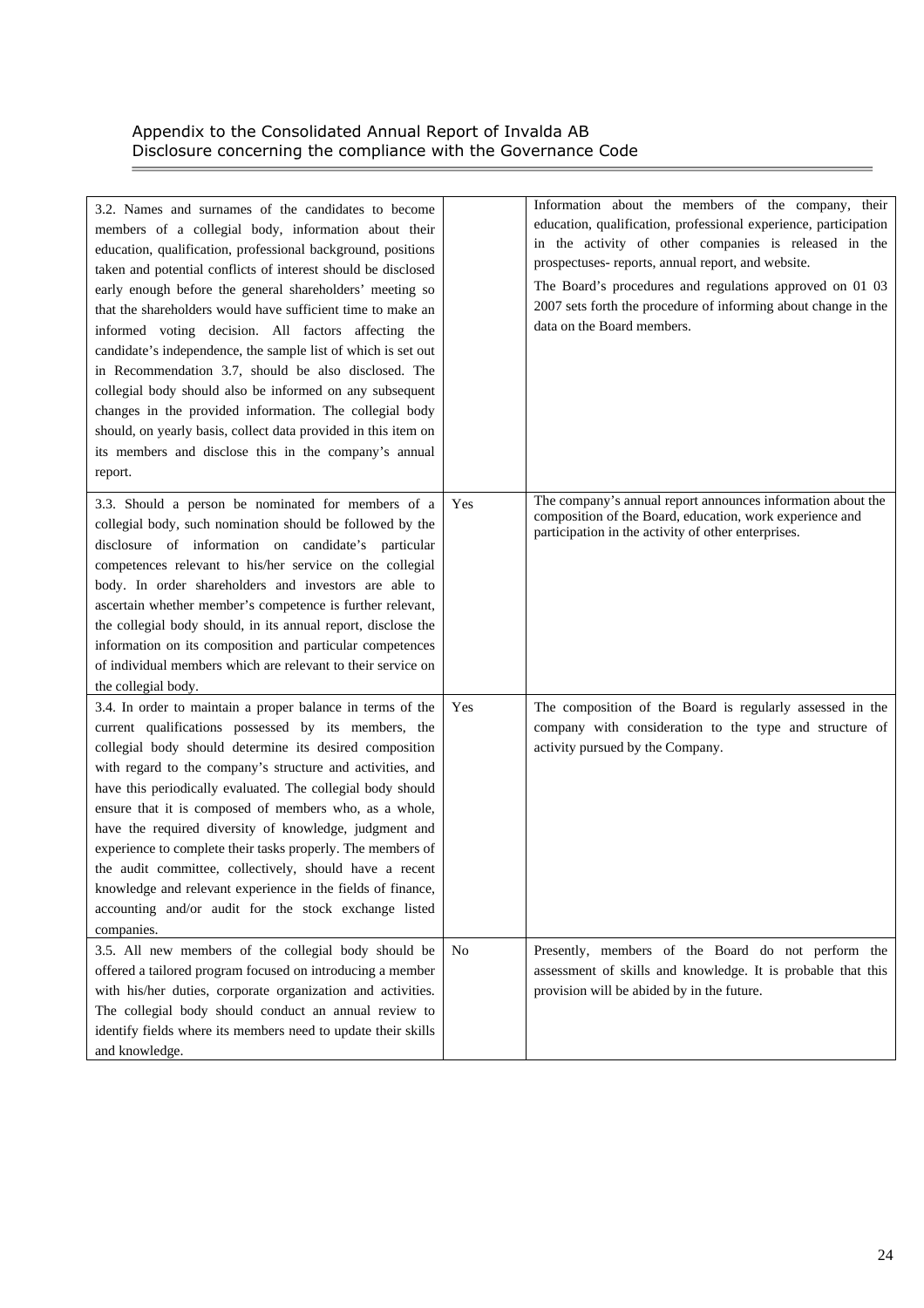| 3.6. In order to ensure that all material conflicts of interest   No   | Until now, independency of the elected Board members has  |
|------------------------------------------------------------------------|-----------------------------------------------------------|
| related with a member of the collegial body are resolved               | not been assessed and the content of independent members' |
| properly, the collegial body should comprise a sufficient <sup>4</sup> | sufficiency has not been discussed.                       |
| number of independent <sup>5</sup> members.                            |                                                           |
|                                                                        |                                                           |
|                                                                        |                                                           |

 4 The Code does not provide for a concrete number of independent members to comprise a collegial body. Many codes in foreign countries fix a concrete number of independent members (e.g. at least 1/3 or 1/2 of the members of the collegial body) to comprise the collegial body. However, having regard to the novelty of the institution of independent members in Lithuania and potential problems in finding and electing a concrete number of independent members, the Code provides for a more flexible wording and allows the companies themselves to decide what number of independent members is sufficient. Of course, a larger number of independent members in a collegial body is encouraged and will constitute an example of more suitable corporate governance. 5

 $5$  It is notable that in some companies all members of the collegial body may, due to a very small number of minority shareholders, be elected by the votes of the majority shareholder or a few major shareholders. But even a member of the collegial body elected by the majority shareholders may be considered independent if he/she meets the independence criteria set out in the Code.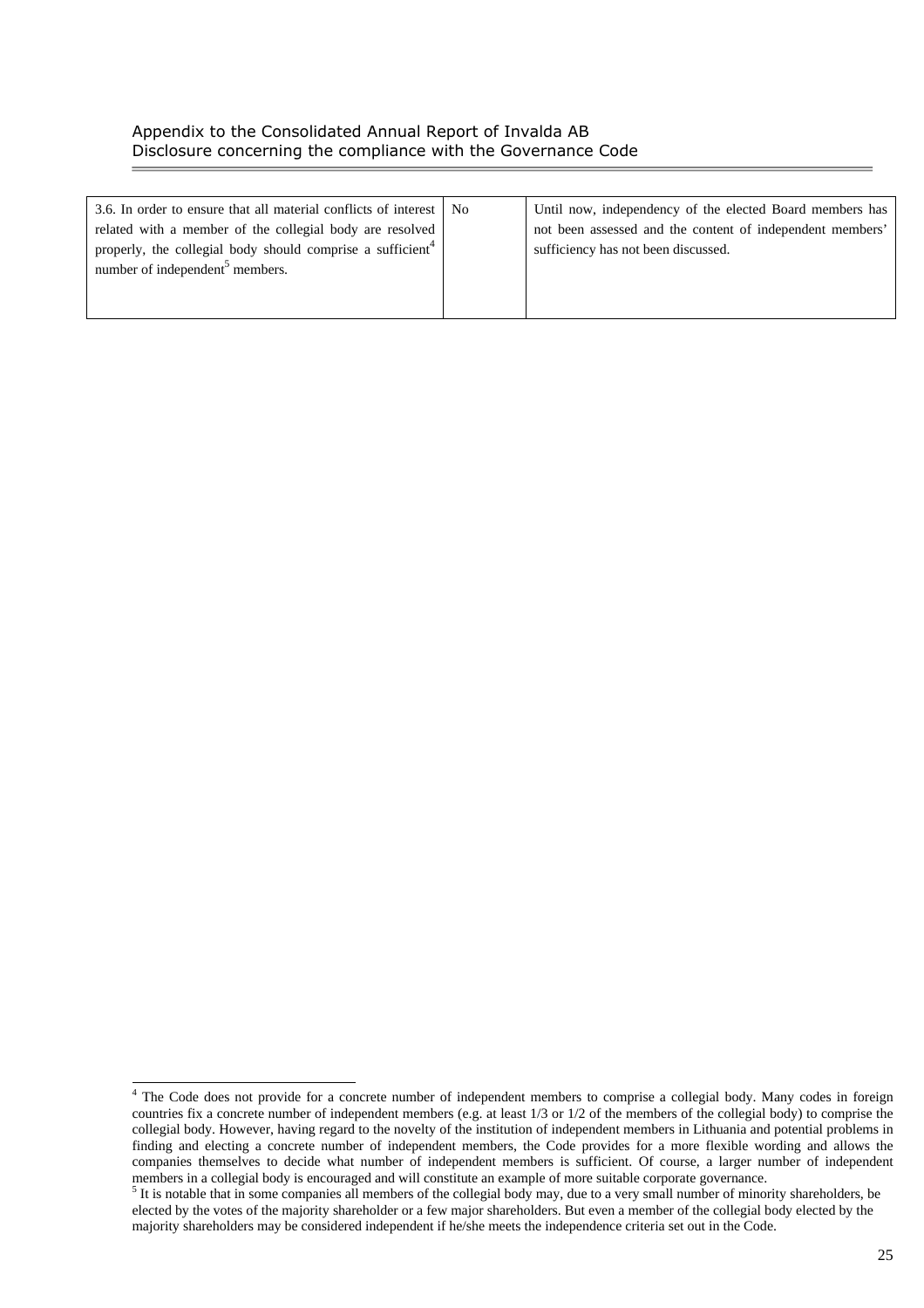$\overline{\phantom{a}}$ 

| 3.7. A member of the collegial body should be considered to<br>be independent only if he is free of any business, family or<br>other relationship with the company, its controlling<br>shareholder or the management of either, that creates a<br>conflict of interest such as to impair his judgment. Since all<br>cases when member of the collegial body is likely to<br>become dependant are impossible to list, moreover,<br>relationships and circumstances associated with the<br>determination of independence may vary<br>amongst<br>companies and the best practices of solving this problem are<br>yet to evolve in the course of time, assessment of<br>independence of a member of the collegial body should be<br>based on the contents of the relationship and circumstances<br>rather than their form. The key criteria for identifying<br>whether a member of the collegial body can be considered<br>to be independent are the following: | N <sub>o</sub> | Those persons were elected Board members at the general<br>shareholders meeting who are independent and in their actions<br>seek the benefit to the company, however fail to meet this code<br>recommendation on independency. |
|-------------------------------------------------------------------------------------------------------------------------------------------------------------------------------------------------------------------------------------------------------------------------------------------------------------------------------------------------------------------------------------------------------------------------------------------------------------------------------------------------------------------------------------------------------------------------------------------------------------------------------------------------------------------------------------------------------------------------------------------------------------------------------------------------------------------------------------------------------------------------------------------------------------------------------------------------------------|----------------|--------------------------------------------------------------------------------------------------------------------------------------------------------------------------------------------------------------------------------|
| 1) He/she is not an executive director or member of the                                                                                                                                                                                                                                                                                                                                                                                                                                                                                                                                                                                                                                                                                                                                                                                                                                                                                                     |                |                                                                                                                                                                                                                                |
|                                                                                                                                                                                                                                                                                                                                                                                                                                                                                                                                                                                                                                                                                                                                                                                                                                                                                                                                                             |                |                                                                                                                                                                                                                                |
| board (if a collegial body elected by the general                                                                                                                                                                                                                                                                                                                                                                                                                                                                                                                                                                                                                                                                                                                                                                                                                                                                                                           |                |                                                                                                                                                                                                                                |
| shareholders' meeting is the supervisory board) of                                                                                                                                                                                                                                                                                                                                                                                                                                                                                                                                                                                                                                                                                                                                                                                                                                                                                                          |                |                                                                                                                                                                                                                                |
| the company or any associated company and has                                                                                                                                                                                                                                                                                                                                                                                                                                                                                                                                                                                                                                                                                                                                                                                                                                                                                                               |                |                                                                                                                                                                                                                                |
| not been such during the last five years;                                                                                                                                                                                                                                                                                                                                                                                                                                                                                                                                                                                                                                                                                                                                                                                                                                                                                                                   |                |                                                                                                                                                                                                                                |
| 2) He/she is not an employee of the company or some                                                                                                                                                                                                                                                                                                                                                                                                                                                                                                                                                                                                                                                                                                                                                                                                                                                                                                         |                |                                                                                                                                                                                                                                |
| any company and has not been such during the                                                                                                                                                                                                                                                                                                                                                                                                                                                                                                                                                                                                                                                                                                                                                                                                                                                                                                                |                |                                                                                                                                                                                                                                |
| last three years, except for cases when a member                                                                                                                                                                                                                                                                                                                                                                                                                                                                                                                                                                                                                                                                                                                                                                                                                                                                                                            |                |                                                                                                                                                                                                                                |
| of the collegial body does not belong to the senior                                                                                                                                                                                                                                                                                                                                                                                                                                                                                                                                                                                                                                                                                                                                                                                                                                                                                                         |                |                                                                                                                                                                                                                                |
| management and was elected to the collegial body                                                                                                                                                                                                                                                                                                                                                                                                                                                                                                                                                                                                                                                                                                                                                                                                                                                                                                            |                |                                                                                                                                                                                                                                |
|                                                                                                                                                                                                                                                                                                                                                                                                                                                                                                                                                                                                                                                                                                                                                                                                                                                                                                                                                             |                |                                                                                                                                                                                                                                |
| as a representative of the employees;                                                                                                                                                                                                                                                                                                                                                                                                                                                                                                                                                                                                                                                                                                                                                                                                                                                                                                                       |                |                                                                                                                                                                                                                                |
| 3) He/she is not receiving or has been not receiving<br>significant additional remuneration from the<br>company or associated company other than<br>remuneration for the office in the collegial body.<br>additional<br>includes<br>Such<br>remuneration<br>participation in share options or some other<br>performance based pay systems; it does not<br>include compensation payments for the previous<br>office in the company (provided that such<br>payment is no way related with later position) as<br>per pension plans (inclusive of deferred<br>compensations);<br>4) He/she is not a controlling shareholder or<br>representative of such shareholder (control as<br>defined in the Council Directive 83/349/EEC<br>Article 1 Part 1);                                                                                                                                                                                                           |                |                                                                                                                                                                                                                                |
| 5) He/she does not have and did not have any material<br>business relations with the company or associated<br>company within the past year directly or as a<br>shareholder, director or<br>partner,<br>superior<br>employee of the subject having such relationship.<br>A subject is considered to have business relations                                                                                                                                                                                                                                                                                                                                                                                                                                                                                                                                                                                                                                  |                |                                                                                                                                                                                                                                |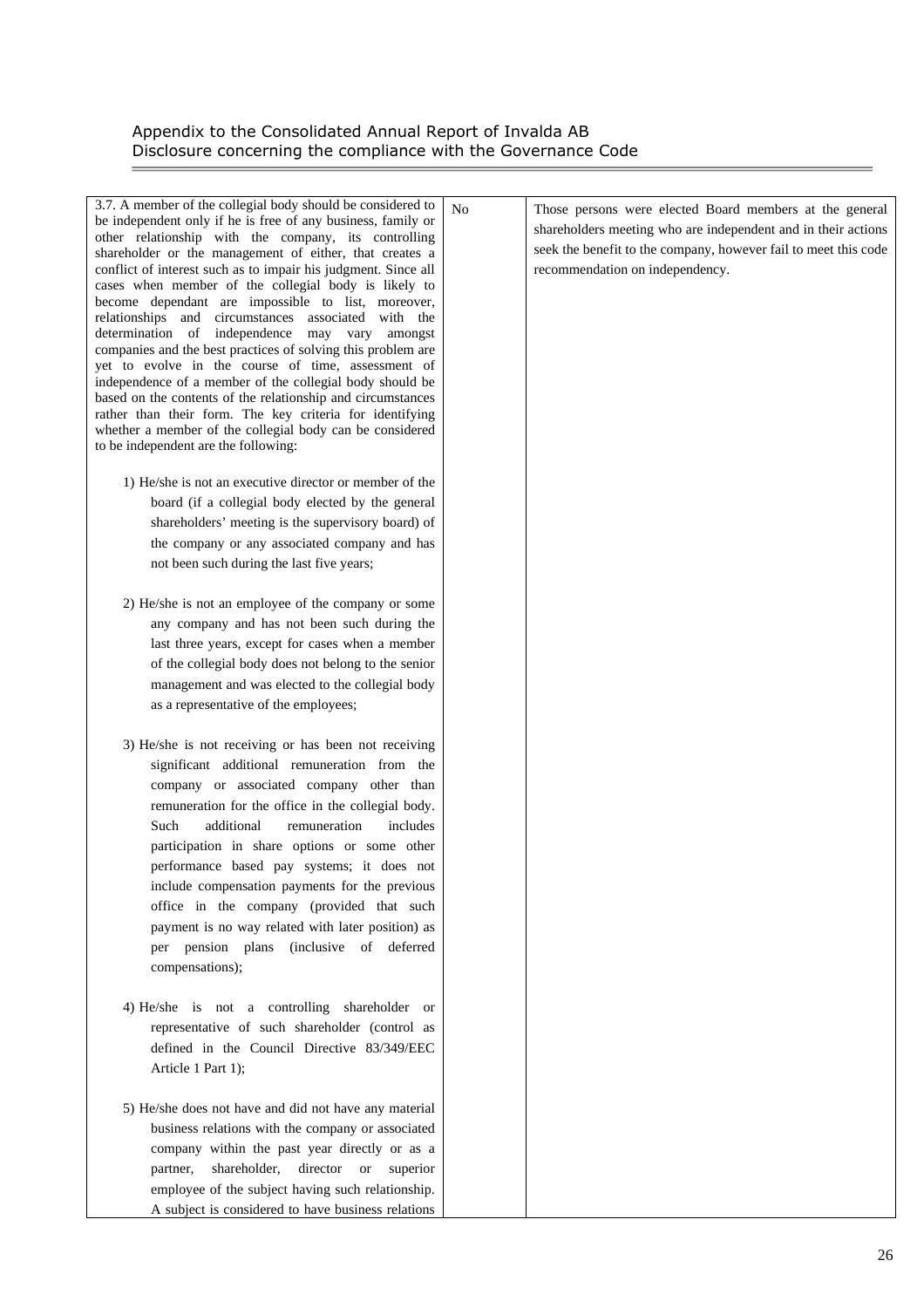Ē,

| when it is a major supplier or service provider            |  |
|------------------------------------------------------------|--|
| (inclusive of financial, legal, counseling and             |  |
| consulting services), major client or organization         |  |
| receiving significant payments from the company            |  |
| or its group;                                              |  |
|                                                            |  |
| 6) He/she is not and has not been, during the last three   |  |
| years, partner or employee of the current or               |  |
| former external audit company of the company or            |  |
| associated company;                                        |  |
|                                                            |  |
| 7) He/she is not an executive director or member of the    |  |
| board in some other company where executive                |  |
| director of the company or member of the board             |  |
| (if a collegial body elected by the general                |  |
| shareholders' meeting is the supervisory board) is         |  |
| non-executive director or member of the                    |  |
| supervisory board, he/she may not also have any            |  |
| other material relationships with executive                |  |
| directors of the company that arise from their             |  |
| participation in activities of other companies or          |  |
| bodies;                                                    |  |
|                                                            |  |
| 8) He/she has not been in the position of a member of      |  |
| the collegial body for over than 12 years;                 |  |
| 9) He/she is not a close relative to an executive director |  |
| or member of the board (if a collegial body                |  |
| elected by the general shareholders' meeting is the        |  |
| supervisory board) or to any person listed in              |  |
| above items 1 to 8. Close relative is considered to        |  |
| be a spouse (common-law spouse), children and              |  |
| parents.                                                   |  |
|                                                            |  |
| 3.8. The determination of what constitutes independence is |  |
| fundamentally an issue for the collegial body itself to    |  |
| determine. The collegial body may decide that, despite a   |  |
| particular member meets all the criteria of independence   |  |
| laid down in this Code, he cannot be considered            |  |
| independent due to special personal or company-related     |  |
| circumstances.                                             |  |
|                                                            |  |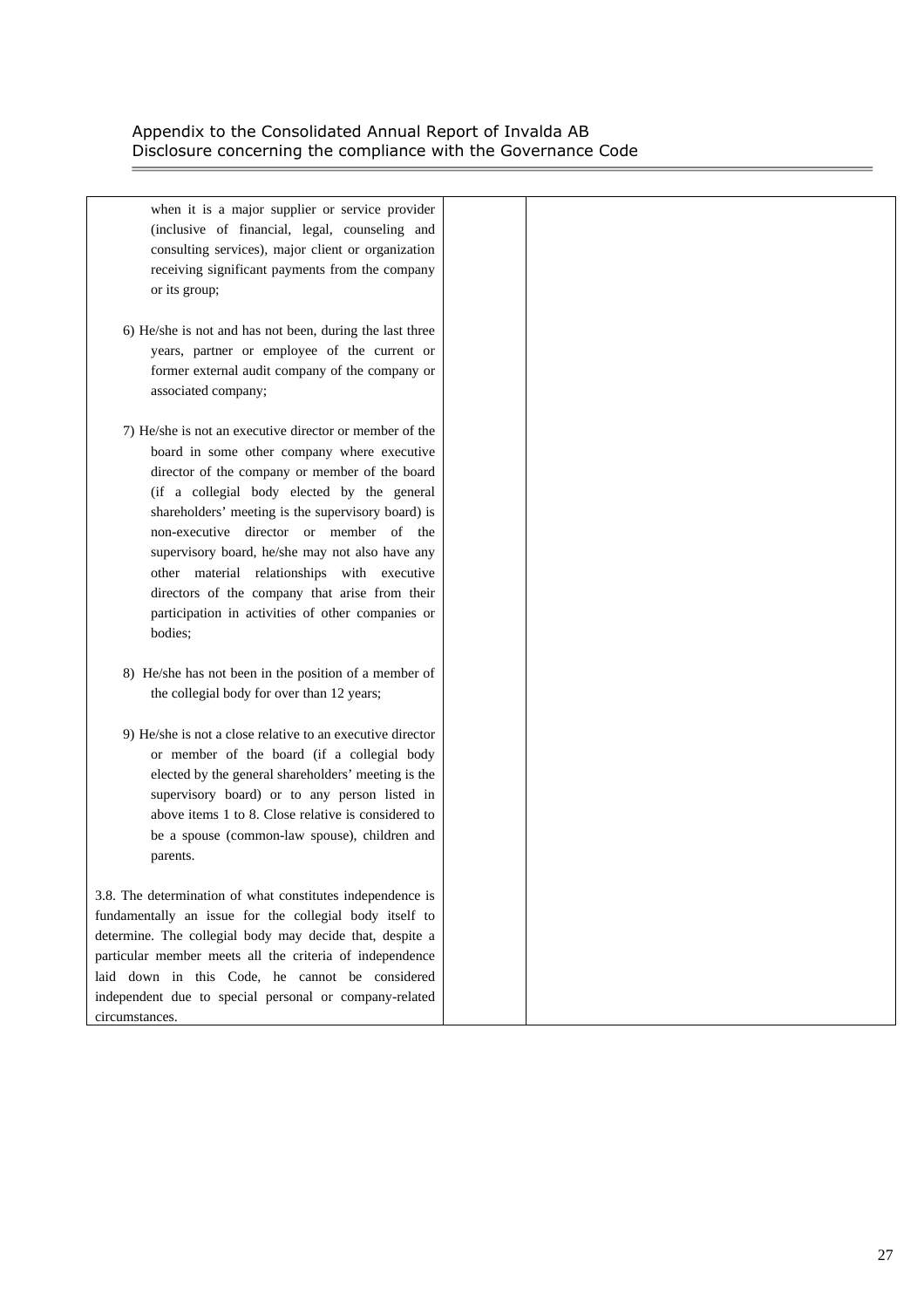| 3.9. Necessary information on conclusions the collegial                | N <sub>0</sub> | independency<br>Board<br>members'<br>N <sub>0</sub><br>assessment<br>and |
|------------------------------------------------------------------------|----------------|--------------------------------------------------------------------------|
| body has come to in its determination of whether a                     |                | announcement practice has been applicable in the company                 |
| particular member of the body should be considered to be               |                | until now.                                                               |
| independent should be disclosed. When a person is                      |                |                                                                          |
| nominated to become a member of the collegial body, the                |                |                                                                          |
| company should disclose whether it considers the person to             |                |                                                                          |
| be independent. When a particular member of the collegial              |                |                                                                          |
| body does not meet one or more criteria of independence set            |                |                                                                          |
| out in this Code, the company should disclose its reasons for          |                |                                                                          |
| nevertheless considering the member to be independent. In              |                |                                                                          |
| addition, the company should annually disclose which                   |                |                                                                          |
| members of the collegial body it considers to be                       |                |                                                                          |
| independent.                                                           |                |                                                                          |
| 3.10. When one or more criteria of independence set out in             |                |                                                                          |
| this Code has not been met throughout the year, the                    |                |                                                                          |
| company should disclose its reasons for considering a                  |                |                                                                          |
| particular member of the collegial body to be independent.             |                |                                                                          |
| To ensure accuracy of the information disclosed in relation            |                |                                                                          |
| with the independence of the members of the collegial body,            |                |                                                                          |
| the company should require independent members to have                 |                |                                                                          |
| their independence periodically re-confirmed.                          |                |                                                                          |
|                                                                        |                |                                                                          |
| 3.11. In order to remunerate members of a collegial body for           | <b>Not</b>     | The Board members are not remunerated from the resources of              |
| their work and participation in the meetings of the collegial          | applicable     | the Company.                                                             |
| body, they may be remunerated from the company's funds. <sup>6</sup> . |                |                                                                          |
| The general shareholders' meeting should approve the                   |                |                                                                          |
| amount of such remuneration.                                           |                |                                                                          |

**Principle IV: The duties and liabilities of a collegial body elected by the general shareholders' meeting** 

**The corporate governance framework should ensure proper and effective functioning of the collegial body elected by the general**   $shareholders'$  meeting, and the powers granted to the collegial body should ensure effective monitoring<sup>7</sup> of the company's **management bodies and protection of interests of all the company's shareholders.** 

| 4.1. The collegial body elected by the general shareholders'  | l Yes | The company's Board submits opinions and suggestions             |
|---------------------------------------------------------------|-------|------------------------------------------------------------------|
| meeting (hereinafter in this Principle referred to as the     |       | regarding the company's annual financial statement and           |
| 'collegial body') should ensure integrity and transparency of |       | consolidated annual financial statement, profit distribution to  |
| the company's financial statements and the control system.    |       | the general shareholders meeting, delivers and comments on       |
| The collegial body should issue recommendations to the        |       | the company's activity report (from $2007 -$ an annual report),  |
| company's management bodies and monitor and control the       |       | also performs all other activity supervision functions set forth |
| company's management performance. <sup>8</sup>                |       | in the legal acts of the Republic of Lithuania.                  |
|                                                               |       |                                                                  |

 $6$  It is notable that currently it is not yet completely clear, in what form members of the supervisory board or the board may be remunerated for their work in these bodies. The Law on Companies of the Republic of Lithuania (*Official Gazette*, 2003, No 123-5574) provides that members of the supervisory board or the board may be remunerated for their work in the supervisory board or the board by payment of annual bonuses (tantiems) in the manner prescribed by Article 59 of this Law, i.e. from the company's profit. The current wording, contrary to the wording effective before 1 January 2004, eliminates the exclusive requirement that annual bonuses (tantiems) should be the *only* form of the company's compensation to members of the supervisory board or the board. So it seems that the Law contains no prohibition to remunerate members of the supervisory board or the board for their work in other forms, besides bonuses, although this possibility is not expressly stated either.

l

 $7$  See Footnote 3.

<sup>&</sup>lt;sup>8</sup> See Footnote 3. In the event the collegial body elected by the general shareholders' meeting is the board, it should provide recommendations to the company's single-person body of management, i.e. the company's chief executive officer.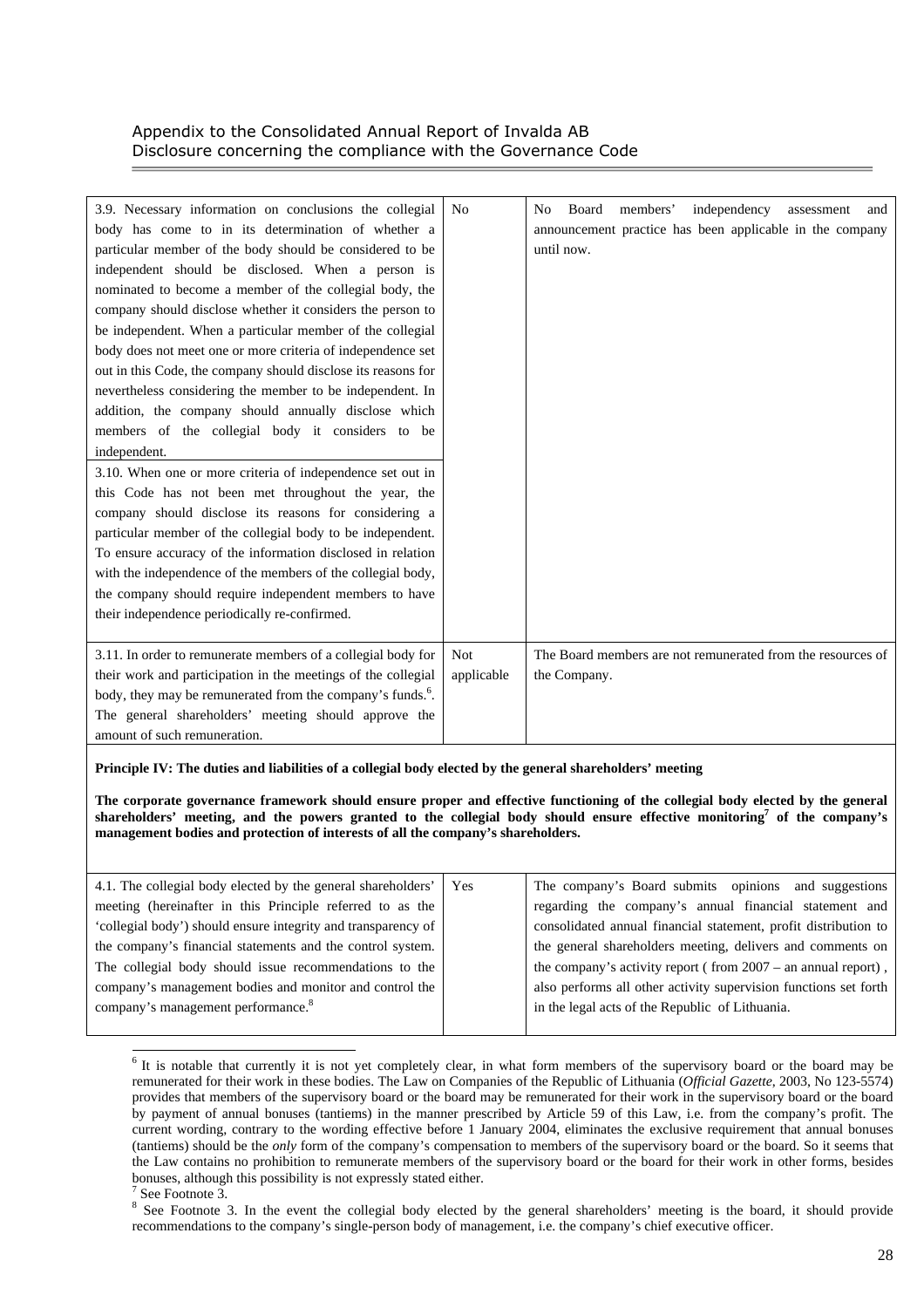| 4.2. Members of the collegial body should act in good faith,<br>with care and responsibility for the benefit and in the<br>interests of the company and its shareholders with due<br>regard to the interests of employees and public welfare.<br>Independent members of the collegial body should (a) under<br>all circumstances maintain independence of their analysis,<br>decision-making and actions (b) do not seek and accept any<br>unjustified privileges that might compromise their<br>independence, and (c) clearly express their objections<br>should a member consider that decision of the collegial<br>body is against the interests of the company. Should a<br>collegial body have passed decisions independent member<br>has serious doubts about, the member should make adequate<br>conclusions. Should an independent member resign from his<br>office, he should explain the reasons in a letter addressed to<br>the collegial body or audit committee and, if necessary,<br>respective company-not-pertaining body (institution). | Yes | According to the data held with the company, all Board<br>members act in good will with respect to the company, are<br>guided by the interests of the company, and not personal or<br>third parties' interests, seeking to preserve their independency<br>while adopting the decisions.        |
|----------------------------------------------------------------------------------------------------------------------------------------------------------------------------------------------------------------------------------------------------------------------------------------------------------------------------------------------------------------------------------------------------------------------------------------------------------------------------------------------------------------------------------------------------------------------------------------------------------------------------------------------------------------------------------------------------------------------------------------------------------------------------------------------------------------------------------------------------------------------------------------------------------------------------------------------------------------------------------------------------------------------------------------------------------|-----|------------------------------------------------------------------------------------------------------------------------------------------------------------------------------------------------------------------------------------------------------------------------------------------------|
| 4.3. Each member should devote sufficient time and<br>attention to perform his duties as a member of the collegial<br>body. Each member of the collegial body should limit other<br>professional obligations of his (in particular any<br>directorships held in other companies) in such a manner<br>they do not interfere with proper performance of duties of a<br>member of the collegial body. In the event a member of the<br>collegial body should be present in less than a half <sup><math>\theta</math></sup> of the<br>meetings of the collegial body throughout the financial year<br>of the company, shareholders of the company should be<br>notified.                                                                                                                                                                                                                                                                                                                                                                                      | Yes | The company's Board members perform the functions<br>assigned properly: they actively participate in the Board<br>meetings and devote sufficient time for the performance of<br>their duties as Board members.<br>In 2006, all Board members participated in over 34 of the<br>Board meetings. |
| 4.4. Where decisions of a collegial body may have a<br>different effect on the company's shareholders, the collegial<br>body should treat all shareholders impartially and fairly. It<br>should ensure that shareholders are properly informed on<br>the company's affairs, strategies, risk management and<br>resolution of conflicts of interest. The company should have<br>a clearly established role of members of the collegial body<br>when communicating with and committing to shareholders.                                                                                                                                                                                                                                                                                                                                                                                                                                                                                                                                                    | Yes | The company's Board treats all shareholders honestly and<br>impartially.<br>Essential obligations of the company to the shareholders are<br>set forth in the Shareholders' Policy approved by the Board.                                                                                       |

<sup>&</sup>lt;sup>9</sup> It is notable that companies can make this requirement more stringent and provide that shareholders should be informed about failure to participate at the meetings of the collegial body if, for instance, a member of the collegial body participated at less than 2/3 or 3/4 of the meetings. Such measures, which ensure active participation in the meetings of the collegial body, are encouraged and will constitute an example of more suitable corporate governance.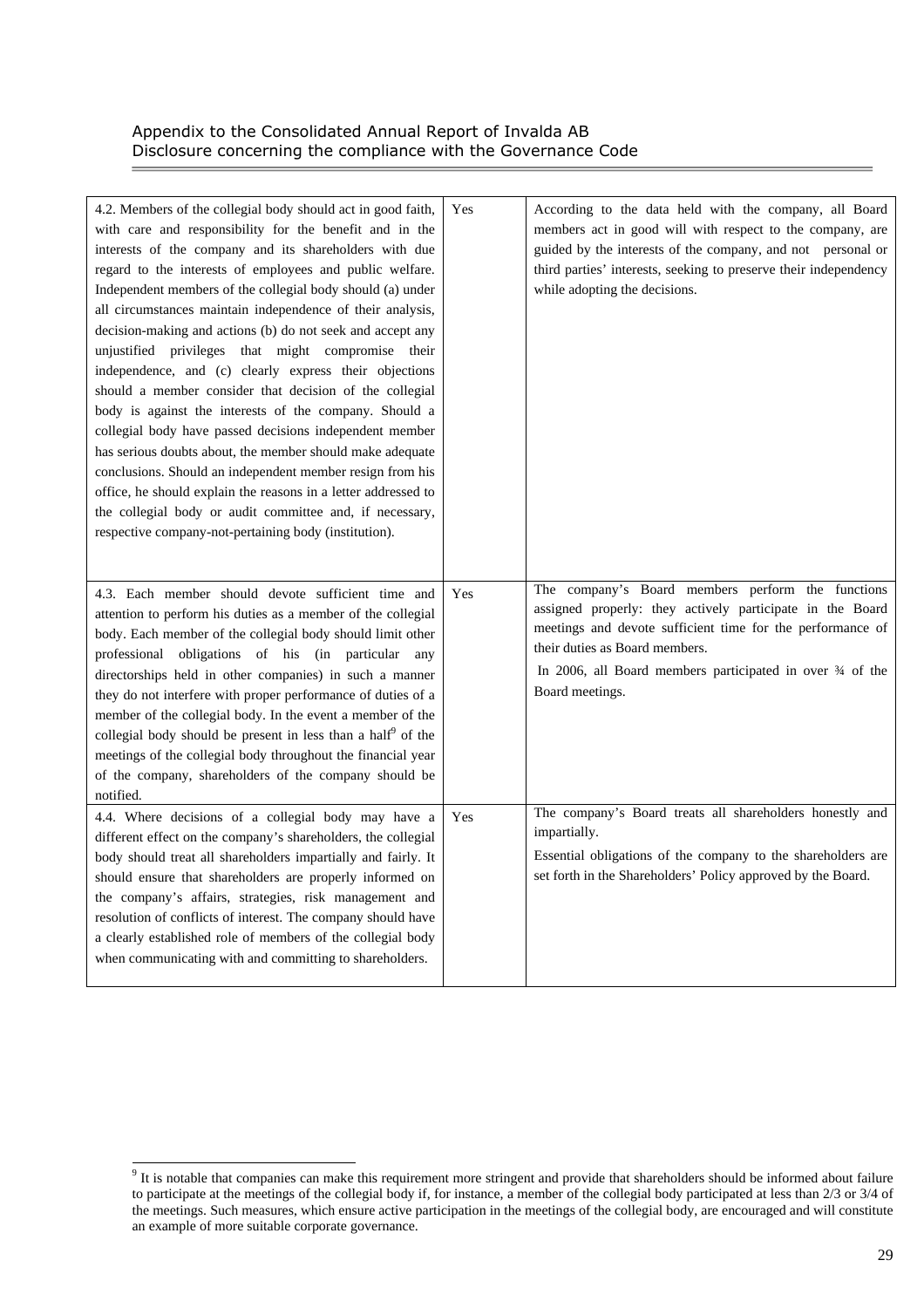| 4.5. It is recommended that transactions<br>(except)<br>insignificant ones due to their low value or concluded when<br>carrying out routine operations in the company under usual<br>conditions), concluded between the company and its<br>shareholders, members of the supervisory or managing<br>bodies or other natural or legal persons that exert or may<br>exert influence on the company's management should be<br>subject to approval of the collegial body. The decision<br>concerning approval of such transactions should be deemed<br>adopted only provided the majority of the independent<br>members of the collegial body voted for such a decision.                                                                                                                                                                              | Yes | There were no significant transactions between the company<br>and its shareholders or management bodies. The Board's work<br>regulation establishes that in the event such transactions are<br>concluded, all Board members should be informed thereof. |
|--------------------------------------------------------------------------------------------------------------------------------------------------------------------------------------------------------------------------------------------------------------------------------------------------------------------------------------------------------------------------------------------------------------------------------------------------------------------------------------------------------------------------------------------------------------------------------------------------------------------------------------------------------------------------------------------------------------------------------------------------------------------------------------------------------------------------------------------------|-----|---------------------------------------------------------------------------------------------------------------------------------------------------------------------------------------------------------------------------------------------------------|
| 4.6. The collegial body should be independent in passing<br>decisions that are significant for the company's operations<br>and strategy. Taken separately, the collegial body should be<br>independent of the company's management bodies <sup>10</sup> .<br>Members of the collegial body should act and pass decisions<br>without an outside influence from the persons who have<br>elected it. Companies should ensure that the collegial body<br>and its committees are provided with sufficient<br>administrative and financial resources to discharge their<br>duties, including the right to obtain, in particular from<br>employees of the company, all the necessary information or<br>to seek independent legal, accounting or any other advice on<br>issues pertaining to the competence of the collegial body<br>and its committees. | Yes | The company's Board is independent while adopting decisions<br>which are significant for the activity and strategy of the<br>company.                                                                                                                   |

l

<sup>&</sup>lt;sup>10</sup> In the event the collegial body elected by the general shareholders' meeting is the board, the recommendation concerning its independence from the company's management bodies applies to the extent it relates to the independence from the company's chief executive officer.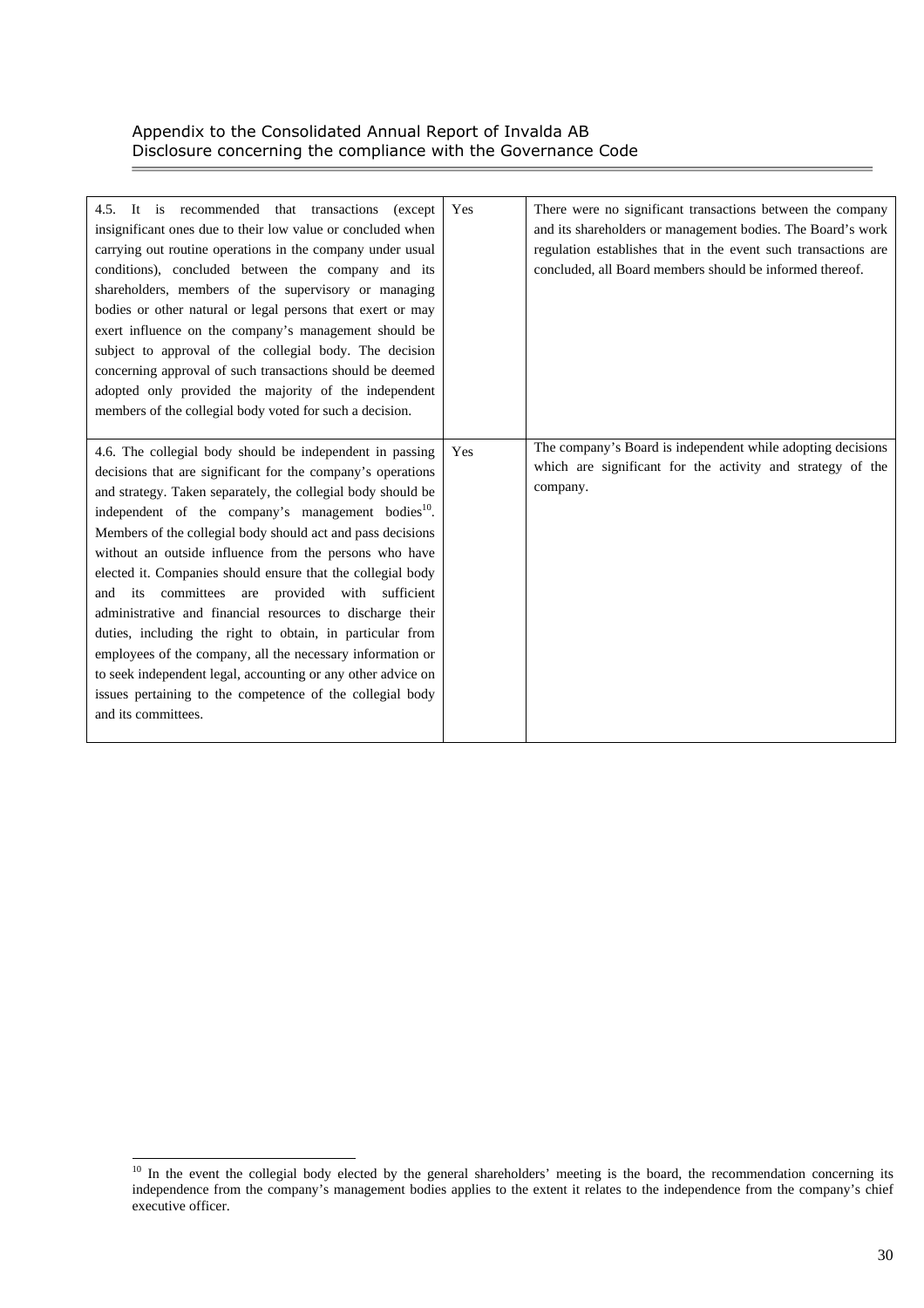$\equiv$ 

| 4.7. Activities of the collegial body should be organized in a     | N <sub>o</sub> | Due to simplicity of the enterprise management structure and |
|--------------------------------------------------------------------|----------------|--------------------------------------------------------------|
| manner that independent members of the collegial body              |                | small number of employees, it is not expedient to form the   |
| could have major influence in relevant areas where chances         |                | Nomination, Remuneration and Audit committees.               |
| of occurrence of conflicts of interest are very high. Such         |                |                                                              |
| areas to be considered as highly relevant are issues of            |                |                                                              |
| nomination of company's directors, determination of                |                |                                                              |
| directors' remuneration and control and assessment of              |                |                                                              |
| company's audit. Therefore when the mentioned issues are           |                |                                                              |
| attributable to the competence of the collegial body, it is        |                |                                                              |
| recommended that the collegial body should establish               |                |                                                              |
| remuneration,<br>and<br>audit<br>nomination,<br>committees.        |                |                                                              |
| Companies should ensure that the functions attributable to         |                |                                                              |
| the nomination, remuneration, and audit committees are             |                |                                                              |
| carried out. However they may decide to merge these                |                |                                                              |
| functions and set up less than three committees. In such case      |                |                                                              |
| a company should explain in detail reasons behind the              |                |                                                              |
| selection of alternative approach and how the selected             |                |                                                              |
| approach complies with the objectives set forth for the three      |                |                                                              |
| different committees. Should the collegial body of the             |                |                                                              |
| company comprise small number of members, the functions            |                |                                                              |
| assigned to the three committees may be performed by the           |                |                                                              |
| collegial body itself, provided that it meets composition          |                |                                                              |
| requirements advocated for the committees and that                 |                |                                                              |
| adequate information is provided in this respect. In such          |                |                                                              |
| case provisions of this Code relating to the committees of         |                |                                                              |
| the collegial body (in particular with respect to their role,      |                |                                                              |
| operation, and transparency) should apply, where relevant,         |                |                                                              |
| to the collegial body as a whole.                                  |                |                                                              |
| 4.8. The key objective of the committees is to increase            |                |                                                              |
| efficiency of the activities of the collegial body by ensuring     |                |                                                              |
| that decisions are based on due consideration, and to help         |                |                                                              |
| organize its work with a view to ensuring that the decisions       |                |                                                              |
| it takes are free of material conflicts of interest. Committees    |                |                                                              |
| should present the collegial body with recommendations             |                |                                                              |
| concerning the decisions of the collegial body. Nevertheless       |                |                                                              |
| the final decision shall be adopted by the collegial body.         |                |                                                              |
| The recommendation on creation of committees is not                |                |                                                              |
| intended, in principle, to constrict the competence of the         |                |                                                              |
|                                                                    |                |                                                              |
| collegial body or to remove the matters considered from the        |                |                                                              |
| purview of the collegial body itself, which remains fully          |                |                                                              |
| responsible for the decisions taken in its field of<br>competence. |                |                                                              |
|                                                                    |                |                                                              |
| 4.9. Committees established by the collegial body should           |                |                                                              |
| normally be composed of at least three members. In                 |                |                                                              |
| companies with small number of members of the collegial            |                |                                                              |
| body, they could exceptionally be composed of two                  |                |                                                              |
| members. Majority of the members of each committee                 |                |                                                              |
| should be constituted from independent members of the              |                |                                                              |
| collegial body. In cases when the company chooses not to           |                |                                                              |
| set up a supervisory board, remuneration and audit                 |                |                                                              |
| committees should be entirely comprised of non-executive           |                |                                                              |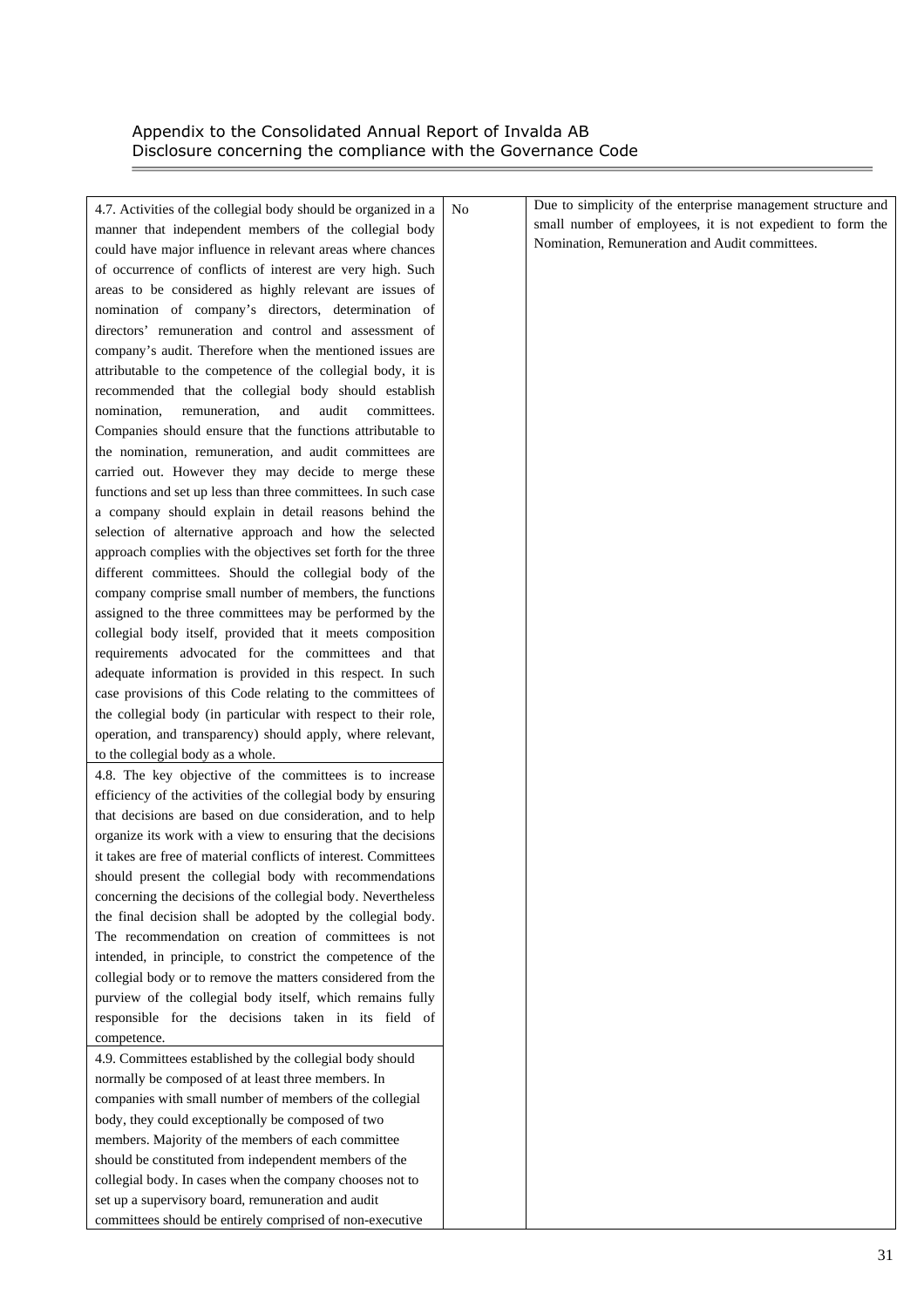directors. Chairmanship and membership of the committees should be decided with due regard to the need to ensure that committee membership is refreshed and that undue reliance is not placed on particular individuals.

4.10. Authority of each of the committees should be determined by the collegial body. Committees should perform their duties in line with authority delegated to them and inform the collegial body on their activities and performance on regular basis. Authority of every committee stipulating the role and rights and duties of the committee should be made public at least once a year (as part of the information disclosed by the company annually on its corporate governance structures and practices). Companies should also make public annually a statement by existing committees on their composition, number of meetings and attendance over the year, and their main activities. Audit committee should confirm that it is satisfied with the independence of the audit process and describe briefly the actions it has taken to reach this conclusion.

4.11. In order to ensure independence and impartiality of the committees, members of the collegial body that are not members of the committee should commonly have a right to participate in the meetings of the committee only if invited by the committee. A committee may invite or demand participation in the meeting of particular officers or experts. Chairman of each of the committees should have a possibility to maintain direct communication with the shareholders. Events when such are to be performed should be specified in the regulations for committee activities.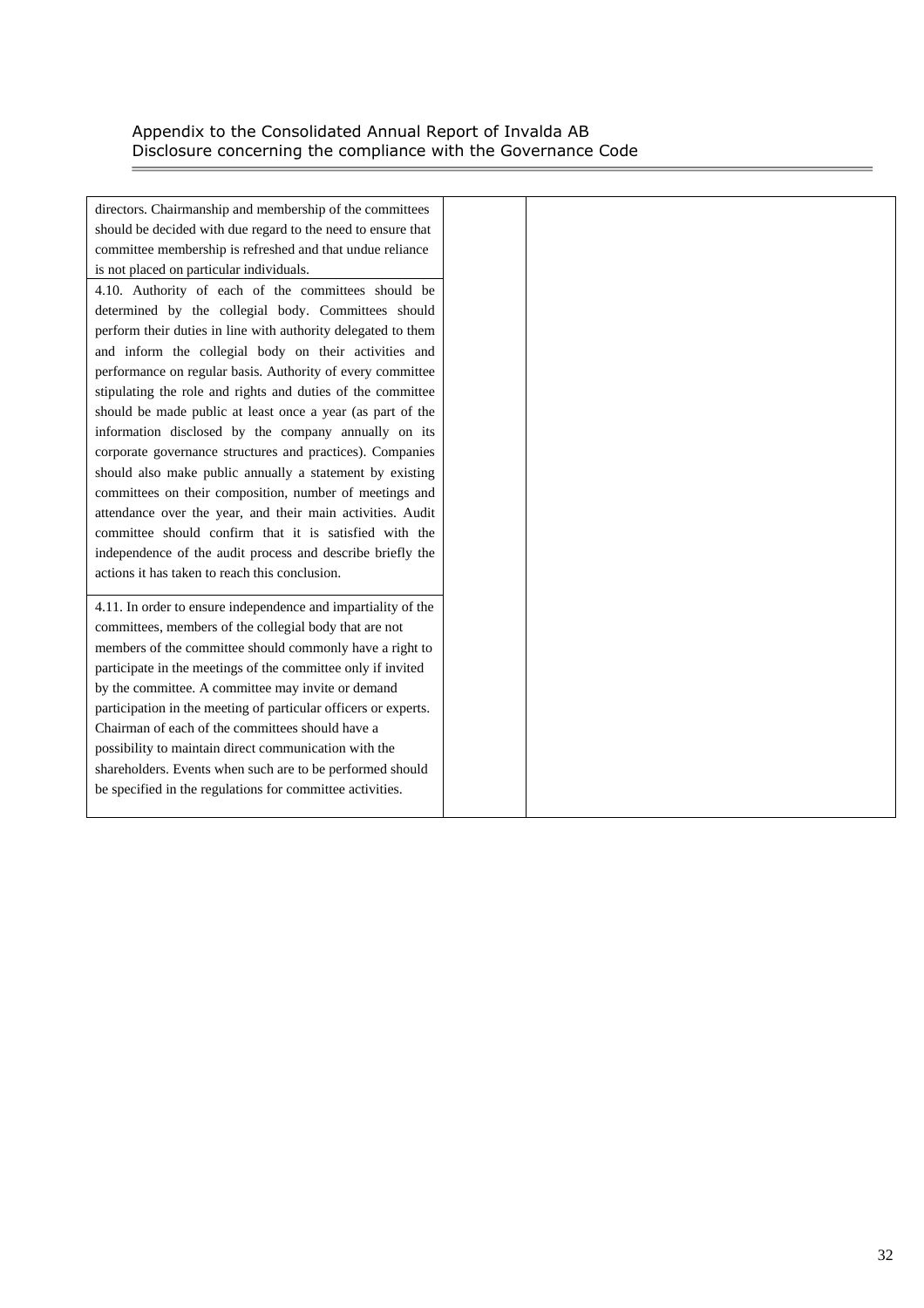4.12. Nomination Committee. 4.12.1. Key functions of the nomination committee should be the following: • Identify and recommend, for the approval of the collegial body, candidates to fill board vacancies. The nomination committee should evaluate the balance of skills, knowledge and experience on the management body, prepare a description of the roles and capabilities required to assume a particular office, and assess the time commitment expected. Nomination committee can also consider candidates to members of the collegial body delegated by the shareholders of the company; • Assess on regular basis the structure, size, composition and performance of the supervisory and management bodies, and make recommendations to the collegial body regarding the means of achieving necessary changes; • Assess on regular basis the skills, knowledge and experience of individual directors and report on this to the collegial body; • Properly consider issues related to succession planning; • Review the policy of the management bodies for selection and appointment of senior management. 4.12.2. Nomination committee should consider proposals by other parties, including management and shareholders. When dealing with issues related to executive directors or members of the board (if a collegial body elected by the general shareholders' meeting is the supervisory board) and senior management, chief executive officer of the company should be consulted by, and entitled to submit proposals to the nomination committee. 4.13. Remuneration Committee. 4.13.1. Key functions of the remuneration committee should be the following: • Make proposals, for the approval of the collegial body, on the remuneration policy for members of management bodies and executive directors. Such policy should address all forms of compensation, including the fixed remuneration, performance-based remuneration schemes, pension arrangements, and termination payments. Proposals considering performance-based remuneration schemes should be accompanied with recommendations on the related objectives and evaluation criteria, with a view to properly aligning the pay of executive director and members of the management bodies with the long-term interests of the shareholders and the objectives set by the collegial body; • Make proposals to the collegial body on the individual remuneration for executive directors and member of management bodies in order their remunerations are consistent with company's remuneration policy and the evaluation of the performance of these persons concerned. In doing so, the committee should be properly informed on the total compensation obtained by executive directors and members of the management bodies from the affiliated companies; • Make proposals to the collegial body on suitable forms of contracts for executive directors and members of the management bodies; • Assist the collegial body in overseeing how the company complies with applicable provisions regarding the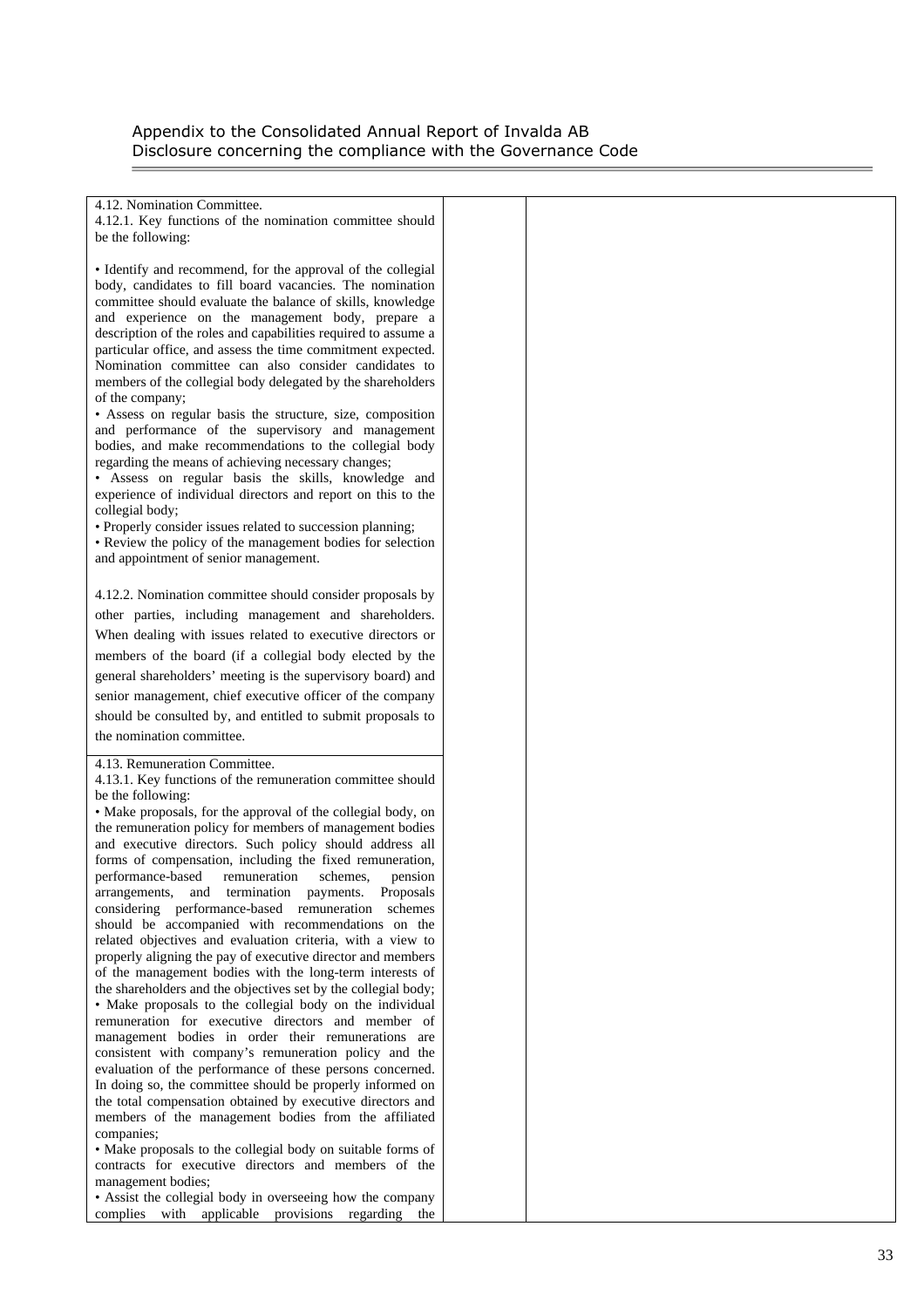remuneration-related information disclosure (in particular the remuneration policy applied and individual remuneration of directors);

• Make general recommendations to the executive directors and members of the management bodies on the level and structure of remuneration for senior management (as defined by the collegial body) with regard to the respective information provided by the executive directors and members of the management bodies.

4.13.2. With respect to stock options and other share-based incentives which may be granted to directors or other employees, the committee should:

• Consider general policy regarding the granting of the above mentioned schemes, in particular stock options, and make any related proposals to the collegial body;

• Examine the related information that is given in the company's annual report and documents intended for the use during the shareholders meeting;

• Make proposals to the collegial body regarding the choice between granting options to subscribe shares or granting options to purchase shares, specifying the reasons for its choice as well as the consequences that this choice has.

4.13.3. Upon resolution of the issues attributable to the competence of the remuneration committee, the committee should at least address the chairman of the collegial body and/or chief executive officer of the company for their opinion on the remuneration of other executive directors or members of the management bodies.

#### 4.14. Audit Committee.

4.14.1. Key functions of the audit committee should be the following:

• Observe the integrity of the financial information provided by the company, in particular by reviewing the relevance and consistency of the accounting methods used by the company and its group (including the criteria for the consolidation of the accounts of companies in the group);

• At least once a year review the systems of internal control and risk management to ensure that the key risks (inclusive of the risks in relation with compliance with existing laws and regulations) are properly identified, managed and reflected in the information provided;

• Ensure the efficiency of the internal audit function, among other things, by making recommendations on the selection, appointment, reappointment and removal of the head of the internal audit department and on the budget of the department, and by monitoring the responsiveness of the management to its findings and recommendations. Should there be no internal audit authority in the company, the need for one should be reviewed at least annually;

• Make recommendations to the collegial body related with selection, appointment, reappointment and removal of the external auditor (to be done by the general shareholders' meeting) and with the terms and conditions of his engagement. The committee should investigate situations that lead to a resignation of the audit company or auditor and make recommendations on required actions in such situations;

• Monitor independence and impartiality of the external auditor, in particular by reviewing the audit company's compliance with applicable guidance relating to the rotation of audit partners, the level of fees paid by the company, and similar issues. In order to prevent occurrence of material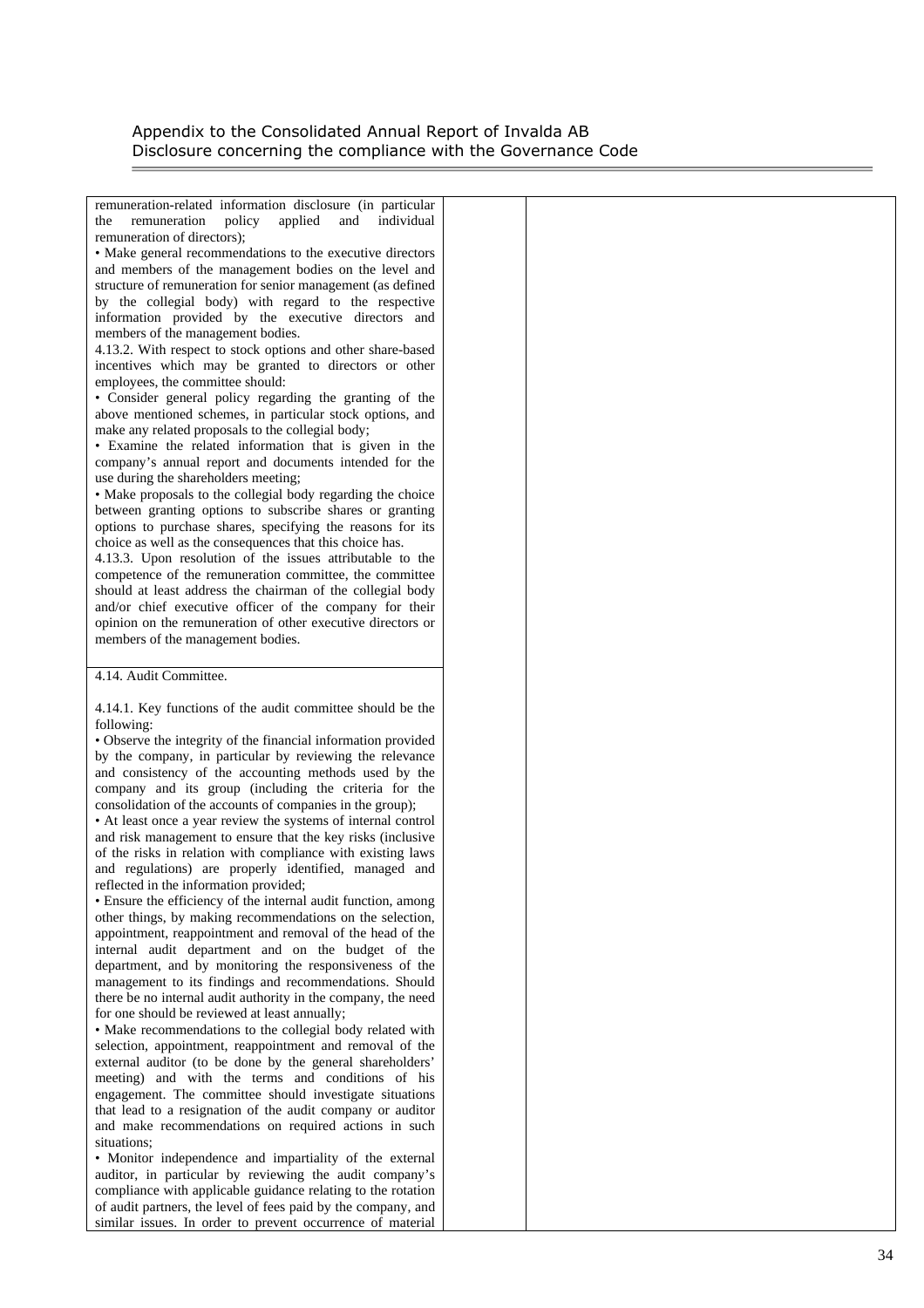conflicts of interest, the committee, based on the auditor's disclosed inter alia data on all remunerations paid by the company to the auditor and network, should at all times monitor nature and extent of the non-audit services. Having regard to the principals and guidelines established in the 16 May 2002 Commission Recommendation 2002/590/EC, the committee should determine and apply a formal policy establishing types of non-audit services that are (a) excluded, (b) permissible only after review by the committee, and (c) permissible without referral to the committee;

• Review efficiency of the external audit process and responsiveness of management to recommendations made in the external auditor's management letter.

4.14.2. All members of the committee should be furnished with complete information on particulars of accounting, financial and other operations of the company. Company's management should inform the audit committee of the methods used to account for significant and unusual transactions where the accounting treatment may be open to different approaches. In such case a special consideration should be given to company's operations in offshore centers and/or activities carried out through special purpose vehicles (organizations) and justification of such operations.

4.14.3. The audit committee should decide whether participation of the chairman of the collegial body, chief executive officer of the company, chief financial officer (or superior employees in charge of finances, treasury and accounting), or internal and external auditors in the meetings of the committee is required (if required, when). The committee should be entitled, when needed, to meet with any relevant person without executive directors and members of the management bodies present.

4.14.4. Internal and external auditors should be secured with not only effective working relationship with management, but also with free access to the collegial body. For this purpose the audit committee should act as the principal contact person for the internal and external auditors.

4.14.5. The audit committee should be informed of the internal auditor's work program, and should be furnished with internal audit's reports or periodic summaries. The audit committee should also be informed of the work program of the external auditor and should be furnished with report disclosing all relationships between the independent auditor and the company and its group. The committee should be timely furnished information on all issues arising from the audit.

4.14.6. The audit committee should examine whether the company is following applicable provisions regarding the possibility for employees to report alleged significant irregularities in the company, by way of complaints or through anonymous submissions (normally to an independent member of the collegial body), and should ensure that there is a procedure established for proportionate and independent investigation of these issues and for appropriate follow-up action.

4.14.7. The audit committee should report on its activities to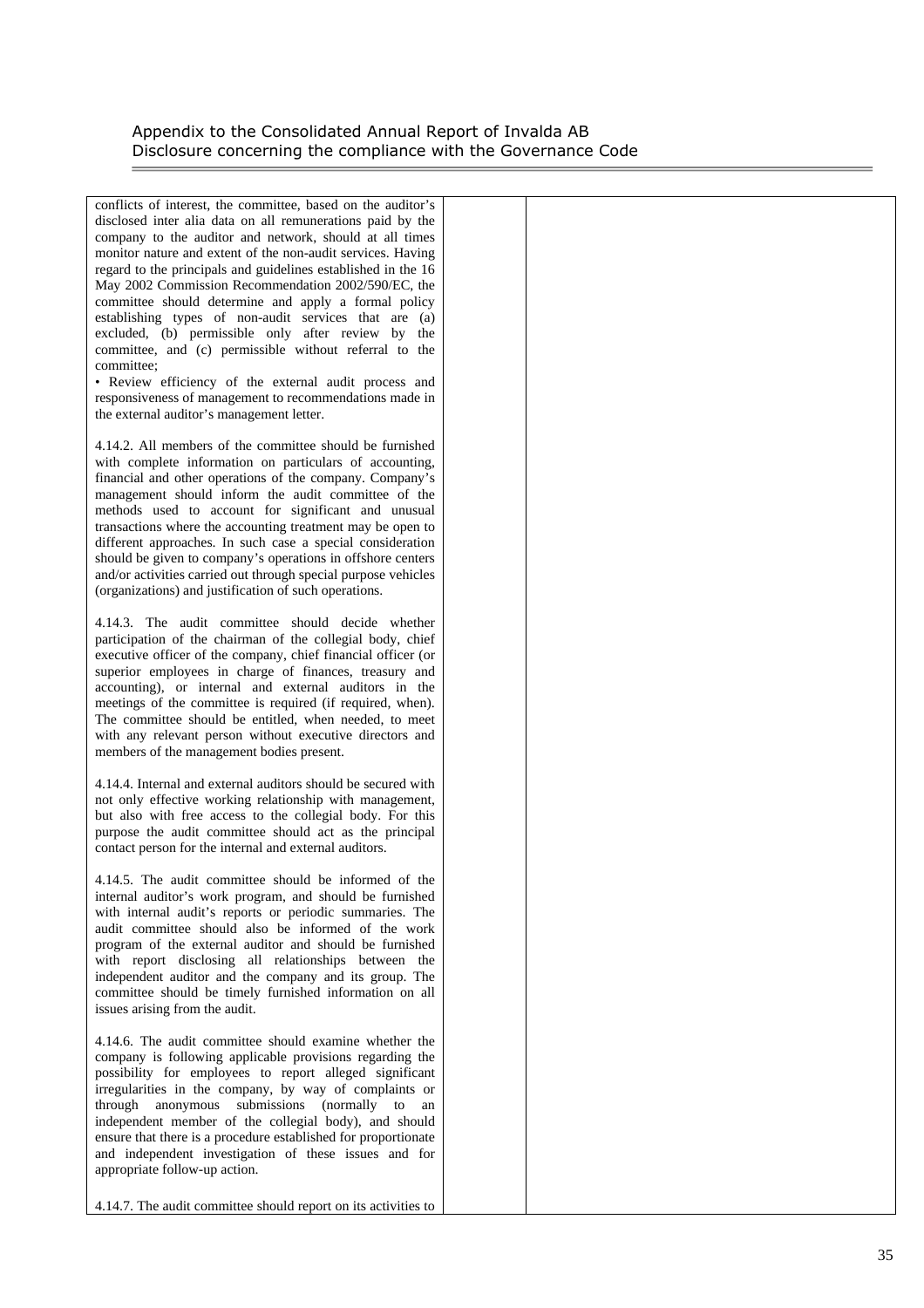í.

| the collegial body at least once in every six months, at the                                                            |     |                                                                                                                         |
|-------------------------------------------------------------------------------------------------------------------------|-----|-------------------------------------------------------------------------------------------------------------------------|
| time the yearly and half-yearly statements are approved.                                                                |     |                                                                                                                         |
|                                                                                                                         |     |                                                                                                                         |
|                                                                                                                         |     |                                                                                                                         |
|                                                                                                                         |     |                                                                                                                         |
|                                                                                                                         |     |                                                                                                                         |
|                                                                                                                         |     |                                                                                                                         |
|                                                                                                                         |     |                                                                                                                         |
|                                                                                                                         |     |                                                                                                                         |
|                                                                                                                         |     |                                                                                                                         |
|                                                                                                                         |     |                                                                                                                         |
|                                                                                                                         |     |                                                                                                                         |
|                                                                                                                         |     |                                                                                                                         |
|                                                                                                                         |     |                                                                                                                         |
|                                                                                                                         |     |                                                                                                                         |
|                                                                                                                         |     |                                                                                                                         |
|                                                                                                                         |     |                                                                                                                         |
|                                                                                                                         |     |                                                                                                                         |
|                                                                                                                         |     |                                                                                                                         |
|                                                                                                                         |     |                                                                                                                         |
|                                                                                                                         |     |                                                                                                                         |
|                                                                                                                         |     |                                                                                                                         |
|                                                                                                                         |     |                                                                                                                         |
|                                                                                                                         |     |                                                                                                                         |
| 4.15. Every year the collegial body should conduct the                                                                  | Yes | The Board conducts assessment of its activities once per year.                                                          |
| assessment of its activities. The assessment should include                                                             |     | After evaluating its activity in 2006, the Board decided that                                                           |
| evaluation of collegial body's structure, work organization                                                             |     | presently it is not expedient to form the Nomination,                                                                   |
| and ability to act as a group, evaluation of each of the                                                                |     | Remuneration and Audit committees. It was also approved that<br>each Board member has to devote sufficient time for the |
| collegial body member's and committee's competence and                                                                  |     | performance of its duties as Board member and participate in                                                            |
| work efficiency and assessment whether the collegial body<br>has achieved its objectives. The collegial body should, at |     | at least 2/3 of the Board meetings.                                                                                     |
| least once a year, make public (as part of the information the                                                          |     |                                                                                                                         |
| company annually discloses on its management structures                                                                 |     |                                                                                                                         |
| and practices) respective information on its internal                                                                   |     |                                                                                                                         |
| organization and working procedures, and specify what                                                                   |     |                                                                                                                         |
| material changes were made as a result of the assessment of                                                             |     |                                                                                                                         |
| the collegial body of its own activities.                                                                               |     |                                                                                                                         |

**Principle V: The working procedure of the company's collegial bodies** 

**The working procedure of supervisory and management bodies established in the company should ensure efficient operation of these bodies and decision-making and encourage active co-operation between the company's bodies.**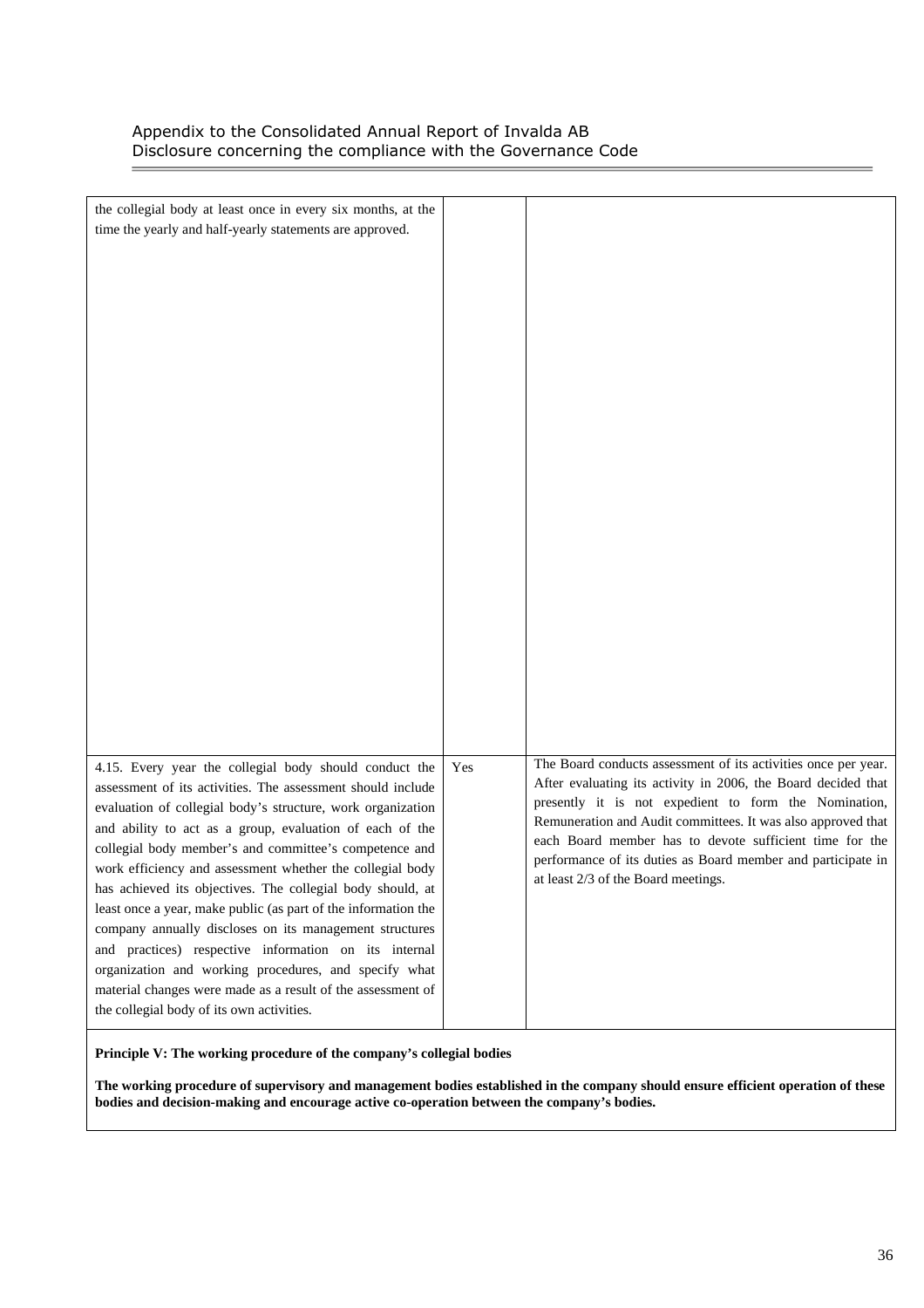| 5.1. The company's supervisory and management bodies<br>(hereinafter in this Principle the concept 'collegial bodies'<br>covers both the collegial bodies of supervision and the<br>collegial bodies of management) should be chaired by<br>chairpersons of these bodies. The chairperson of a collegial<br>body is responsible for proper convocation of the collegial<br>body meetings. The chairperson should ensure that<br>information about the meeting being convened and its<br>agenda are communicated to all members of the body. The<br>chairperson of a collegial body should ensure appropriate<br>conducting of the meetings of the collegial body. The<br>chairperson should ensure order and working atmosphere<br>during the meeting. | Yes | This provision is implemented by the company's Board (no<br>supervisory council is formed in the company). |
|--------------------------------------------------------------------------------------------------------------------------------------------------------------------------------------------------------------------------------------------------------------------------------------------------------------------------------------------------------------------------------------------------------------------------------------------------------------------------------------------------------------------------------------------------------------------------------------------------------------------------------------------------------------------------------------------------------------------------------------------------------|-----|------------------------------------------------------------------------------------------------------------|
| 5.2. It is recommended that meetings of the company's                                                                                                                                                                                                                                                                                                                                                                                                                                                                                                                                                                                                                                                                                                  | Yes | According to the Board's procedures and regulations, the                                                   |
| collegial bodies should be carried out according to the                                                                                                                                                                                                                                                                                                                                                                                                                                                                                                                                                                                                                                                                                                |     | Board meetings are held at least once per quarter.                                                         |
| schedule approved in advance at certain intervals of time.                                                                                                                                                                                                                                                                                                                                                                                                                                                                                                                                                                                                                                                                                             |     |                                                                                                            |
| Each company is free to decide how often to convene                                                                                                                                                                                                                                                                                                                                                                                                                                                                                                                                                                                                                                                                                                    |     |                                                                                                            |
| meetings of the collegial bodies, but it is recommended that                                                                                                                                                                                                                                                                                                                                                                                                                                                                                                                                                                                                                                                                                           |     |                                                                                                            |
| these meetings should be convened at such intervals, which                                                                                                                                                                                                                                                                                                                                                                                                                                                                                                                                                                                                                                                                                             |     |                                                                                                            |
| would guarantee an interrupted resolution of the essential                                                                                                                                                                                                                                                                                                                                                                                                                                                                                                                                                                                                                                                                                             |     |                                                                                                            |
| corporate governance issues. Meetings of the company's                                                                                                                                                                                                                                                                                                                                                                                                                                                                                                                                                                                                                                                                                                 |     |                                                                                                            |
| supervisory board should be convened at least once in a                                                                                                                                                                                                                                                                                                                                                                                                                                                                                                                                                                                                                                                                                                |     |                                                                                                            |
| quarter, and the company's board should meet at least once                                                                                                                                                                                                                                                                                                                                                                                                                                                                                                                                                                                                                                                                                             |     |                                                                                                            |
| a month $11$ .                                                                                                                                                                                                                                                                                                                                                                                                                                                                                                                                                                                                                                                                                                                                         |     |                                                                                                            |
|                                                                                                                                                                                                                                                                                                                                                                                                                                                                                                                                                                                                                                                                                                                                                        |     |                                                                                                            |
| 5.3. Members of a collegial body should be notified about                                                                                                                                                                                                                                                                                                                                                                                                                                                                                                                                                                                                                                                                                              | Yes | The Board meeting is convened by its chairman by informing                                                 |
| the meeting being convened in advance in order to allow                                                                                                                                                                                                                                                                                                                                                                                                                                                                                                                                                                                                                                                                                                |     | each Board member about the meeting to be held at least 5                                                  |
| sufficient time for proper preparation for the issues on the                                                                                                                                                                                                                                                                                                                                                                                                                                                                                                                                                                                                                                                                                           |     | working days prior to the meeting. Additional issues may be                                                |
| agenda of the meeting and to ensure fruitful discussion and                                                                                                                                                                                                                                                                                                                                                                                                                                                                                                                                                                                                                                                                                            |     | including into the agenda not later than 3 days prior to the                                               |
| adoption of appropriate decisions. Alongside with the notice                                                                                                                                                                                                                                                                                                                                                                                                                                                                                                                                                                                                                                                                                           |     | meeting.                                                                                                   |
| about the meeting being convened, all the documents                                                                                                                                                                                                                                                                                                                                                                                                                                                                                                                                                                                                                                                                                                    |     |                                                                                                            |
| relevant to the issues on the agenda of the meeting should be                                                                                                                                                                                                                                                                                                                                                                                                                                                                                                                                                                                                                                                                                          |     |                                                                                                            |
| submitted to the members of the collegial body. The agenda                                                                                                                                                                                                                                                                                                                                                                                                                                                                                                                                                                                                                                                                                             |     |                                                                                                            |
| of the meeting should not be changed or supplemented                                                                                                                                                                                                                                                                                                                                                                                                                                                                                                                                                                                                                                                                                                   |     |                                                                                                            |
| during the meeting, unless all members of the collegial body                                                                                                                                                                                                                                                                                                                                                                                                                                                                                                                                                                                                                                                                                           |     |                                                                                                            |
| are present or certain issues of great importance to the                                                                                                                                                                                                                                                                                                                                                                                                                                                                                                                                                                                                                                                                                               |     |                                                                                                            |
| company require immediate resolution.                                                                                                                                                                                                                                                                                                                                                                                                                                                                                                                                                                                                                                                                                                                  |     |                                                                                                            |

l  $11$  The frequency of meetings of the collegial body provided for in the recommendation must be applied in those cases when both additional collegial bodies are formed at the company, the board and the supervisory board. In the event only one additional collegial body is formed in the company, the frequency of its meetings may be as established for the supervisory board, i.e. at least once in a quarter.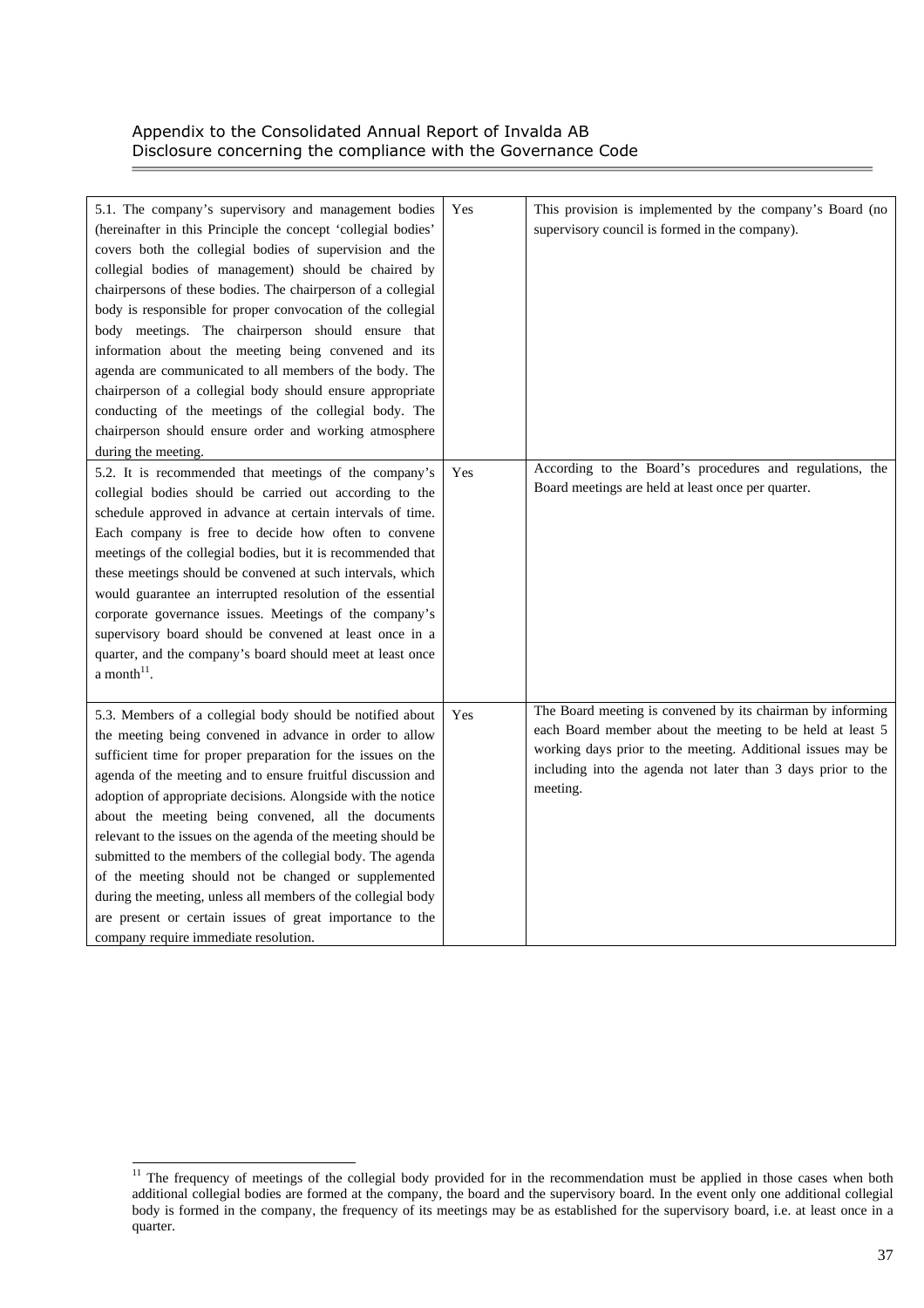#### **Principle VI: The equitable treatment of shareholders and shareholder rights**

l

**The corporate governance framework should ensure the equitable treatment of all shareholders, including minority and foreign shareholders. The corporate governance framework should protect the rights of the shareholders.** 

| 6.1. It is recommended that the company's capital should<br>consist only of the shares that grant the same rights to<br>voting, ownership, dividend and other rights to all their<br>holders.                                                                                                                                                                                                                                                                                                                                | Yes | The ordinary registered shares which compose the company's<br>authorised capital grant equal rights to all shareholders of the<br>company's shares.                                                                                                                                                                                                                                                                                                                                                                                                      |
|------------------------------------------------------------------------------------------------------------------------------------------------------------------------------------------------------------------------------------------------------------------------------------------------------------------------------------------------------------------------------------------------------------------------------------------------------------------------------------------------------------------------------|-----|----------------------------------------------------------------------------------------------------------------------------------------------------------------------------------------------------------------------------------------------------------------------------------------------------------------------------------------------------------------------------------------------------------------------------------------------------------------------------------------------------------------------------------------------------------|
| 6.2. It is recommended that investors should have access to<br>the information concerning the rights attached to the shares<br>of the new issue or those issued earlier in advance, i.e.<br>before they purchase shares.                                                                                                                                                                                                                                                                                                     | Yes | The company publicly informs about the rights granted by the<br>newly issued shares.<br>The last share emission was issued in 2006, at the time of<br>reorganising AB "Invalda" and AB "Pozityvios investicijos",<br>by merging the latter with "Invalda". The rights granted by the<br>shares were notified in public, in chapter V of the<br>reorganisation conditions announced in public. Equal rights<br>granted by already issued shares of the company are set forth<br>in the Shareholders' Policy adopted by the company's Board<br>and Bylaws. |
| 6.3. Transactions that are important to the company and its<br>shareholders, such as transfer, investment, and pledge of the<br>company's assets or any other type of encumbrance should<br>be subject to approval of the general shareholders'<br>meeting. <sup>12</sup> All shareholders should be furnished with equal<br>opportunity to familiarize with and participate in the<br>decision-making process when significant corporate issues,<br>including approval of transactions referred to above, are<br>discussed. | Yes | All shareholders of the company have equal opportunities to<br>get familiarised and participate in adopting decisions<br>important to the company. Approval of the shareholder's<br>meeting is also necessary in cases stipulated in Chapter V of<br>the Republic of Lithuania Company Law. No any other cases<br>when approval of the shareholder's meeting should be<br>obtained were envisaged, since the nature of the company's<br>activity is such that it would impair its business.                                                              |

<sup>12</sup> The Law on Companies of the Republic of Lithuania (*Official Gazette*, 2003, No 123-5574) no longer assigns resolutions concerning the investment, transfer, lease, mortgage or acquisition of the long-terms assets accounting for more than 1/20 of the company's authorised capital to the competence of the general shareholders' meeting. However, transactions that are important and material for the company's activity should be considered and approved by the general shareholders' meeting. The Law on Companies contains no prohibition to this effect either. Yet, in order not to encumber the company's activity and escape an unreasonably frequent consideration of transactions at the meetings, companies are free to establish their own criteria of material transactions, which are subject to the approval of the meeting. While establishing these criteria of material transactions, companies may follow the criteria set out in items 3, 4, 5 and 6 of paragraph 4 of Article 34 of the Law on Companies or derogate from them in view of the specific nature of their operation and their attempt to ensure uninterrupted, efficient functioning of the company.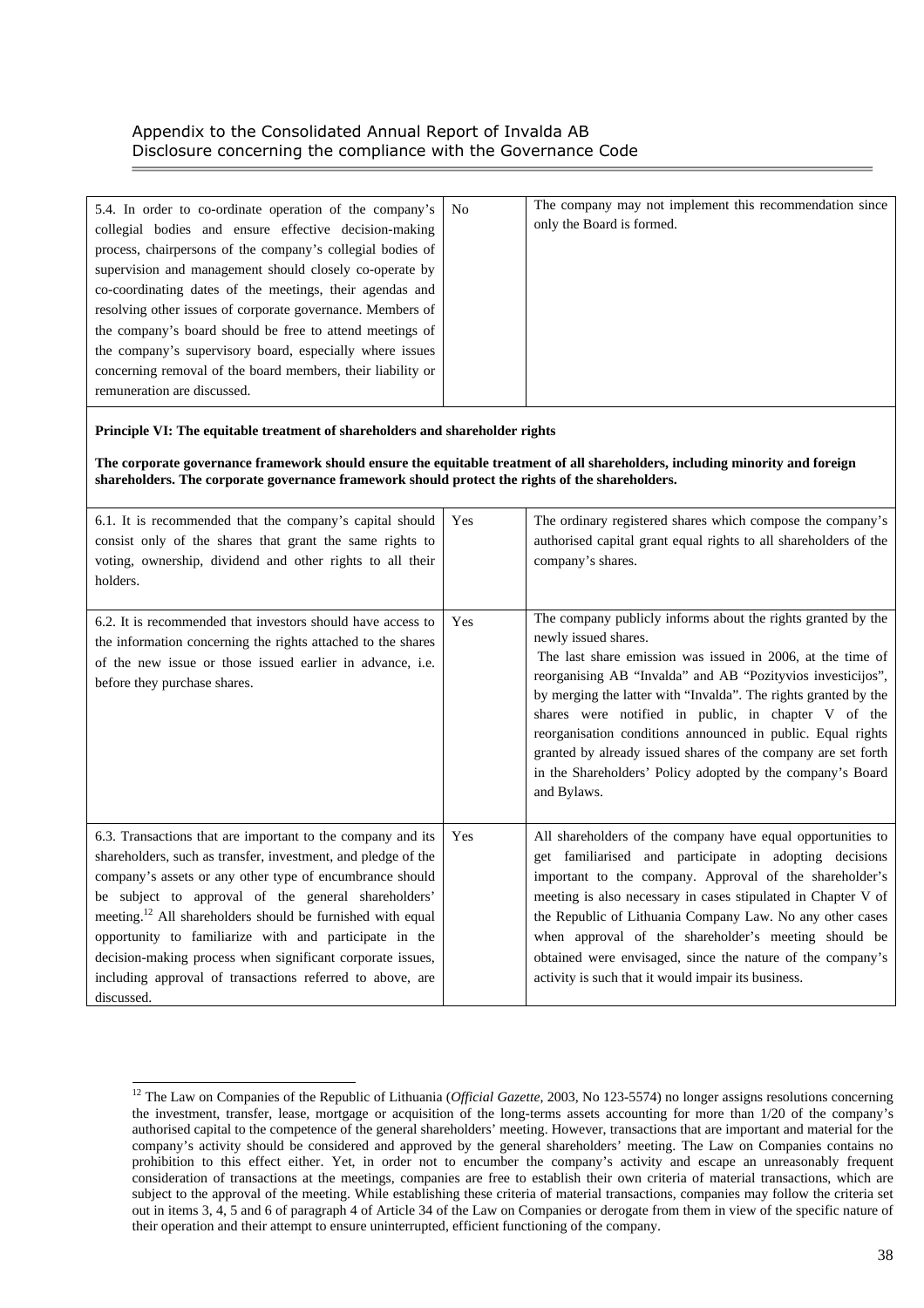| 6.4. Procedures of convening and conducting a general<br>shareholders' meeting should ensure equal opportunities for<br>the shareholders to effectively participate at the meetings<br>and should not prejudice the rights and interests of the<br>shareholders. The venue, date, and time of the shareholders'<br>meeting should not hinder wide attendance of the<br>shareholders. Prior to the shareholders' meeting, the<br>company's supervisory and management bodies should<br>enable the shareholders to lodge questions on issues on the<br>agenda of the general shareholders' meeting and receive<br>answers to them.                                                                                                                                                                                                                                                                                                                       | Yes | The procedures for the convention and conduction of the<br>general shareholders meeting comply with the provisions of<br>legal acts and provide the shareholders with equal<br>opportunities to participate in the meeting, get familiarised<br>with the draft resolutions and materials necessary for adopting<br>the decision in advance, also give questions to the Board<br>members.                                                    |
|--------------------------------------------------------------------------------------------------------------------------------------------------------------------------------------------------------------------------------------------------------------------------------------------------------------------------------------------------------------------------------------------------------------------------------------------------------------------------------------------------------------------------------------------------------------------------------------------------------------------------------------------------------------------------------------------------------------------------------------------------------------------------------------------------------------------------------------------------------------------------------------------------------------------------------------------------------|-----|---------------------------------------------------------------------------------------------------------------------------------------------------------------------------------------------------------------------------------------------------------------------------------------------------------------------------------------------------------------------------------------------------------------------------------------------|
| 6.5. It is recommended that documents on the course of the<br>general shareholders' meeting, including draft resolutions of<br>the meeting, should be placed on the publicly accessible<br>website of the company in advance <sup>13</sup> . It is recommended<br>that the minutes of the general shareholders' meeting after<br>signing them and/or adopted resolutions should be also<br>placed on the publicly accessible website of the company.<br>Seeking to ensure the right of foreigners to familiarize with<br>the information, whenever feasible, documents referred to in<br>this recommendation should be published in English and/or<br>other foreign languages. Documents referred to in this<br>recommendation may be published on the publicly<br>accessible website of the company to the extent that<br>publishing of these documents is not detrimental to the<br>company or the company's commercial secrets are not<br>revealed. | Yes | The company's website announces the minutes of the general<br>shareholders meetings for the last 5 years. At least 10 days<br>prior to the general shareholders meeting, the documents<br>prepared for the general shareholders meeting shall be<br>announced on the company's website.                                                                                                                                                     |
| 6.6. Shareholders should be furnished with the opportunity<br>to vote in the general shareholders' meeting in person and in<br>absentia. Shareholders should not be prevented from voting<br>in writing in advance by completing the general voting<br>ballot.                                                                                                                                                                                                                                                                                                                                                                                                                                                                                                                                                                                                                                                                                         | Yes | The company's shareholders may exercise their rights to<br>participate in the general shareholders meeting both personally<br>and via an attorney, if such person has a proper authorisation<br>or if an agreement on the transfer of voting rights was<br>concluded with him in the manner set forth in the legal acts,<br>besides, the company provides the shareholders with equal<br>conditions to vote by completing a general ballot. |

l

í.

 $13$  The documents referred to above should be placed on the company's website in advance with due regard to a 10-day period before the general shareholders' meeting, determined in paragraph 7 of Article 26 of the Law on Companies of the Republic of Lithuania (Official Gazette, 2003, No 123-5574).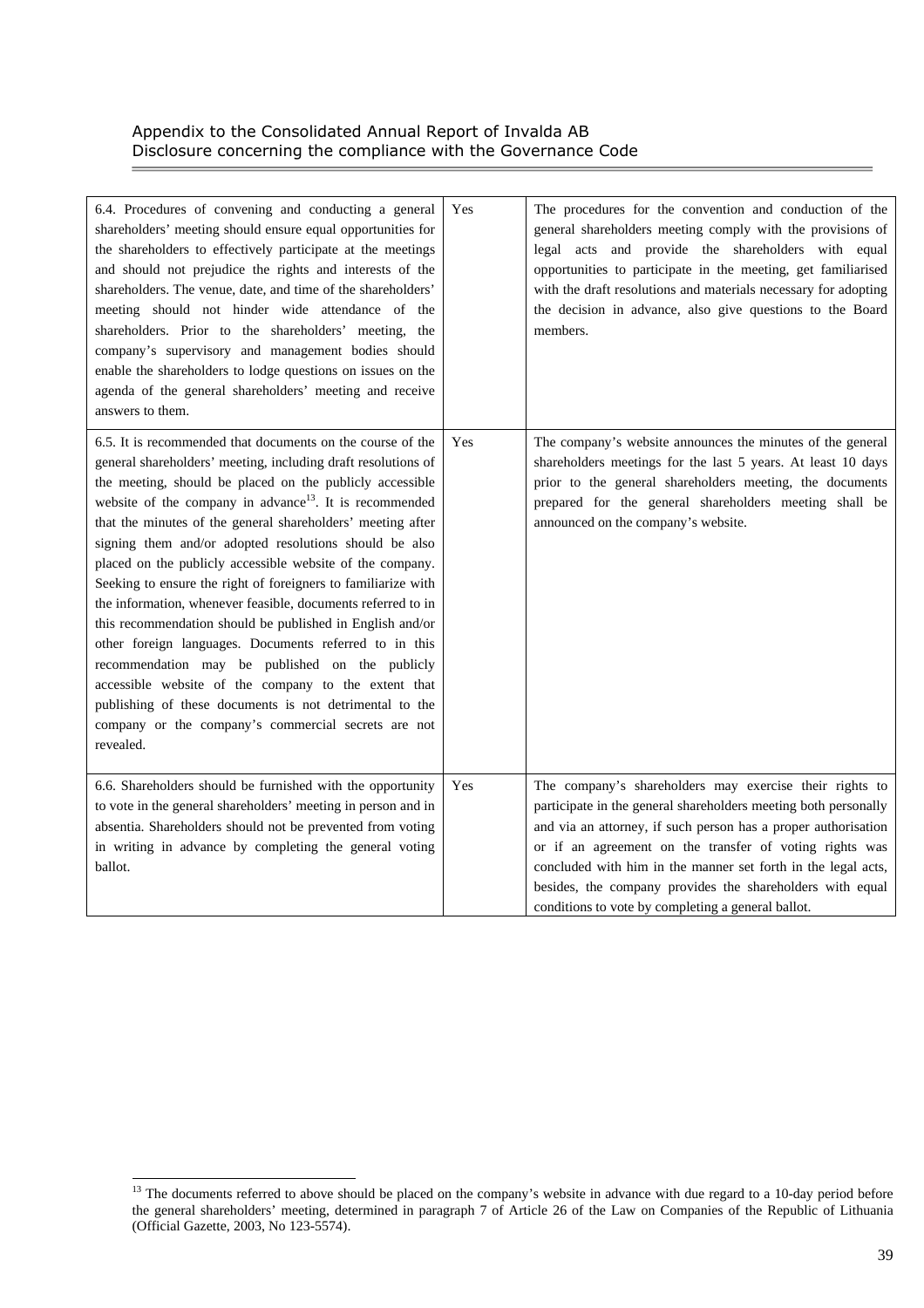| 6.7. With a view to increasing the shareholders'              | N <sub>0</sub> | There are no possibilities to enable the shareholders to vote at |
|---------------------------------------------------------------|----------------|------------------------------------------------------------------|
| opportunities to participate effectively at shareholders'     |                | general shareholders<br>meetings<br>by<br>the<br>using<br>the    |
| meetings, the companies are recommended to expand use of      |                | telecommunication<br>terminal<br>devices.<br>however.<br>the     |
| modern technologies in voting processes by allowing the       |                | shareholders may vote via an empowered person or by              |
| shareholders to vote in general meetings via terminal         |                | completing a general ballot.                                     |
| equipment of telecommunications. In such cases security of    |                |                                                                  |
| telecommunication equipment, text protection and a            |                |                                                                  |
| possibility to identify the signature of the voting person    |                |                                                                  |
| should be guaranteed. Moreover, companies could furnish       |                |                                                                  |
| its shareholders, especially foreigners, with the opportunity |                |                                                                  |
| to watch shareholder meetings by means of modern              |                |                                                                  |
| technologies.                                                 |                |                                                                  |
|                                                               |                |                                                                  |

#### **Principle VII: The avoidance of conflicts of interest and their disclosure**

### **The corporate governance framework should encourage members of the corporate bodies to avoid conflicts of interest and assure transparent and effective mechanism of disclosure of conflicts of interest regarding members of the corporate bodies.**

| 7.1. Any member of the company's supervisory and                | Yes | The |                  | Board members | act according to the following |  |  |
|-----------------------------------------------------------------|-----|-----|------------------|---------------|--------------------------------|--|--|
| management body should avoid a situation, in which his/her      |     |     | recommendations. |               |                                |  |  |
| personal interests are in conflict or may be in conflict with   |     |     |                  |               |                                |  |  |
| the company's interests. In case such a situation did occur, a  |     |     |                  |               |                                |  |  |
| member of the company's supervisory and management              |     |     |                  |               |                                |  |  |
| body should, within reasonable time, inform other members       |     |     |                  |               |                                |  |  |
| of the same collegial body or the company's body that has       |     |     |                  |               |                                |  |  |
| elected him/her, or to the company's shareholders about a       |     |     |                  |               |                                |  |  |
| situation of a conflict of interest, indicate the nature of the |     |     |                  |               |                                |  |  |
| conflict and value, where possible.                             |     |     |                  |               |                                |  |  |
| 7.2. Any member of the company's supervisory and                |     |     |                  |               |                                |  |  |
| management body may not mix the company's assets, the           |     |     |                  |               |                                |  |  |
| use of which has not been mutually agreed upon, with            |     |     |                  |               |                                |  |  |
| his/her personal assets or use them or the information which    |     |     |                  |               |                                |  |  |
| he/she learns by virtue of his/her position as a member of a    |     |     |                  |               |                                |  |  |
| corporate body for his/her personal benefit or for the benefit  |     |     |                  |               |                                |  |  |
| of any third person without a prior agreement of the general    |     |     |                  |               |                                |  |  |
| shareholders' meeting or any other corporate body               |     |     |                  |               |                                |  |  |
| authorized by the meeting.                                      |     |     |                  |               |                                |  |  |
| 7.3. Any member of the company's supervisory and                |     |     |                  |               |                                |  |  |
| management body may conclude a transaction with the             |     |     |                  |               |                                |  |  |
| company, a member of a corporate body of which he/she is.       |     |     |                  |               |                                |  |  |
| Such a transaction (except insignificant ones due to their      |     |     |                  |               |                                |  |  |
| low value or concluded when carrying out routine                |     |     |                  |               |                                |  |  |
| operations in the company under usual conditions) must be       |     |     |                  |               |                                |  |  |
| immediately reported in writing or orally, by recording this    |     |     |                  |               |                                |  |  |
| in the minutes of the meeting, to other members of the same     |     |     |                  |               |                                |  |  |
| corporate body or to the corporate body that has elected        |     |     |                  |               |                                |  |  |
| him/her or to the company's shareholders. Transactions          |     |     |                  |               |                                |  |  |
| specified in this recommendation are also subject to            |     |     |                  |               |                                |  |  |
| recommendation 4.5.                                             |     |     |                  |               |                                |  |  |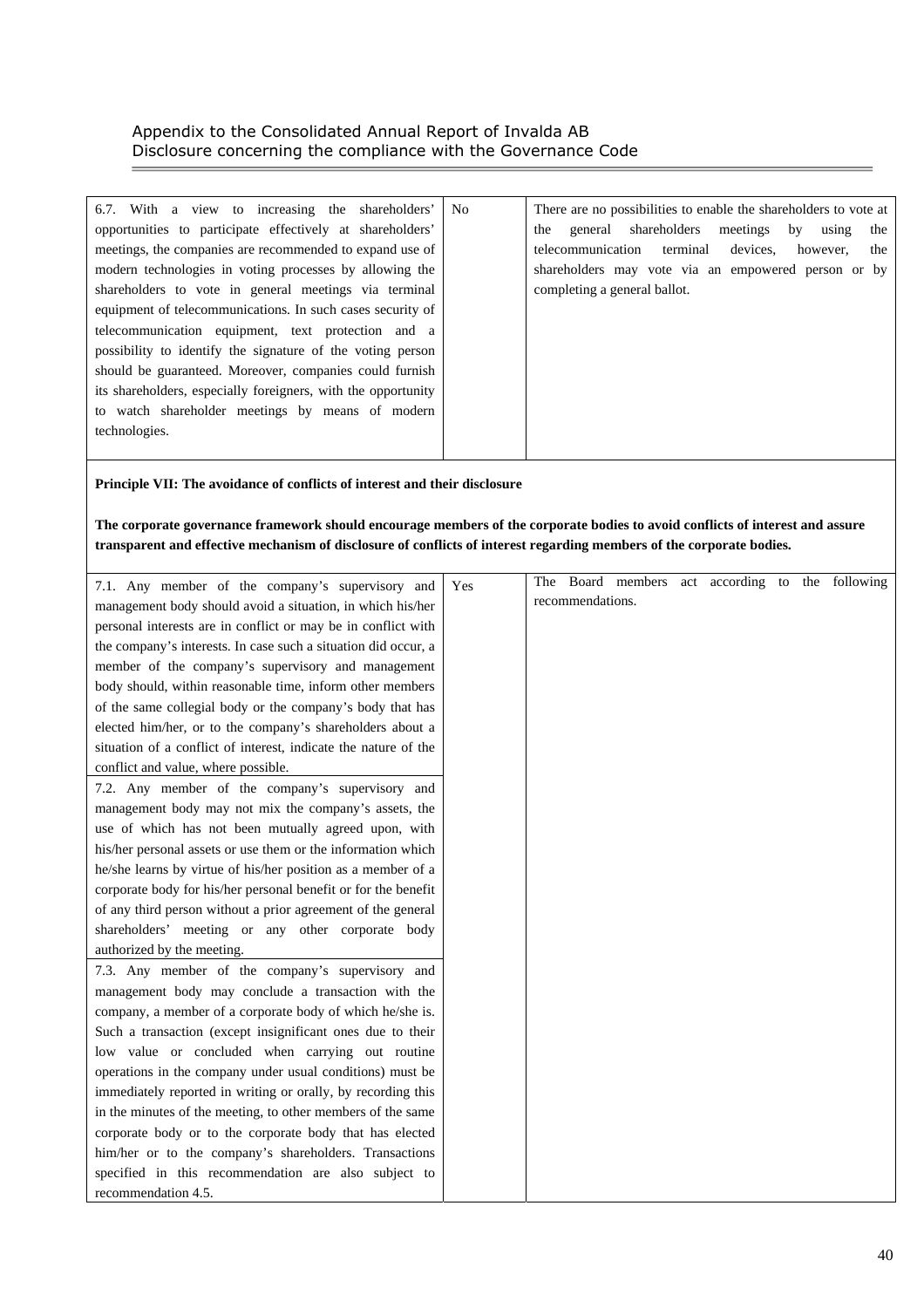$\equiv$ 

| 7.4. Any member of the company's supervisory and<br>management body should abstain from voting when<br>decisions concerning transactions or other issues of personal<br>or business interest are voted on.                                                                                                                                                                                                                                                                                                                                                                                                                                                                        | Yes | The Board members are familiarised with these provisions and<br>apply these recommendation in practise.                                                                                                                         |
|-----------------------------------------------------------------------------------------------------------------------------------------------------------------------------------------------------------------------------------------------------------------------------------------------------------------------------------------------------------------------------------------------------------------------------------------------------------------------------------------------------------------------------------------------------------------------------------------------------------------------------------------------------------------------------------|-----|---------------------------------------------------------------------------------------------------------------------------------------------------------------------------------------------------------------------------------|
| Principle VIII: Company's remuneration policy<br>Remuneration policy and procedure for approval, revision and disclosure of directors' remuneration established in the company<br>should prevent potential conflicts of interest and abuse in determining remuneration of directors, in addition it should ensure<br>publicity and transparency both of company's remuneration policy and remuneration of directors.<br>8.1. A company should make a public statement of the                                                                                                                                                                                                      | No  | The Company does not prepare a remuneration policy since                                                                                                                                                                        |
| company's<br>remuneration<br>policy<br>(hereinafter<br>the<br>remuneration statement). This statement should be part of<br>the company's annual accounts. Remuneration statement<br>should also be posted on the company's website.                                                                                                                                                                                                                                                                                                                                                                                                                                               |     | the majority of VIII principle items are not actual for the<br>present structure of the Company.<br>Information about the benefits and loans for the members of<br>the management bodies is provided in the annual prospectuses |
| 8.2. Remuneration statement should mainly focus on<br>directors' remuneration policy for the following year and, if<br>appropriate, the subsequent years. The statement should<br>contain a summary of the implementation of the<br>remuneration policy in the previous financial year. Special<br>attention should be given to any significant changes in<br>company's remuneration policy as compared to the previous<br>financial year.                                                                                                                                                                                                                                        |     | - reports, financial accounts.<br>The adopting, reconsidering and declaring of Remuneration<br>policy is intended elaborating during the next years.                                                                            |
| 8.3. Remuneration statement should leastwise include the<br>following information:<br>• Explanation of the relative importance of the variable and<br>non-variable components of directors' remuneration;<br>· Sufficient information on performance criteria that entitles<br>directors to share options, shares or variable components of<br>remuneration:<br>· Sufficient information on the linkage between the<br>remuneration and performance;<br>• The main parameters and rationale for any annual bonus<br>scheme and any other non-cash benefits;<br>• A description of the main characteristics of supplementary<br>pension or early retirement schemes for directors. |     |                                                                                                                                                                                                                                 |
| 8.4. Remuneration statement should also summarize and<br>explain company's policy regarding the terms of the<br>contracts executed with executive directors and members of<br>the management bodies. It should include, inter alia,<br>information on the duration of contracts with executive<br>directors and members of the management bodies, the<br>applicable notice periods and details of provisions for<br>termination payments linked to early termination under<br>contracts for executive directors and members of the<br>management bodies.                                                                                                                          |     |                                                                                                                                                                                                                                 |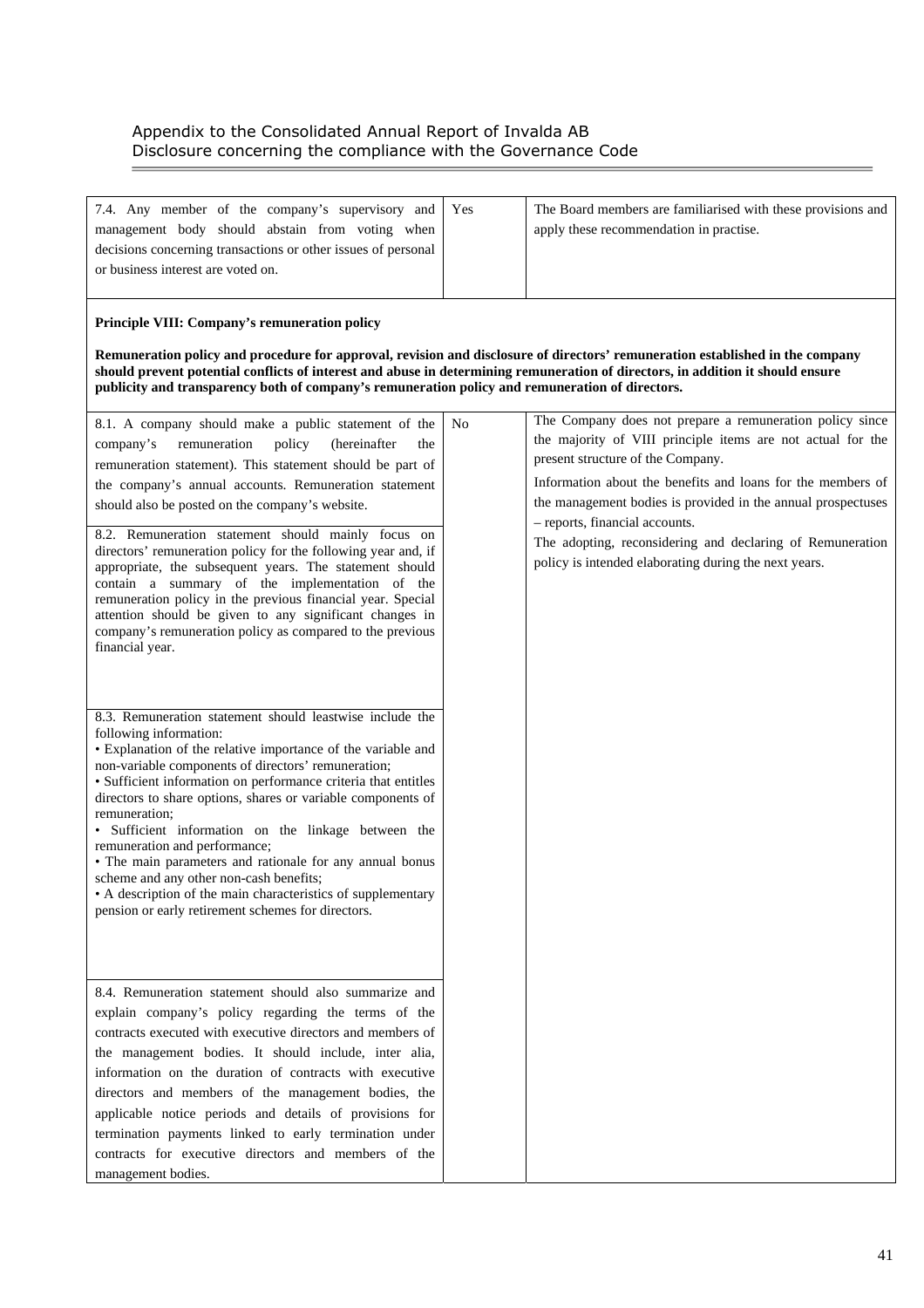$\equiv$ 

| 8.5. The information on preparatory and decision-making                                                                       |  |
|-------------------------------------------------------------------------------------------------------------------------------|--|
| processes, during which a policy of remuneration of                                                                           |  |
| directors is being established, should also be disclosed.                                                                     |  |
|                                                                                                                               |  |
| Information should include data, if applicable, on authorities                                                                |  |
| and composition of the remuneration committee, names and                                                                      |  |
| surnames of external consultants whose services have been                                                                     |  |
| used in determination of the remuneration policy as well as                                                                   |  |
| the role of shareholders' annual general meeting.                                                                             |  |
| 8.6. Without prejudice to the role and organization of the                                                                    |  |
| relevant bodies responsible for setting directors'                                                                            |  |
| remunerations, the remuneration policy or any other                                                                           |  |
| significant change in remuneration policy should be<br>included into the agenda of the shareholders' annual general           |  |
| meeting. Remuneration statement should be put for voting                                                                      |  |
| in shareholders' annual general meeting. The vote may be                                                                      |  |
| either mandatory or advisory.                                                                                                 |  |
|                                                                                                                               |  |
|                                                                                                                               |  |
|                                                                                                                               |  |
| 8.7. Remuneration statement should also contain detailed                                                                      |  |
| information on the entire amount of remuneration, inclusive                                                                   |  |
| of other benefits, that was paid to individual directors over<br>the relevant financial year. This document should list at    |  |
| least the information set out in items 8.7.1 to 8.7.4 for each                                                                |  |
| person who has served as a director of the company at any                                                                     |  |
| time during the relevant financial year.                                                                                      |  |
| 8.7.1. The following remuneration and/or emoluments-                                                                          |  |
| related information should be disclosed:                                                                                      |  |
| • The total amount of remuneration paid or due to the                                                                         |  |
| director for services performed during the relevant financial<br>year, inclusive of, where relevant, attendance fees fixed by |  |
| the annual general shareholders meeting;                                                                                      |  |
| • The remuneration and advantages received from any                                                                           |  |
| undertaking belonging to the same group;                                                                                      |  |
| • The remuneration paid in the form of profit sharing and/or                                                                  |  |
| bonus payments and the reasons why such bonus payments                                                                        |  |
| and/or profit sharing were granted;                                                                                           |  |
| • If permissible by the law, any significant additional<br>remuneration paid to directors for special services outside        |  |
| the scope of the usual functions of a director;                                                                               |  |
| • Compensation receivable or paid to each former executive                                                                    |  |
| director or member of the management body as a result of                                                                      |  |
| his resignation from the office during the previous financial                                                                 |  |
| year;                                                                                                                         |  |
| • Total estimated value of non-cash benefits considered as                                                                    |  |
| remuneration, other than the items covered in the above<br>points.                                                            |  |
| 8.7.2. As regards shares and/or rights to acquire share                                                                       |  |
| options and/or all other share-incentive schemes, the                                                                         |  |
| following information should be disclosed:                                                                                    |  |
| • The number of share options offered or shares granted by                                                                    |  |
| the company during the relevant financial year and their                                                                      |  |
| conditions of application;                                                                                                    |  |
| • The number of shares options exercised during the relevant<br>financial year and, for each of them, the number of shares    |  |
| involved and the exercise price or the value of the interest in                                                               |  |
| the share incentive scheme at the end of the financial year;                                                                  |  |
| • The number of share options unexercised at the end of the                                                                   |  |
| financial year; their exercise price, the exercise date and the                                                               |  |
| main conditions for the exercise of the rights;                                                                               |  |
| • All changes in the terms and conditions of existing share                                                                   |  |
| options occurring during the financial year.                                                                                  |  |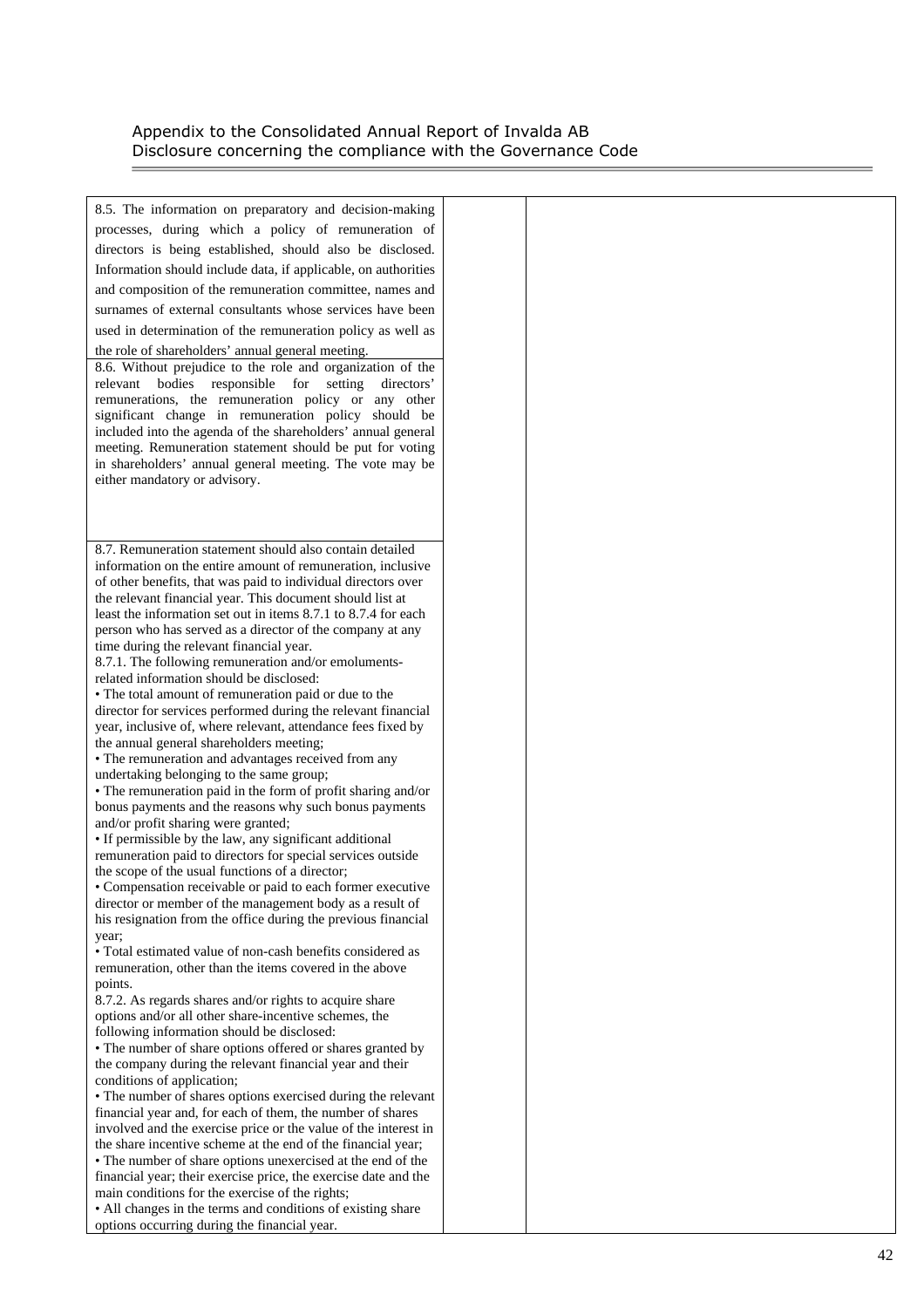Ē,

| 8.7.3. The following supplementary pension schemes-<br>related information should be disclosed:<br>• When the pension scheme is a defined-benefit scheme,<br>changes in the directors' accrued benefits under that scheme<br>during the relevant financial year;<br>• When the pension scheme is defined-contribution scheme,<br>detailed information on contributions paid or payable by the<br>company in respect of that director during the relevant<br>financial year.<br>8.7.4. The statement should also state amounts that the<br>company or any subsidiary company or entity included in<br>the consolidated annual financial statements of the company<br>has paid to each person who has served as a director in the<br>company at any time during the relevant financial year in<br>the form of loans, advance payments or guarantees,<br>including the amount outstanding and the interest rate.                                                                                                                                                                                                                                                                                                                                                                                                                                                                                                                                                                                                                                                                                                                                                                                                                                                                                                                                                                                                                                                                                                                                                                                                                                                                                                                                                                                                                                                                                                                                                                                                           |                |                                                                                                                                                                                                                                                    |
|-------------------------------------------------------------------------------------------------------------------------------------------------------------------------------------------------------------------------------------------------------------------------------------------------------------------------------------------------------------------------------------------------------------------------------------------------------------------------------------------------------------------------------------------------------------------------------------------------------------------------------------------------------------------------------------------------------------------------------------------------------------------------------------------------------------------------------------------------------------------------------------------------------------------------------------------------------------------------------------------------------------------------------------------------------------------------------------------------------------------------------------------------------------------------------------------------------------------------------------------------------------------------------------------------------------------------------------------------------------------------------------------------------------------------------------------------------------------------------------------------------------------------------------------------------------------------------------------------------------------------------------------------------------------------------------------------------------------------------------------------------------------------------------------------------------------------------------------------------------------------------------------------------------------------------------------------------------------------------------------------------------------------------------------------------------------------------------------------------------------------------------------------------------------------------------------------------------------------------------------------------------------------------------------------------------------------------------------------------------------------------------------------------------------------------------------------------------------------------------------------------------------------|----------------|----------------------------------------------------------------------------------------------------------------------------------------------------------------------------------------------------------------------------------------------------|
| 8.8. Schemes anticipating remuneration of directors in<br>shares, share options or any other right to purchase shares or<br>be remunerated on the basis of share price movements<br>should be subject to the prior approval of shareholders'<br>annual general meeting by way of a resolution prior to their<br>adoption. The approval of scheme should be related with the<br>scheme itself and not to the grant of such share-based<br>benefits under that scheme to individual directors. All<br>significant changes in scheme provisions should also be<br>subject to shareholders' approval prior to their adoption; the<br>approval decision should be made in shareholders' annual<br>general meeting. In such case shareholders should be<br>notified on all terms of suggested changes and get an<br>explanation on the impact of the suggested changes.<br>8.9. The following issues should be subject to approval by<br>the shareholders' annual general meeting:<br>• Grant of share-based schemes, including share options, to<br>directors;<br>• Determination of maximum number of shares and main<br>conditions of share granting;<br>• The term within which options can be exercised;<br>• The conditions for any subsequent change in the exercise<br>of the options, if permissible by law;<br>• All other long-term incentive schemes for which directors<br>are eligible and which are not available to other employees<br>of the company under similar terms. Annual general<br>meeting should also set the deadline within which the body<br>responsible for remuneration of directors may award<br>compensations listed in this article to individual directors.<br>8.10. Should national law or company's Articles of<br>Association allow, any discounted option arrangement under<br>which any rights are granted to subscribe to shares at a price<br>lower than the market value of the share prevailing on the<br>day of the price determination, or the average of the market<br>values over a number of days preceding the date when the<br>exercise price is determined, should also be subject to the<br>shareholders' approval.<br>8.11. Provisions of Articles 8.8 and 8.9 should not be<br>applicable to schemes allowing for participation under<br>similar conditions to company's employees or employees of<br>any subsidiary company whose employees are eligible to<br>participate in the scheme and which has been approved in<br>the shareholders' annual general meeting. | N <sub>o</sub> | It is not relevant to apply the schemes in the company, on<br>which basis the directors were remunerated in shares, share<br>selection transactions or other rights to acquire the shares or be<br>remunerated based on the share price movements. |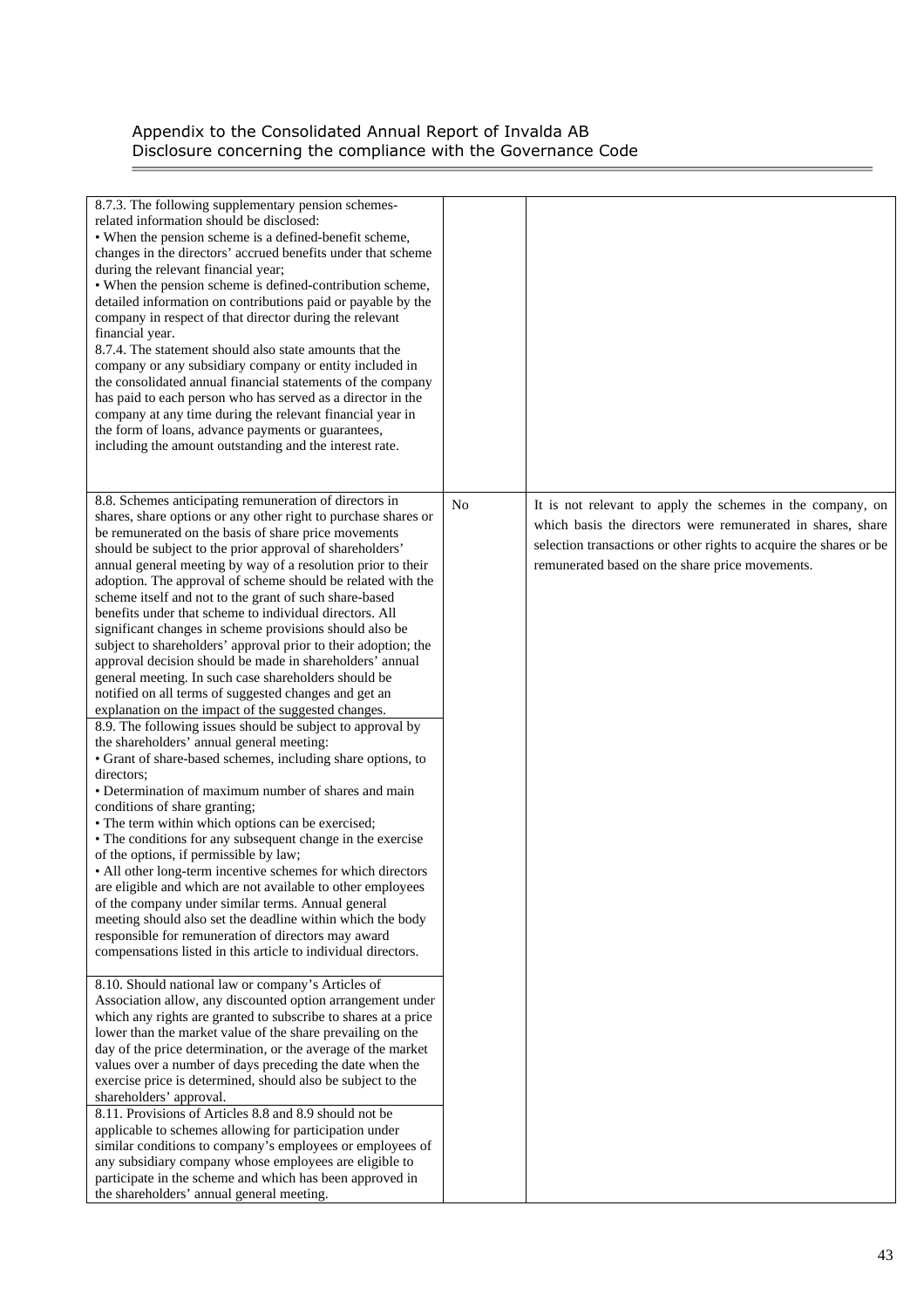| 8.12. Prior to the annual general meeting that is intended to |  |
|---------------------------------------------------------------|--|
| consider decision stipulated in Article 8.8, the shareholders |  |
| must be provided an opportunity to familiarize with draft     |  |
| resolution and project-related notice (the documents should   |  |
| be posted on the company's website). The notice should        |  |
| contain the full text of the share-based remuneration         |  |
| schemes or a description of their key terms, as well as full  |  |
| names of the participants in the schemes. Notice should also  |  |
| specify the relationship of the schemes and the overall       |  |
| remuneration policy of the directors. Draft resolution must   |  |
| have a clear reference to the scheme itself or to the summary |  |
| of its key terms. Shareholders must also be presented with    |  |
| information on how the company intends to provide for the     |  |
| shares required to meet its obligations under incentive       |  |
| schemes. It should be clearly stated whether the company      |  |
| intends to buy shares in the market, hold the shares in       |  |
| reserve or issue new ones. There should also be a summary     |  |
| on scheme-related expenses the company will suffer due to     |  |
| the anticipated application of the scheme. All information    |  |
| given in this article must be posted on the company's         |  |
| website.                                                      |  |

#### **Principle IX: The role of stakeholders in corporate governance**

**The corporate governance framework should recognize the rights of stakeholders as established by law and encourage active cooperation between companies and stakeholders in creating the company value, jobs and financial sustainability. For the purposes of this Principle, the concept "stakeholders" includes investors, employees, creditors, suppliers, clients, local community and other persons having certain interest in the company concerned.** 

| 9.1. The corporate governance framework should assure that<br>the rights of stakeholders that are protected by law are<br>respected.                                                                                                                                                                                                                                                                                                                                                                                                                                                                                                                                                                                  | Yes | The company respects the rights of interest holders which are<br>protected by the laws and which authorise the interest holders<br>to participate in the management of the company in the |
|-----------------------------------------------------------------------------------------------------------------------------------------------------------------------------------------------------------------------------------------------------------------------------------------------------------------------------------------------------------------------------------------------------------------------------------------------------------------------------------------------------------------------------------------------------------------------------------------------------------------------------------------------------------------------------------------------------------------------|-----|-------------------------------------------------------------------------------------------------------------------------------------------------------------------------------------------|
| 9.2. The corporate governance framework should create<br>conditions for the stakeholders to participate in corporate<br>governance in the manner prescribed by law. Examples of<br>mechanisms of stakeholder participation in corporate<br>governance include: employee participation in adoption of<br>certain key decisions for the company; consulting the<br>employees on corporate governance and other important<br>issues; employee participation in the company's share<br>capital; creditor involvement in governance in the context of<br>the company's insolvency, etc.<br>9.3. Where stakeholders participate in the corporate<br>governance process, they should have access to relevant<br>information. |     | manner set forth in the laws.                                                                                                                                                             |
|                                                                                                                                                                                                                                                                                                                                                                                                                                                                                                                                                                                                                                                                                                                       |     |                                                                                                                                                                                           |

#### **Principle X: Information disclosure and transparency**

**The corporate governance framework should ensure that timely and accurate disclosure is made on all material information regarding the company, including the financial situation, performance and governance of the company.**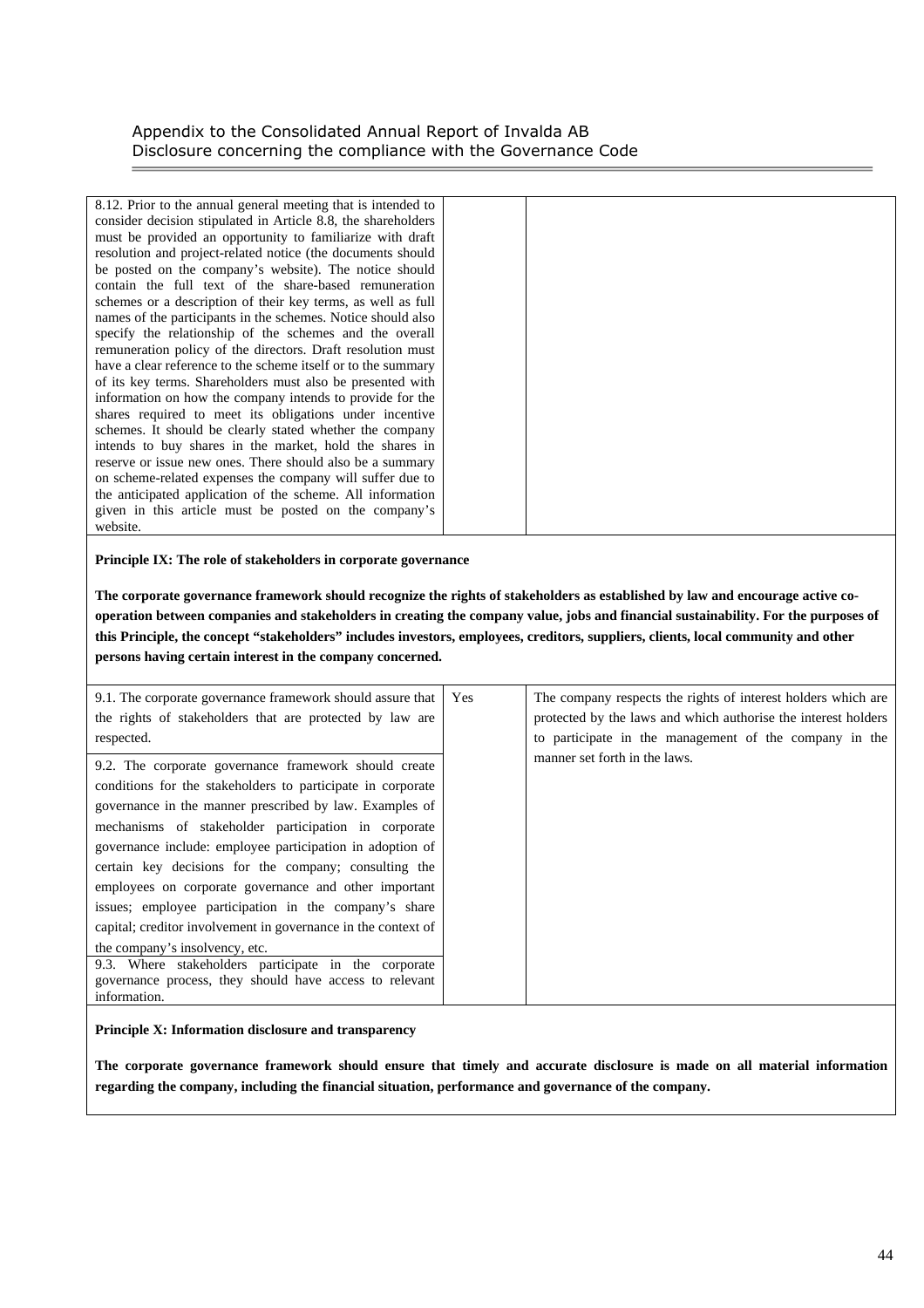$\overline{\phantom{a}}$ 

| 10.1. The company should disclose information on:<br>• The financial and operating results of the company;<br>• Company objectives;<br>• Persons holding by the right of ownership or in control of<br>a block of shares in the company;<br>• Members of the company's supervisory and management<br>bodies, chief executive officer of the company and their<br>remuneration;<br>• Material foreseeable risk factors;<br>• Transactions between the company and connected persons,<br>as well as transactions concluded outside the course of the<br>company's regular operations;<br>• Material issues regarding employees and other<br>stakeholders;<br>• Governance structures and strategy.<br>This list should be deemed as a minimum recommendation,<br>while the companies are encouraged not to limit themselves<br>to disclosure of the information specified in this list.<br>10.2. It is recommended that consolidated results of the<br>whole group to which the company belongs should be<br>disclosed when information specified in item 1 of<br>Recommendation 10.1 is under disclosure.<br>10.3. It is recommended that information on the professional<br>background, qualifications of the members of supervisory<br>and management bodies, chief executive officer of the<br>company should be disclosed as well as potential conflicts<br>of interest that may have an effect on their decisions when<br>information specified in item 4 of Recommendation 10.1<br>about the members of the company's supervisory and<br>management bodies is under disclosure. It is also<br>recommended that information about the amount of<br>remuneration received from the company and other income<br>should be disclosed with regard to members of the<br>company's supervisory and management bodies and chief<br>executive officer as per Principle VIII.<br>10.4. It is recommended that information about the links<br>between the company and its stakeholders, including<br>employees, creditors, suppliers, local community, as well as<br>the company's policy with regard to human resources,<br>employee participation schemes in the company's share<br>capital, etc. should be disclosed when information specified<br>in item 7 of Recommendation 10.1 is under disclosure. | Yes | Information set forth in this recommendation is disclosed in<br>the periodic prospectuses-reports, annual report, website.                                                                                                                                                                                                                                                                                                                                                                                                                                                                                                                                                                                                                                                        |
|-------------------------------------------------------------------------------------------------------------------------------------------------------------------------------------------------------------------------------------------------------------------------------------------------------------------------------------------------------------------------------------------------------------------------------------------------------------------------------------------------------------------------------------------------------------------------------------------------------------------------------------------------------------------------------------------------------------------------------------------------------------------------------------------------------------------------------------------------------------------------------------------------------------------------------------------------------------------------------------------------------------------------------------------------------------------------------------------------------------------------------------------------------------------------------------------------------------------------------------------------------------------------------------------------------------------------------------------------------------------------------------------------------------------------------------------------------------------------------------------------------------------------------------------------------------------------------------------------------------------------------------------------------------------------------------------------------------------------------------------------------------------------------------------------------------------------------------------------------------------------------------------------------------------------------------------------------------------------------------------------------------------------------------------------------------------------------------------------------------------------------------------------------------------------------------------------------------------------------------------------------------------------------------------------------|-----|-----------------------------------------------------------------------------------------------------------------------------------------------------------------------------------------------------------------------------------------------------------------------------------------------------------------------------------------------------------------------------------------------------------------------------------------------------------------------------------------------------------------------------------------------------------------------------------------------------------------------------------------------------------------------------------------------------------------------------------------------------------------------------------|
| 10.5. Information should be disclosed in such a way that<br>neither shareholders nor investors are discriminated with<br>regard to the manner or scope of access to information.<br>Information should be disclosed to all simultaneously. It is<br>recommended that notices about material events should be<br>announced before or after a trading session on the Vilnius<br>Stock Exchange, so that all the company's shareholders and<br>investors should have equal access to the information and<br>make informed investing decisions.                                                                                                                                                                                                                                                                                                                                                                                                                                                                                                                                                                                                                                                                                                                                                                                                                                                                                                                                                                                                                                                                                                                                                                                                                                                                                                                                                                                                                                                                                                                                                                                                                                                                                                                                                           | Yes | Information is provided by the company via the information<br>disclosure system used by the Vilnius Stock Exchange in the<br>Lithuanian and English languages at the same time, as much as<br>it is possible. The exchange announces the information<br>received in their website and trade system, this way ensuring<br>simultaneous provision of information to everyone. Besides,<br>the company announces information prior to or after the<br>trading session of the Vilnius Stock Exchange. The company<br>does not disclose information that may have an effect on the<br>price of securities issued by the company in the commentaries,<br>interview or other ways as long as such information is publicly<br>announced via the information system of the Stock Exchange. |